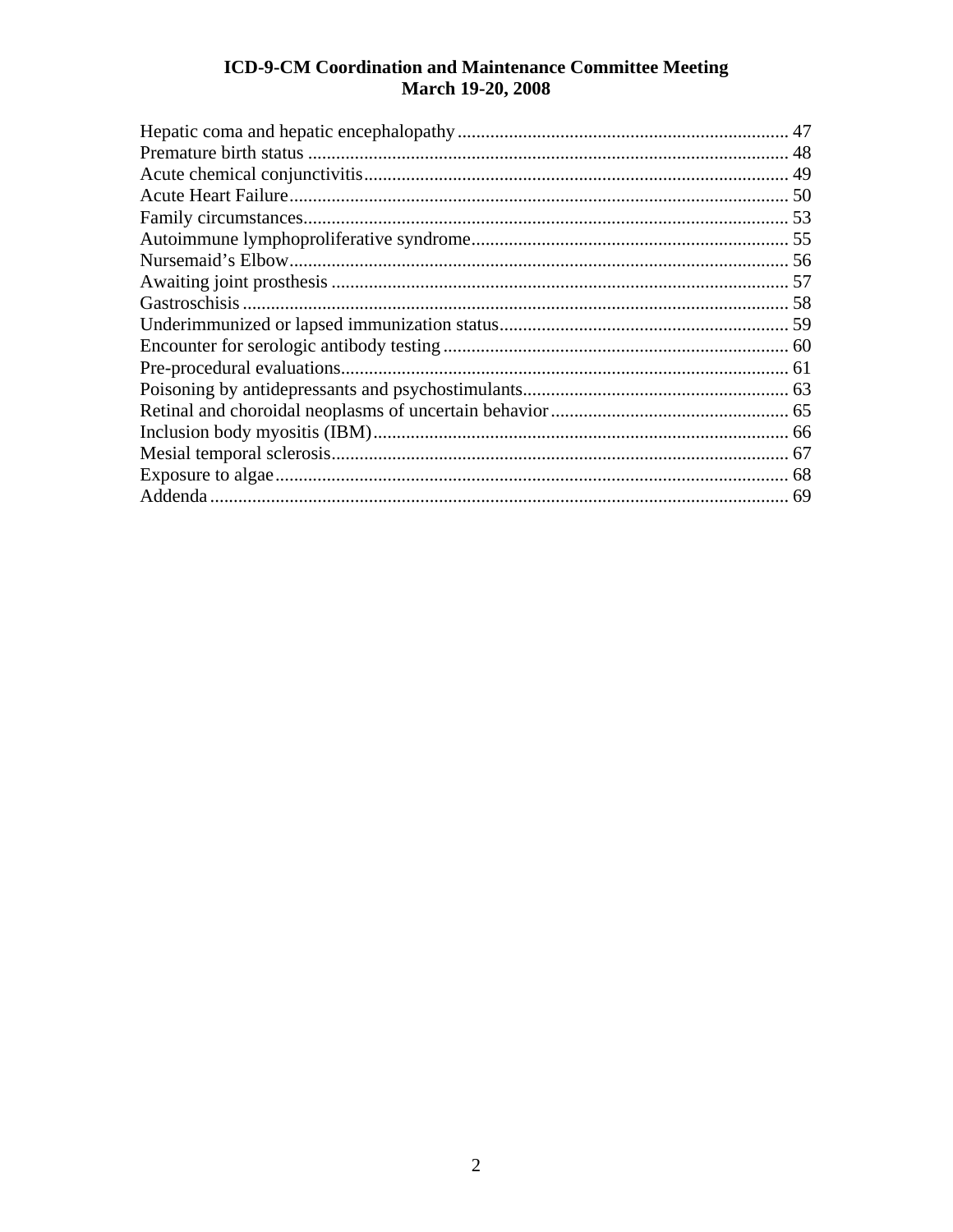## **ICD-9-CM TIMELINE**

A timeline of important dates in the ICD-9-CM process is described below:

| April 1, 2008         | There will be no new ICD-9-CM codes implemented on<br>April 1, 2008 to capture new technology.                                                                                                                                                                                                                                                                                                                               |
|-----------------------|------------------------------------------------------------------------------------------------------------------------------------------------------------------------------------------------------------------------------------------------------------------------------------------------------------------------------------------------------------------------------------------------------------------------------|
| <b>April 11, 2008</b> | Deadline for receipt of public comments on proposed code<br>revisions discussed at the March 19-20, 2008 ICD-9-CM<br>Coordination and Maintenance Committee meetings for<br>implementation on October 1, 2008.                                                                                                                                                                                                               |
| April 2008            | Notice of Proposed Rulemaking to be published in the<br>Federal Register as mandated by Public Law 99-509. This<br>notice will include the final ICD-9-CM diagnosis and<br>procedure codes for the upcoming fiscal year. It will also<br>include proposed revisions to the DRG system on which<br>the public may comment. The proposed rule can be<br>accessed at:<br>http://www.cms.hhs.gov/AcuteInpatientPPS/IPPS/list.asp |
| April 2008            | Summary report of the Diagnosis part of the March 20,<br>2008 ICD-9-CM Coordination and Maintenance<br>Committee meeting report will be posted on NCHS<br>homepage as follows:<br>http://www.cdc.gov/nchs/icd9.htm<br>Summary report of the Procedure part of the March 19,<br>2008 ICD-9-CM Coordination and Maintenance<br>Committee meeting will be posted on CMS homepage as                                             |
|                       | follows:<br>http://www.cms.hhs.gov/ICD9ProviderDiagnosticCodes                                                                                                                                                                                                                                                                                                                                                               |
| <b>June 2008</b>      | Final addendum for October 1, 2009 posted on web pages<br>as follows:<br>Diagnosis addendum at -<br>http://www.cdc.gov/nchs/icd9.htm<br>Procedure addendum at -<br>http://www.cms.hhs.gov/ICD9ProviderDiagnosticCodes                                                                                                                                                                                                        |
| <b>June 20, 2008</b>  | Deadline for receipt of public comments on proposed<br>diagnosis code revisions discussed at the March 19-20,<br>2008 ICD-9-CM Coordination and Maintenance<br>Committee meetings for implementation on October 1,<br>2009.                                                                                                                                                                                                  |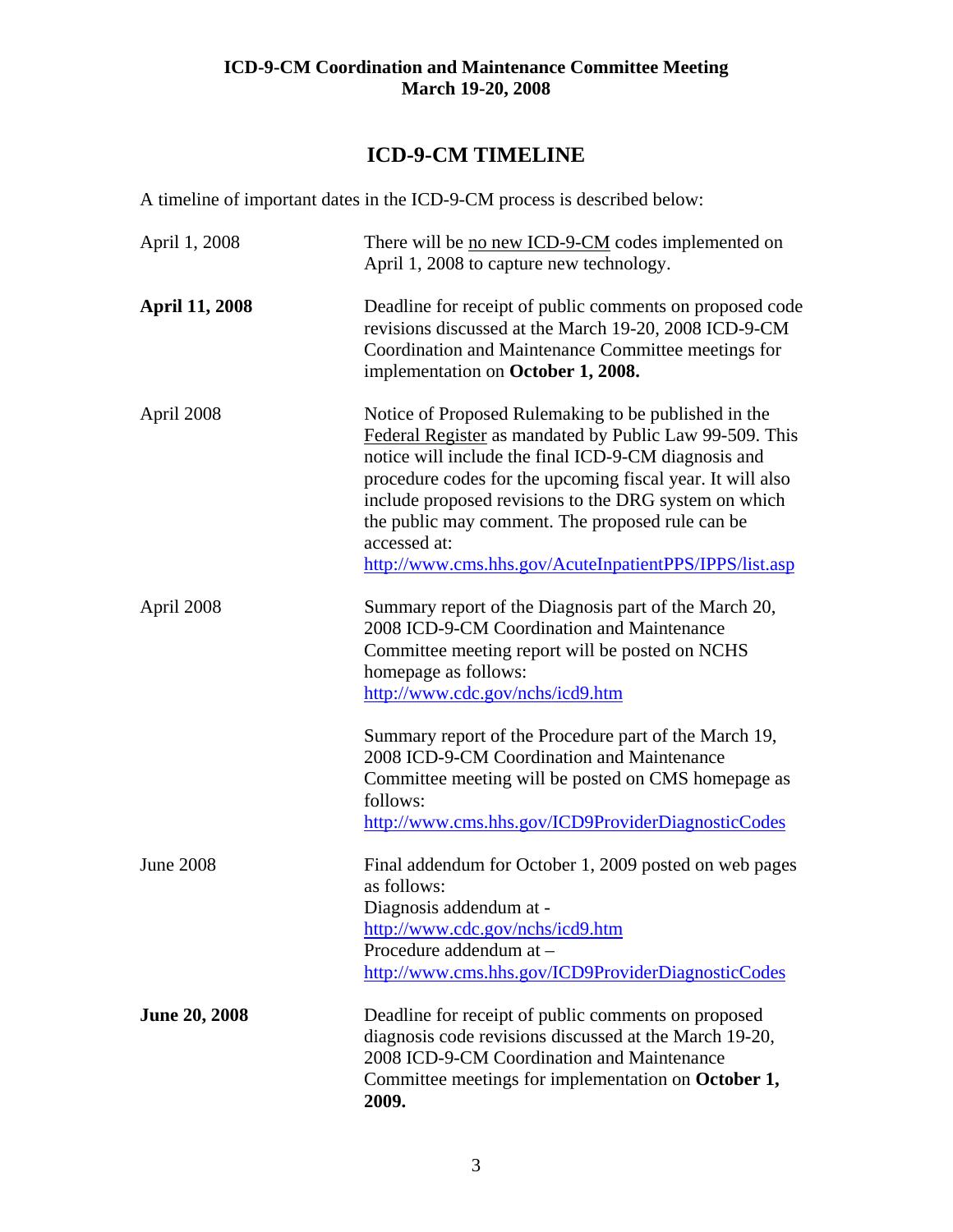| July 25, 2008          | Those members of the public requesting that topics be<br>discussed at the September $24 - 25$ , 2008 ICD-9-CM<br>Coordination and Maintenance Committee meeting must<br>have their requests to CMS for procedures and NCHS for<br>diagnoses.                                                                                                                                                                                                                                                                                                                                                                                              |
|------------------------|-------------------------------------------------------------------------------------------------------------------------------------------------------------------------------------------------------------------------------------------------------------------------------------------------------------------------------------------------------------------------------------------------------------------------------------------------------------------------------------------------------------------------------------------------------------------------------------------------------------------------------------------|
| August 1, 2008         | Hospital Inpatient Prospective Payment System final rule to<br>be published in the Federal Register as mandated by Public<br>Law 99-509. This rule will also include all the final codes<br>to be implemented on October 1, 2008.<br>This rule can be accessed at:<br>http://www.cms.hhs.gov/AcuteInpatientPPS/IPPS/list.asp                                                                                                                                                                                                                                                                                                              |
| August 2008            | Tentative agenda for the Diagnosis part of the September<br>24 - 25, 2008 ICD-9-CM Coordination and Maintenance<br>Committee meeting will be posted on NCHS homepage at -<br>http://www.cdc.gov/nchs/icd9.htm<br>Tentative agenda for the Procedure part of the September<br>24 – 25, 2008 ICD-9-CM Coordination and Maintenance<br>Committee meeting will be posted on CMS homepage at -<br>http://www.cms.hhs.gov/ICD9ProviderDiagnosticCodes<br>Federal Register notice for the September $24 - 25$ , 2008<br>ICD-9-CM Coordination and Maintenance Committee<br>meeting will be published. This will include the tentative<br>agenda. |
| <b>August 15, 2008</b> | On-line registration opens for the September 24-25,<br><b>2008 ICD-9-CM Coordination and Maintenance</b><br>Committee meeting at: http://www.cms.hhs.gov/events<br>Because of increased security requirements, those wishing<br>to attend the September 24 - 25, 2008 ICD-9-CM<br>Coordination and Maintenance Committee meeting must<br>register for the meeting online by September 12, 2008;<br>failure to do so may result in lack of access to the<br>meeting.                                                                                                                                                                       |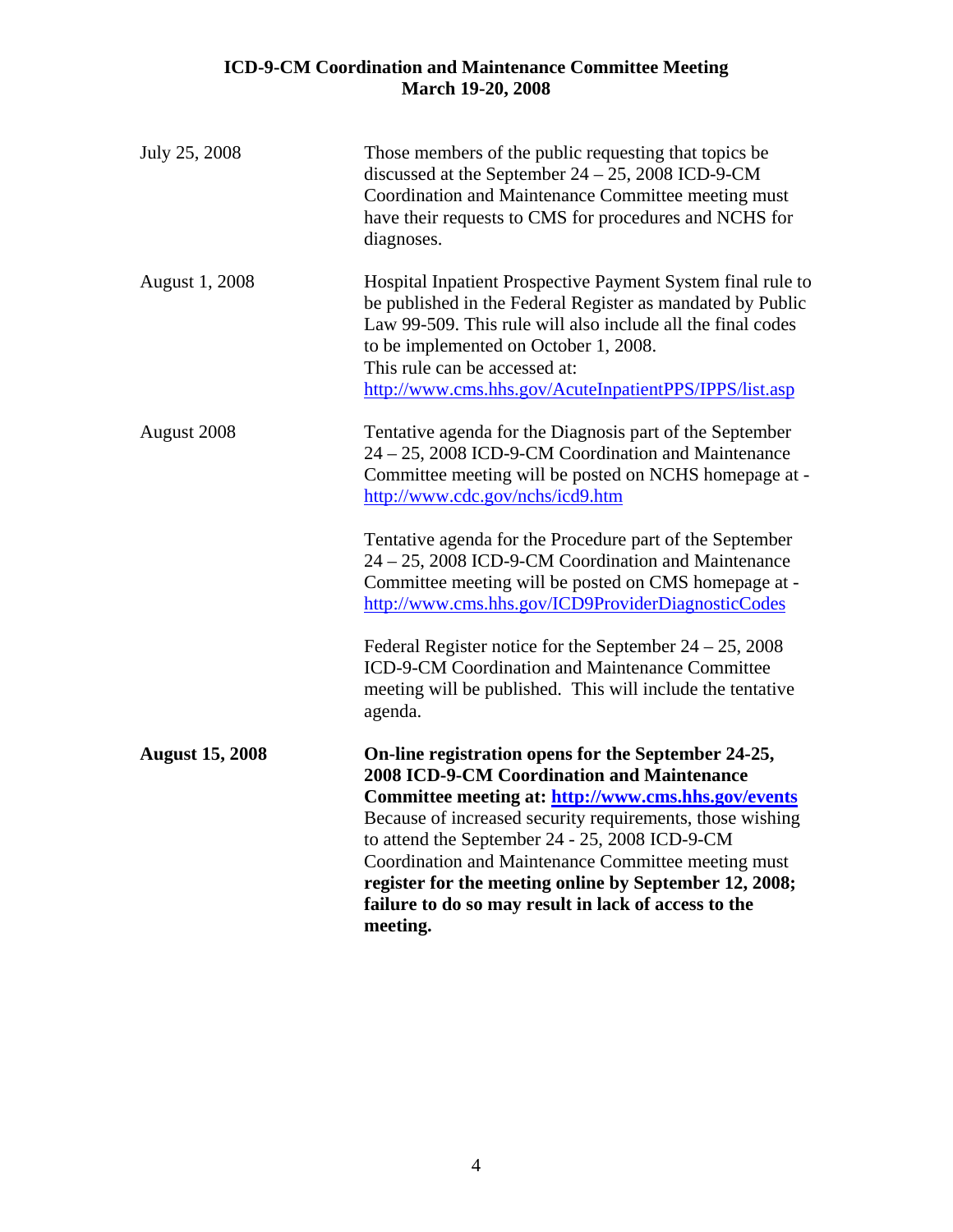| September $24 - 25$ ,<br>2008 | ICD-9-CM Coordination and Maintenance Committee<br>meeting.                                                                                                                                                                                                                                                                                 |
|-------------------------------|---------------------------------------------------------------------------------------------------------------------------------------------------------------------------------------------------------------------------------------------------------------------------------------------------------------------------------------------|
|                               | Those who wish to attend the ICD-9-CM Coordination and<br>Maintenance Committee meeting must have registered for<br>the meeting online by September 12, 2008. You must<br>bring an official form of picture identification (such as a<br>drivers license) in order to be admitted to the building.                                          |
| October 2008                  | Summary report of the Diagnosis part of the September 24–<br>25, 2008 ICD-9-CM Coordination and Maintenance<br>Committee meeting report will be posted on NCHS<br>homepage as follows:<br>http://www.cdc.gov/nchs/icd9.htm                                                                                                                  |
|                               | Summary report of the Procedure part of the September 24<br>- 25, 2008 ICD-9-CM Coordination and Maintenance<br>Committee meeting will be posted on CMS homepage as<br>follows:<br>http://www.cms.hhs.gov/ICD9ProviderDiagnosticCodes                                                                                                       |
| October 1, 2008               | New and revised ICD-9-CM codes go into effect along<br>with DRG changes. Final addendum posted on web pages<br>as follows:<br>Diagnosis addendum - http://www.cdc.gov/nchs/icd9.htm<br>Procedure addendum at -<br>http://www.cms.hhs.gov/ICD9ProviderDiagnosticCodes                                                                        |
| October 10, 2008              | Deadline for receipt of public comments on proposed<br>code revisions discussed at the September 24-25, 2008<br><b>ICD-9-CM Coordination and Maintenance Committee</b><br>meetings for implementation of April 1, 2009.                                                                                                                     |
| November 2008                 | Any new ICD-9-CM codes required to capture new<br>technology that will be implemented on the following April<br>1 will be announced. Information on any new codes to be<br>implemented April 1, 2009 will be posted on the following<br>websites:<br>http://www.cms.hhs.gov/ICD9ProviderDiagnosticCodes<br>http://www.cdc.gov/nchs/icd9.htm |
| <b>December 5, 2008</b>       | Deadline for receipt of public comments on proposed code<br>revisions discussed at the September 24-25, 2008 ICD-9-<br>CM Coordination and Maintenance Committee meetings<br>for implementation of October 1, 2009.                                                                                                                         |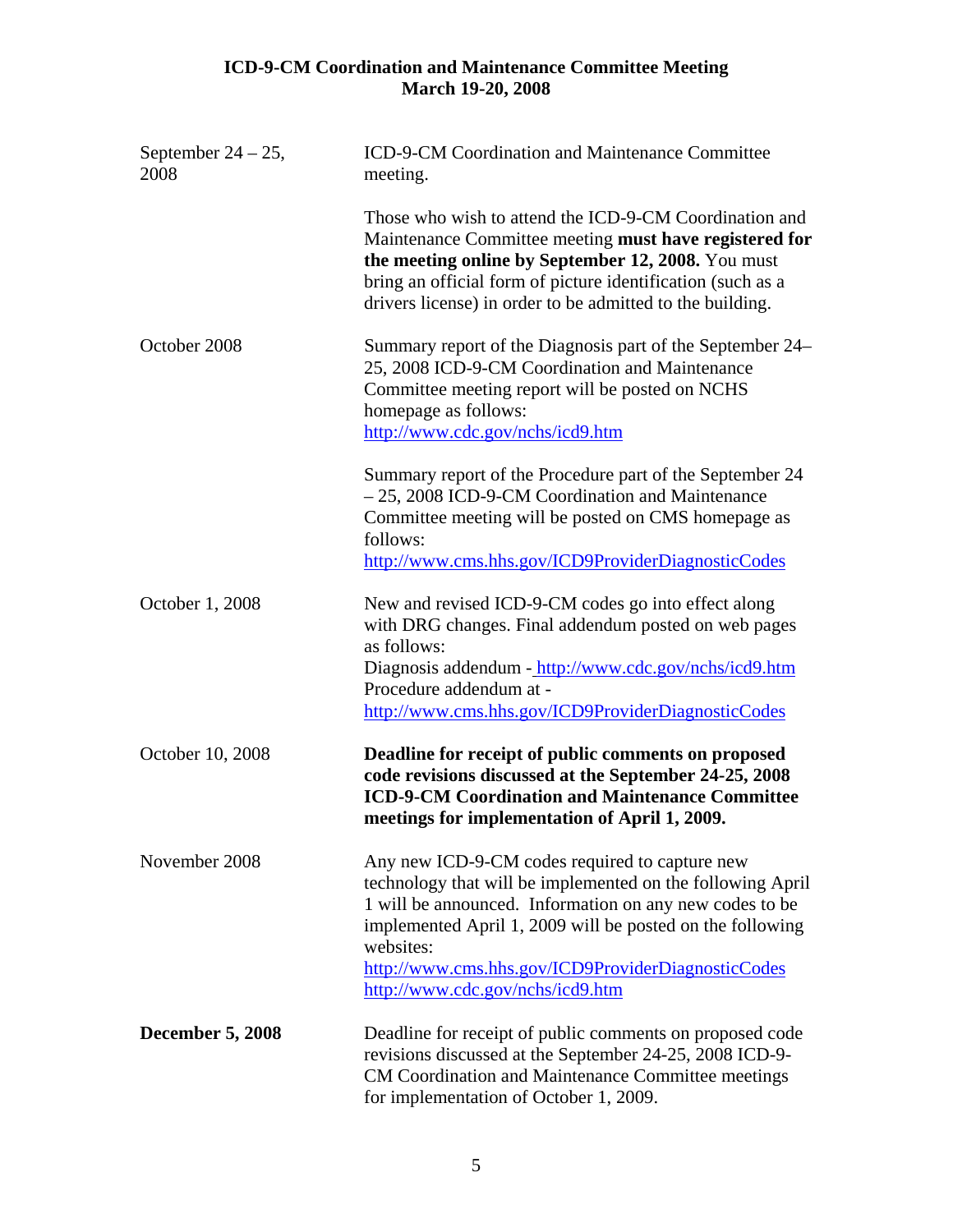Contact Information:

Mailing address:

National Center for Health Statistics ICD-9-CM Coordination and Maintenance Committee 3311 Toledo Road, Room 2402 Hyattsville, Maryland 20782

Fax: (301) 458-4022

| Donna Pickett:  | (301) 458-4434<br>E-mail: $dfp4@cdc.gov$   |
|-----------------|--------------------------------------------|
| Amy Blum:       | $(301)$ 458-4106<br>E-mail $alb8@$ cdc.gov |
| David Berglund  | $(301)$ 458-4095<br>E-mail $zhc2@cdc.gov$  |
| Lizabeth Fisher | $(301)$ 458-4091<br>E-mail $llw4@cdc.gov$  |

NCHS Classifications of Diseases web page: <http://www.cdc.gov/nchs/icd9.htm>

Please consult this web page for updated information.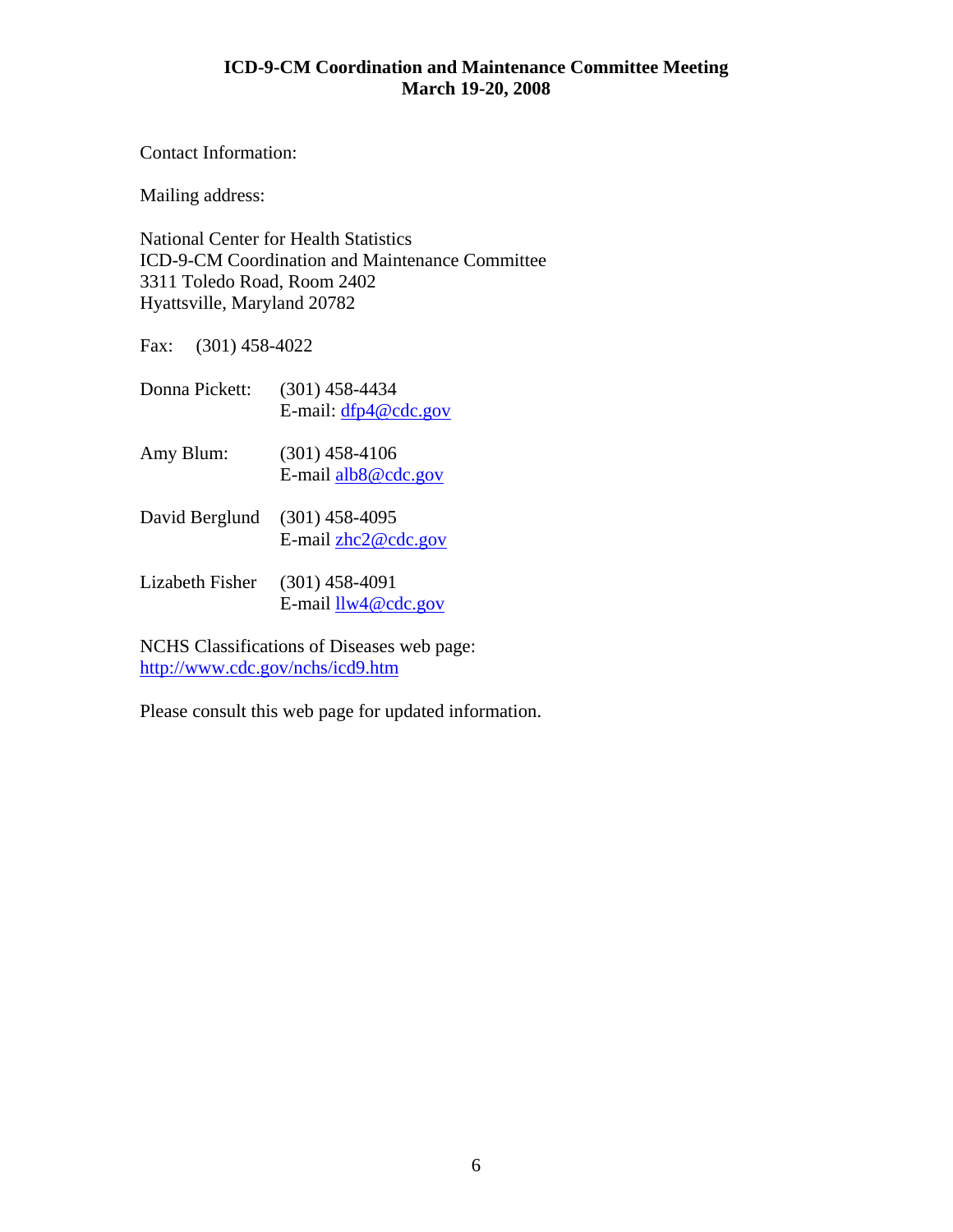#### <span id="page-6-0"></span>**Topic: Status of tPA for Stroke**

The American Academy of Neurology (AAN) is requesting a unique code to indicate that a patient has received tissue plasminogen activator (tPA) for a stroke. TPA has to be started as soon as possible to maximize its benefits and is only approved by the Food and Drug Administration (FDA), for treatment of acute stroke patients, within three hours. However, rural or smaller suburban hospitals, or those hospitals which do not have the physician or system support to care and handle potential complications associated with lytic therapy for stroke, will transfer patients directly from the emergency department to a tertiary hospital for critical care after they have initiated the IV tPA. Monitoring of how frequently this occurs at present will be critical in assessing the allocation and organization of resources for acute stroke care within the U.S. health care system.

The AAN suggests that a unique history code be created to better track those patients who have received tPA especially within the past 24 hours prior to the hospital admission.

This code could also be used for those patients who receive tPA for myocardial infarction

#### **NOTE: The requestor has asked that this code request be considered for expedited implementation on 10/1/2008. Comments on this topic are due by 4/11/2008.**

#### TABULAR MODIFICATIONS\*

| V87      | Other specified personal exposures and history presenting hazards<br>to health |        |                                                |
|----------|--------------------------------------------------------------------------------|--------|------------------------------------------------|
|          |                                                                                |        | V87.4 Personal history of drug therapy         |
| New code |                                                                                | V87.43 | Personal history of transplasminogen activator |

Personal history of tPA

\*This category and subcategory are on the addenda for 10/1/2008.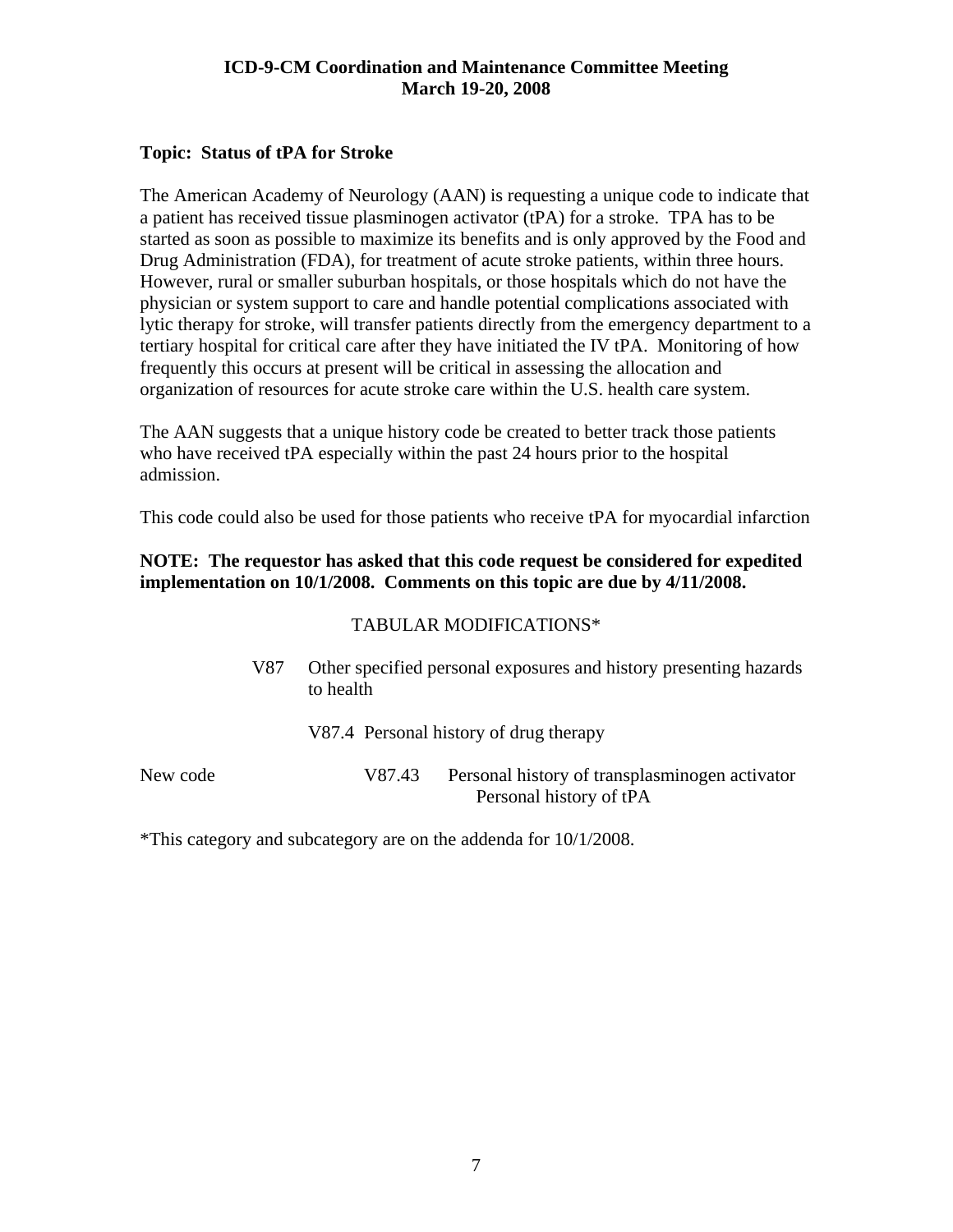#### <span id="page-7-0"></span>**Topic: Other venous embolism and thrombosis**

The Agency for Healthcare Research and Quality (AHRQ) is proposing changes be made to coding venous thrombosis and embolism.

On October 1, 1993, codes were implemented to describe phlebitis and thrombophlebitis of veins of the upper extremities (codes 451.82-451.84). However, no corresponding codes were created to distinguish venous embolism and thrombosis affecting the upper extremities. Additionally, the term thrombophlebitis is outdated terminology. The presence of phlebitis (inflammation of the vein) in association with thrombosis has no clinical or prognostic significance. Patients with venous thrombosis are now categorized as having superficial or deep venous thrombosis affecting a specified vein defined by name or location. There is a need to create codes to define venous thrombosis affecting the vessels in the thorax, neck and upper extremities. With the increasing use of PICC lines, central catheters, tunnel dialysis catheters and wired cardiac devices, deep vein thrombosis of the major veins in the thorax and upper extremities has become very common. Currently the terms "thrombosis, arm," "thrombosis, upper extremity," or "thrombosis, vein, upper extremity" are not represented in the diagnosis index or tabular. In addition, thromboses resulting from indwelling central venous catheters, which typically affect the axillary, subclavian, and/or brachiocephalic veins, are not specifically indexed.

On October 1, 2004 codes for venous embolism and thrombosis of deep vessels of lower extremity, were implemented (codes 453.40-453.42). These changes did not address the problem of superficial thromboses of lower extremities and there is a need to define thromboses affecting those sites. Currently many of these sites are indexed to one code, 453.8, Other venous embolism and thrombosis of other specified veins.

Additionally it would be beneficial to be able to identify patients with sub-acute or chronic deep vein thrombosis or chronic pulmonary embolism who are receiving anticoagulation treatment but are no longer in the initial episode of care. Patients with venous thromboembolic disease often require a subsequent hospital admission for treatment of a complication, such as extension of the initial thrombosis or anticoagulant related bleeding. In addition, when these patients are readmitted for treatment of an underlying surgical problem, their deep-vein thrombosis is frequently coded as an "active" thrombosis, presumably because they are still receiving ongoing anticoagulant treatment. The proposed coding changes model the modifications of acute myocardial infarction codes, which distinguish between "initial episode of care," "subsequent episode of care," and "episode of care unspecified." The use of the terms "acute", "subacute" and "chronic" are consistent with similar terms used in the 2002 modifications to the heart failure codes.

The tabular changes proposed by AHRQ are detailed on the next four pages. Related changes in the index would also be made.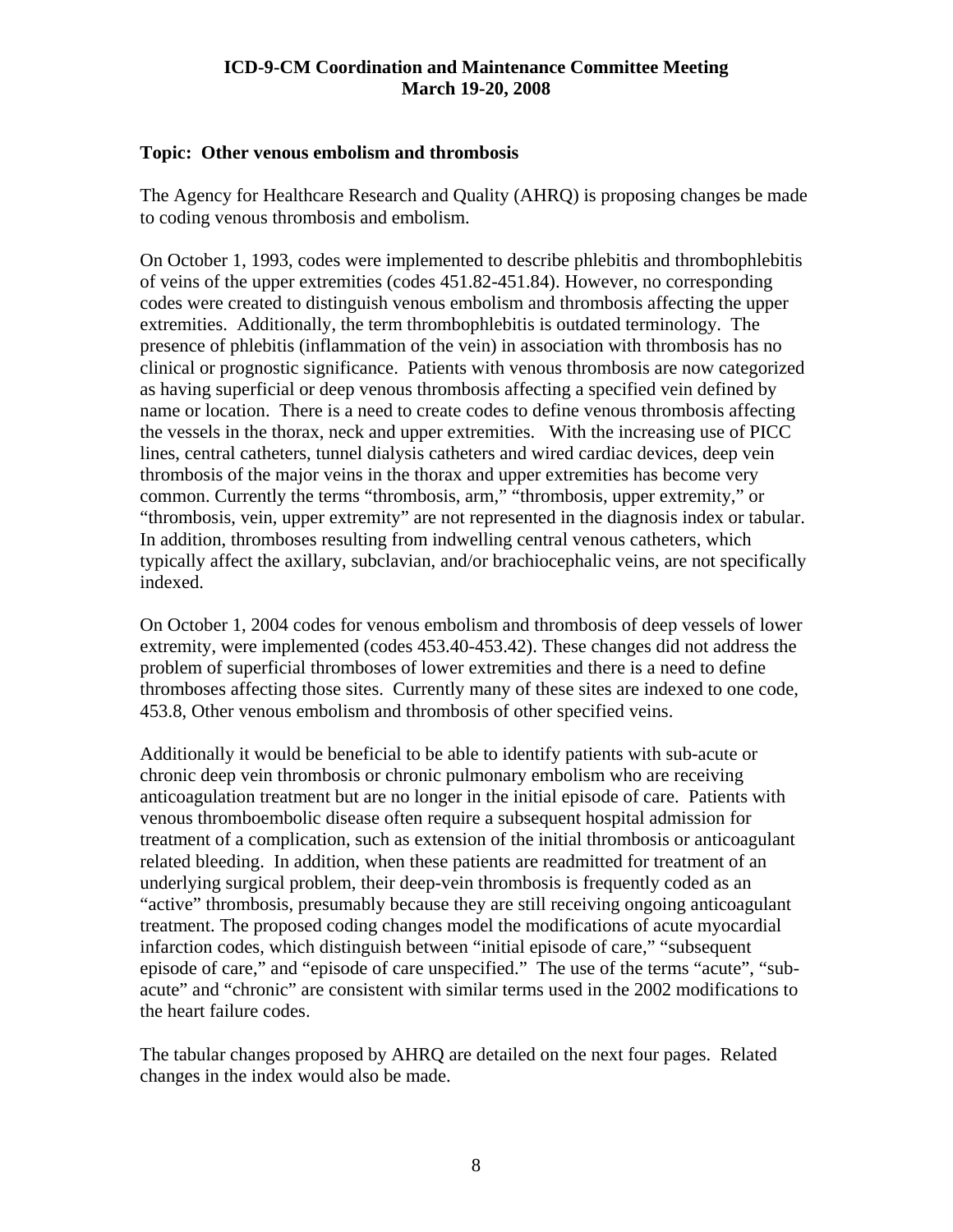#### TABULAR MODIFICATIONS

|                 | 415 |                                                                                                                                                                                              | Acute pulmonary heart disease                                                                          |                                                                                                                                                    |
|-----------------|-----|----------------------------------------------------------------------------------------------------------------------------------------------------------------------------------------------|--------------------------------------------------------------------------------------------------------|----------------------------------------------------------------------------------------------------------------------------------------------------|
| Revise          |     |                                                                                                                                                                                              | of care)                                                                                               | 415.1 Pulmonary embolism and infarction, acute (initial episode)                                                                                   |
| Revise          |     |                                                                                                                                                                                              | 415.11                                                                                                 | Iatrogenic pulmonary embolism and infarction,<br>acute (initial episode of care)                                                                   |
| Revise          |     |                                                                                                                                                                                              | 415.19                                                                                                 | Other pulmonary embolism and infarction, acute<br>(initial episode of care)                                                                        |
| <b>New</b>      |     |                                                                                                                                                                                              |                                                                                                        |                                                                                                                                                    |
| subcategory     |     | 415.2 Pulmonary embolism and infarction, subacute or chronic<br>(subsequent episode of care)<br>Pulmonary (artery) (vein):<br>apoplexy<br>embolism<br>infarction (hemorrhagic)<br>thrombosis |                                                                                                        |                                                                                                                                                    |
|                 |     |                                                                                                                                                                                              | Use additional code, if applicable, for associated long-term (current)<br>use of anticoagulants V58.61 |                                                                                                                                                    |
|                 |     |                                                                                                                                                                                              | Excludes: that complicating:                                                                           | abortion (634-638 with .6, 639.6)<br>ectopic or molar pregnancy (639.6)<br>pregnancy, childbirth, or the puerperium<br>$(673.0 - 673.8)$           |
| New code        |     |                                                                                                                                                                                              | 415.21                                                                                                 | Iatrogenic pulmonary embolism and infarction,<br>subacute or chronic (subsequent episode of care)                                                  |
| New code        |     |                                                                                                                                                                                              | 415.29                                                                                                 | Other pulmonary embolism and infarction,<br>subacute or chronic (subsequent episode of care)                                                       |
| New subcategory |     | 415.3                                                                                                                                                                                        | unspecified                                                                                            | Pulmonary embolism and infarction, episode of care<br>Pulmonary (artery) (vein):<br>apoplexy<br>embolism<br>infarction (hemorrhagic)<br>thrombosis |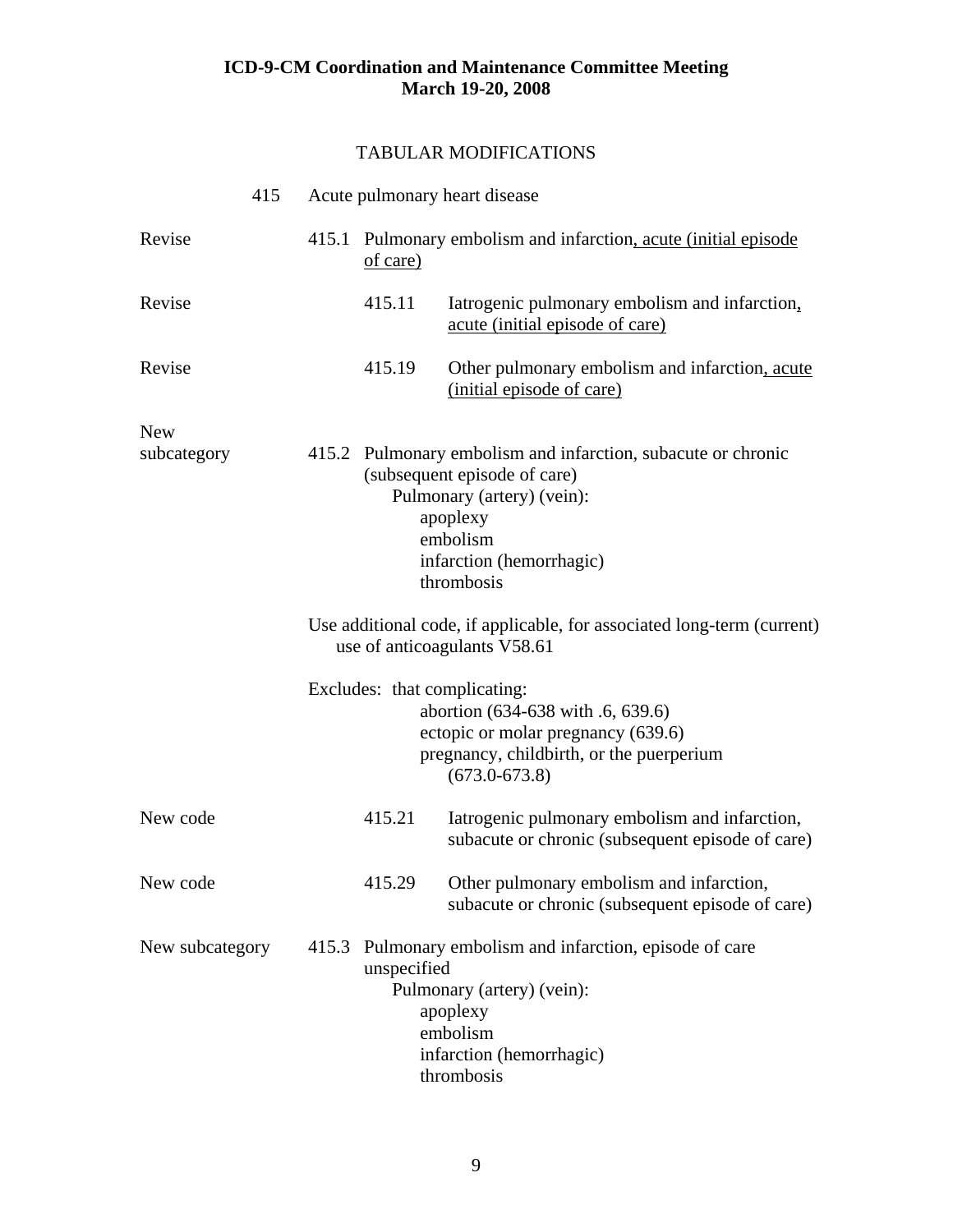|          | Use additional code, if applicable, for associated long-term (current)<br>use of anticoagulants V58.61 |        |                                                                                                                                                                          |
|----------|--------------------------------------------------------------------------------------------------------|--------|--------------------------------------------------------------------------------------------------------------------------------------------------------------------------|
|          |                                                                                                        |        | Excludes: that complicating:<br>abortion (634-638 with .6, 639.6)<br>ectopic or molar pregnancy (639.6)<br>pregnancy, childbirth, or the puerperium<br>$(673.0 - 673.8)$ |
| New code |                                                                                                        | 415.31 | Iatrogenic pulmonary embolism and infarction,<br>episode of care unspecified                                                                                             |
| New code |                                                                                                        | 415.39 | Other pulmonary embolism and infarction,<br>episode of care unspecified                                                                                                  |
| 453      |                                                                                                        |        | Other venous embolism and thrombosis                                                                                                                                     |
| Revise   |                                                                                                        |        | 453.4 Venous embolism and thrombosis of deep vessels of lower<br>extremity, acute (initial episode of care)                                                              |
| Revise   |                                                                                                        | 453.40 | Venous embolism and thrombosis of<br>unspecified deep vessels of lower extremity,<br><u>acute</u> (initial episode of care)                                              |
| Revise   |                                                                                                        | 453.41 | Venous embolism and thrombosis of deep<br>vessels of proximal lower extremity, acute<br>(initial episode of care)                                                        |
| Revise   |                                                                                                        | 453.42 | Venous embolism and thrombosis of deep<br>vessels of distal lower extremity, acute (initial<br>episode of care)                                                          |
|          |                                                                                                        |        | New subcategory 453.5 Venous embolism and thrombosis of deep vessels of lower<br>extremity, subacute or chronic (subsequent episode of care)                             |
|          |                                                                                                        |        | Use additional code, if applicable, for associated long-term<br>(current) use of anticoagulants V58.61                                                                   |
| New code |                                                                                                        | 453.50 | Venous embolism and thrombosis of<br>unspecified deep vessels of lower extremity,<br>subacute or chronic (subsequent episode of care)                                    |
| New code |                                                                                                        | 453.51 | Venous embolism and thrombosis of deep<br>vessels of proximal lower extremity, subacute or<br>chronic (subsequent episode of care)                                       |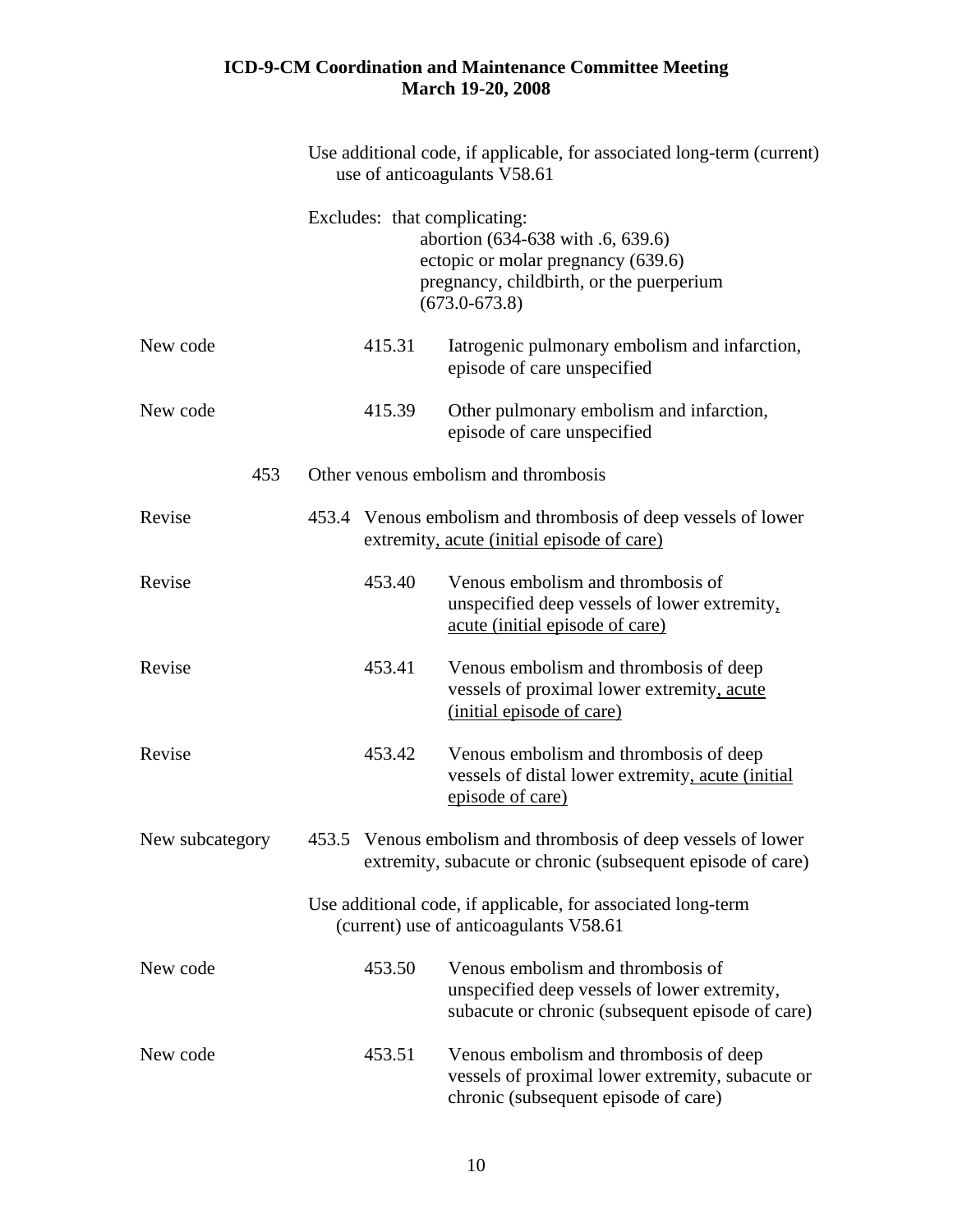| New code        | 453.52            | Venous embolism and thrombosis of deep<br>vessels of distal lower extremity, subacute or<br>chronic (subsequent episode of care) |
|-----------------|-------------------|----------------------------------------------------------------------------------------------------------------------------------|
| New subcategory |                   | 453.6 Venous embolism and thrombosis of deep vessels of lower<br>extremity, episode of care unspecified                          |
|                 |                   | Use additional code, if applicable, for associated long-term<br>(current) use of anticoagulants (V58.61)                         |
| New code        | 453.60            | Venous embolism and thrombosis of<br>unspecified deep vessels of lower extremity,<br>episode of care unspecified                 |
| New code        | 453.61            | Venous embolism and thrombosis of deep<br>vessels of proximal lower extremity, episode of<br>care unspecified                    |
| New code        | 453.62            | Venous embolism and thrombosis of deep<br>vessels of distal lower extremity, episode of care<br>unspecified                      |
| New code        | lower extremities | 453.7 Venous embolism and thrombosis of superficial vessels of<br>Saphenous vein (greater) (lesser)                              |
| New subcategory |                   | 453.8 Of other specified veins                                                                                                   |
| New code        | 453.81            | Of superficial veins of upper extremities<br>Antecubital vein<br><b>Basilic</b> vein<br>Cephalic vein                            |
| New code        | 453.82            | Of deep veins of upper extremities<br>Brachial vein<br>Radial vein<br>Ulnar vein                                                 |
| New code        | 453.83            | Of upper extremities, unspecified                                                                                                |
| New code        | 453.84            | Of axillary veins                                                                                                                |
| New code        | 453.85            | Of subclavian veins                                                                                                              |
| New code        | 453.86            | Of internal jugular veins                                                                                                        |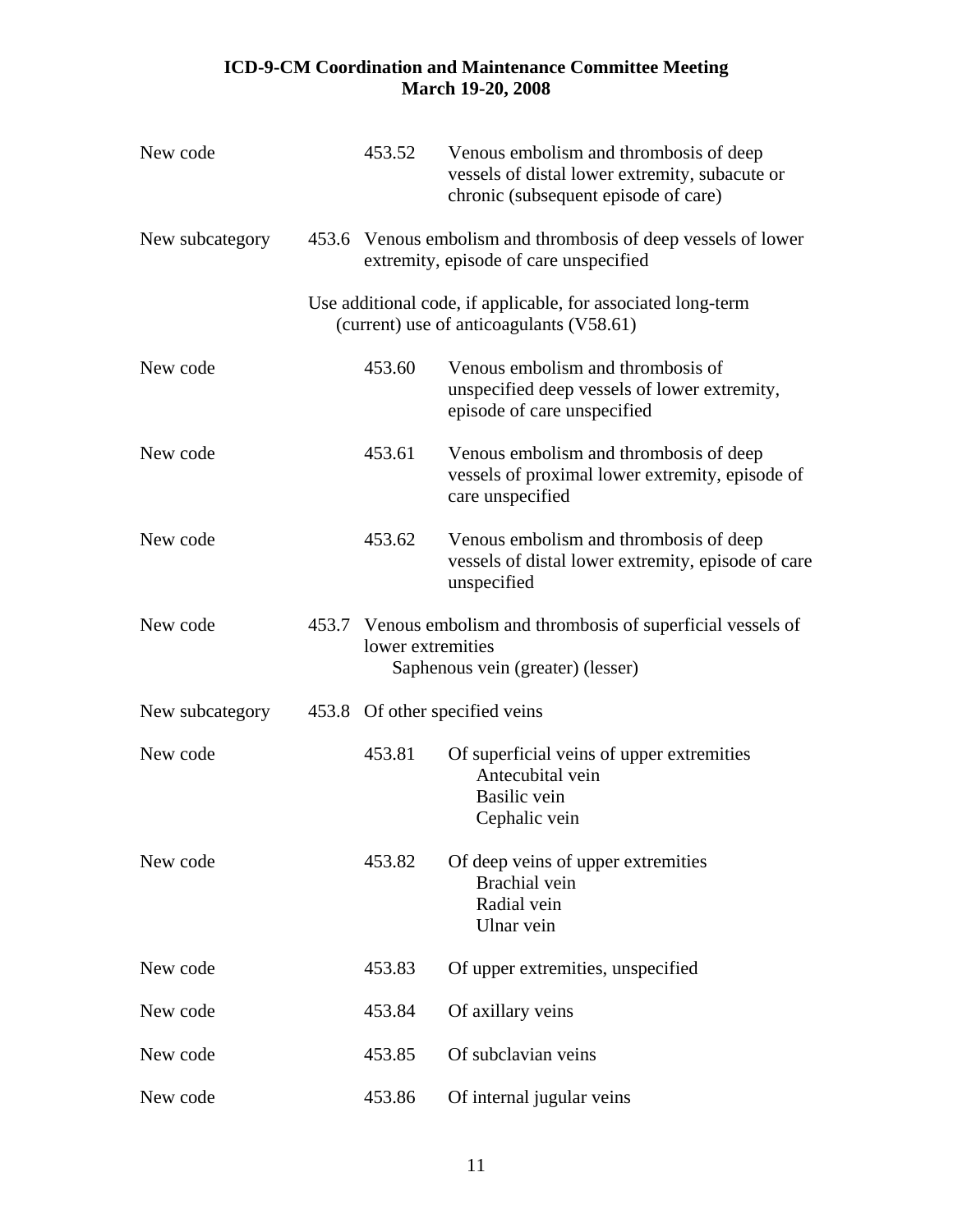| New code                 | 453.87                          | Of other thoracic veins<br>Brachiocephalic (innominate)<br>Superior vena cava                                                                                       |
|--------------------------|---------------------------------|---------------------------------------------------------------------------------------------------------------------------------------------------------------------|
| New code                 | 453.89                          | Of other specified veins                                                                                                                                            |
| 996                      |                                 | Complications peculiar to certain specified procedures                                                                                                              |
|                          | 996.7                           | Other complications of internal (biological) (synthetic)<br>prosthetic device, implant, and graft                                                                   |
| Add                      |                                 | Use additional code to identify complication, such as:<br>Venous embolism and thrombosis (453.2-453.9)                                                              |
| <b>Alternate Option:</b> |                                 |                                                                                                                                                                     |
| 415                      | Acute pulmonary heart disease   |                                                                                                                                                                     |
| Revise                   |                                 | 415.1 Acute pulmonary embolism and infarction                                                                                                                       |
| Add                      |                                 | Excludes: subacute or chronic pulmonary embolism and infarction<br>(416.2)                                                                                          |
| Revise<br>New code       | 415.11<br>415.13                | Iatrogenic acute pulmonary embolism and<br>infarction, initial episode of care<br>Iatrogenic acute pulmonary embolism and<br>infarction, subsequent episode of care |
|                          |                                 | Use additional code, if applicable, for associated long-term<br>(current) use of anticoagulants (V58.61)                                                            |
| New code                 | 415.14                          | Other acute pulmonary embolism and infarction,                                                                                                                      |
| Revise                   | 415.19                          | initial episode of care<br>Other acute pulmonary embolism and infarction,<br>subsequent episode of care                                                             |
|                          |                                 | Use additional code, if applicable, for associated long-term<br>(current) use of anticoagulants (V58.61)                                                            |
| 416                      | Chronic pulmonary heart disease |                                                                                                                                                                     |
| New code                 |                                 | 416.2 Subacute or chronic pulmonary embolism and infarction                                                                                                         |
|                          |                                 | Use additional code, if applicable, for associated long-term<br>(current) use of anticoagulants (V58.61)                                                            |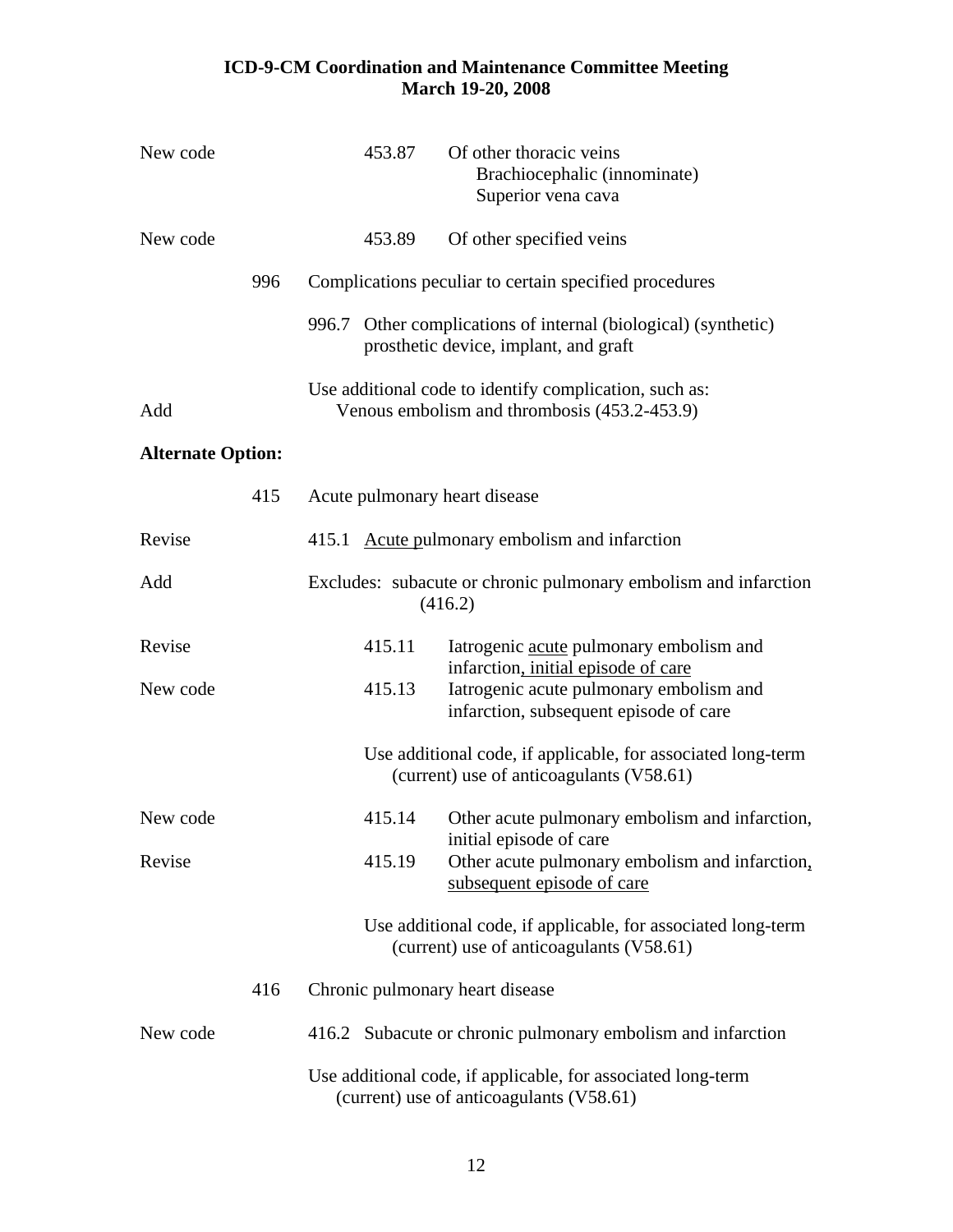#### <span id="page-12-0"></span>**Topic: Venous complications in pregnancy and the puerperium**

The Agency for Healthcare Research and Quality (AHRQ) is proposing that changes be made for venous complications in pregnancy and the puerperium. Currently venous thrombosis during pregnancy and the puerperium involves selection from the following codes 671.3-671.4, Deep vein phlebothrombosis (antepartum, postpartum respectively) 671.8, Other venous complications, 671.9 Unspecified venous complication, 673.2, Obstetrical blood-clot embolism or 673.8, Other pulmonary embolism (plus appropriate fifth digit assignment).

There is a need to improve the specificity of ICD-9-CM codes used to define deep vein thrombosis and pulmonary embolism in pregnant and postpartum women. The most critical issue is the inclusion of both venous thrombosis and septic pelvic thrombophlebitis under one single subcategory/code, 671.4 (with either a 2 or a 4 selected as the  $5<sup>th</sup>$  digit). Septic pelvic thrombophlebitis is an inflammatory condition that affects the adnexa in the pelvis. It is thought to be an infectious complication that follows delivery, especially after cesarean delivery. This condition does not commonly respond to heparin treatment. A new code for septic pelvic thrombophlebitis is needed separating it from postpartum deep vein thrombosis.

In addition, a separate code that differentiates acute from subacute or chronic venous thrombosis or pulmonary embolism is needed. Patients with venous thromboembolic disease often require a subsequent hospital admission for treatment of a complication, such as extension of the initial thrombosis or anticoagulant related bleeding. In addition, when these patients are readmitted for treatment of an underlying surgical problem, their pulmonary embolus is frequently coded as an "active" thrombosis, presumably because they are still receiving ongoing anticoagulant treatment. The proposed coding changes model the modifications of acute myocardial infarction codes, which distinguish between "initial episode of care," "subsequent episode of care," and "episode of care unspecified." The proposed tabular changes would:

- 1. Change the description of 671.3x and 671.4x to remove pelvic thrombophlebitis and to limit these codes to the acute (initial or unspecified) episode of care, using the existing fifth digits.
- 2. Add new codes 671.6x and 671.7x for subacute or chronic phlebothrombosis (subsequent episode of care), using the existing fifth digits.
- 3. Add new codes under existing category 670 to specifically identify the three most serious manifestations of major puerperal infection: postpartum endometritis, postpartum sepsis, and postpartum septic pelvic thrombophlebitis. The existing fifth digits would still be applied here.

The tabular changes proposed by AHRQ are detailed on the next two pages. Related changes in the index would also be made.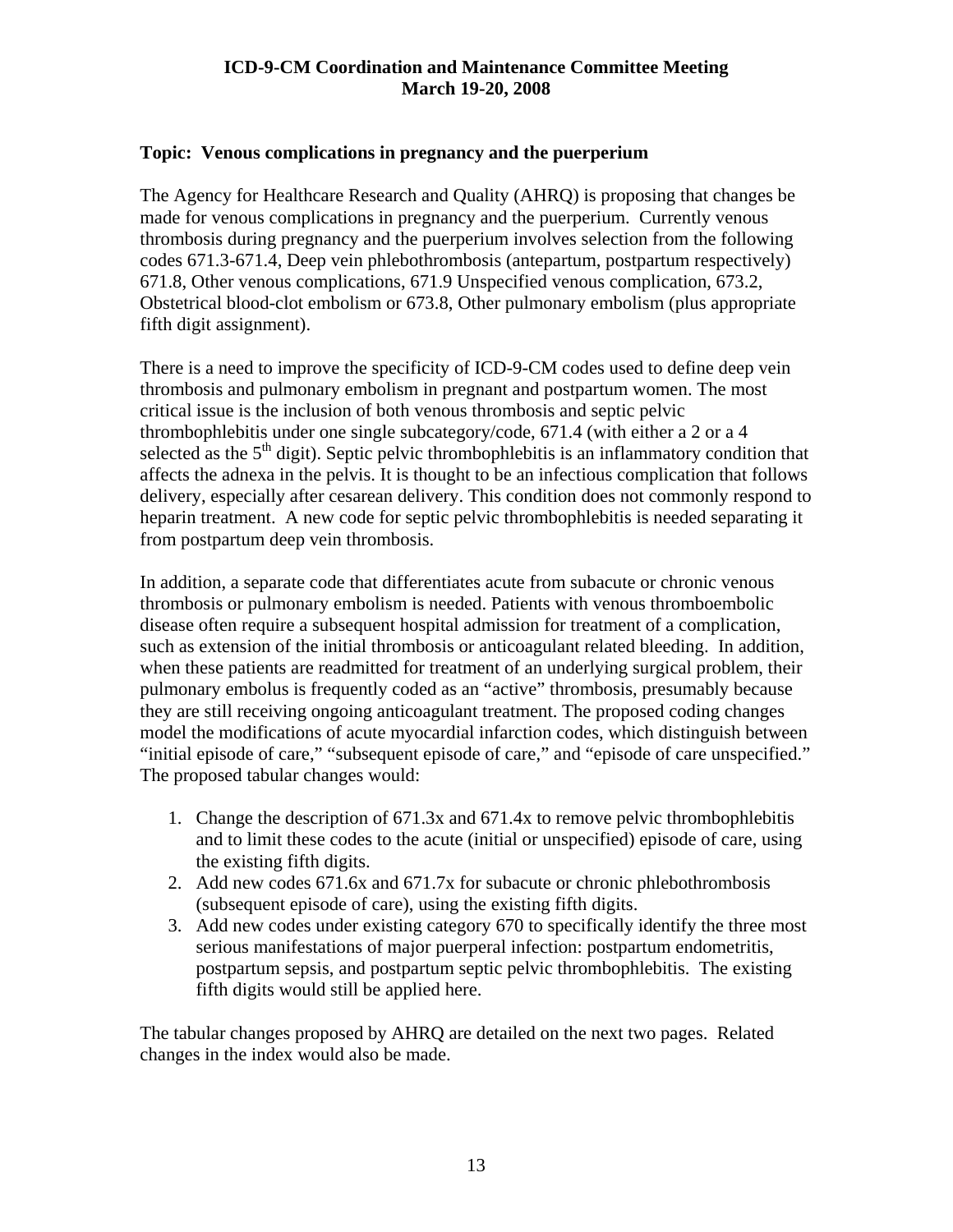#### TABULAR MODIFICATIONS

| 670             | Major puerperal infection                    |
|-----------------|----------------------------------------------|
| Delete          | [0,2,4]                                      |
| Delete          | Use $0$ as fourth digit for category $670$   |
| Delete          | Puerperal:                                   |
| Delete          | endometritis                                 |
| Delete          | fever (septic)                               |
| Delete          | pelvic:                                      |
| Delete          | eellulitis                                   |
| Delete          | sepsis                                       |
| Delete          | peritonitis                                  |
| Delete          | pyemia                                       |
| Delete          | salpingitis                                  |
| Delete          | septicemia                                   |
|                 |                                              |
| New subcategory | 670.0 Major puerperal infection, unspecified |
|                 | [0,2,4]                                      |
|                 |                                              |
| New subcategory | 670.1 Puerperal endometritis                 |
|                 | [0,2,4]                                      |
|                 |                                              |
| New subcategory | 670.2 Puerperal sepsis                       |
|                 | [0,2,4]                                      |
|                 |                                              |
| New subcategory | 670.3 Puerperal septic thrombophlebitis      |
|                 | [0,2,4]                                      |
|                 |                                              |
| New subcategory | 670.8 Other major puerperal infection        |
|                 | [0,2,4]<br>Puerperal:                        |
|                 | pelvic cellulitis                            |
|                 | peritonitis                                  |
|                 | pyemia                                       |
|                 | salpingitis                                  |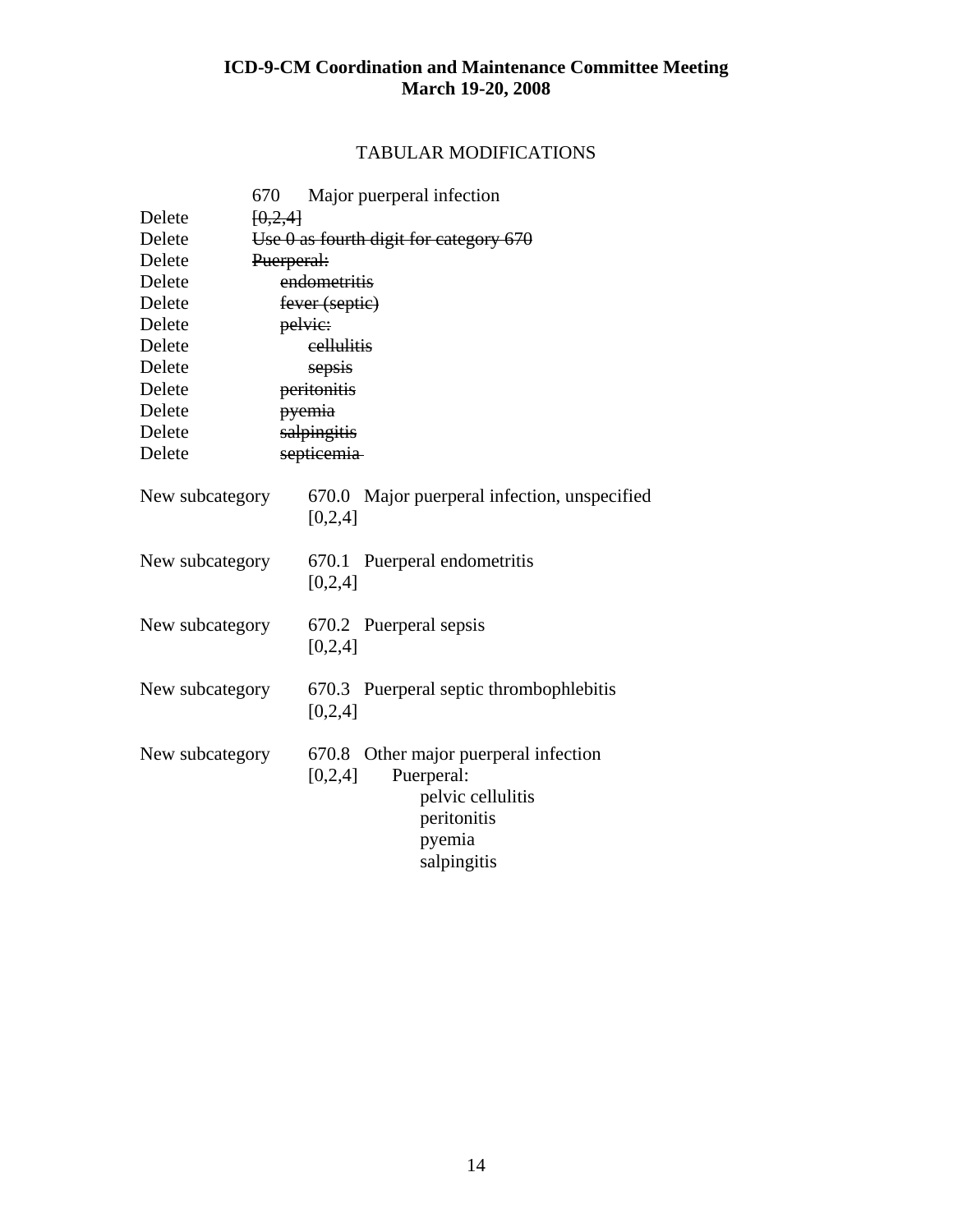| 671             | Venous complications in pregnancy and the puerperium                                                   |
|-----------------|--------------------------------------------------------------------------------------------------------|
| Revise          | 671.3 Deep phlebothrombosis, antepartum, acute (initial or<br>unspecified episode of care)             |
| Revise          | 671.4 Deep phlebothrombosis, postpartum, acute (initial or<br>unspecified episode of care)             |
| New subcategory | 671.6 Deep phlebothrombosis, antepartum, subacute or chronic<br>$[0,1,3]$ (subsequent episode of care) |
|                 | Use additional code, if applicable, for associated long-term (current)<br>use of anticoagulants V58.61 |
| New subcategory | 671.7 Deep phlebothrombosis, postpartum, subacute or chronic<br>$[0,2,4]$ (subsequent episode of care) |
|                 | Use additional code, if applicable, for associated long-term (current)<br>use of anticoagulants V58.61 |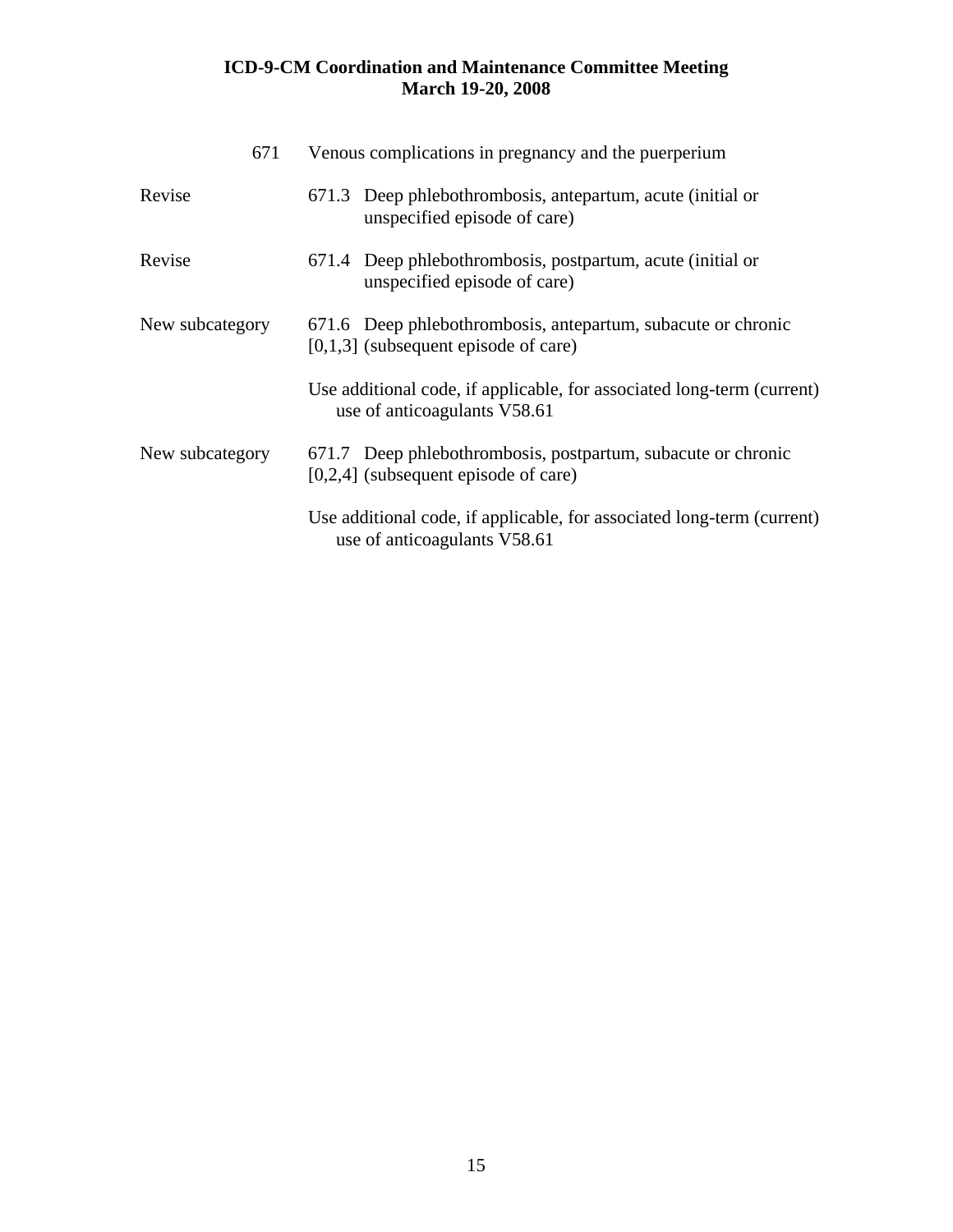#### <span id="page-15-0"></span>**Topic: Methicillin-Resistant** *Staphylococcus aureus* **(MRSA)**

Methicillin-resistant *Staphylococcus aureus* (MRSA) is a form of the bacterium *Staphylococcus aureus* (*S. aureus*) that is resistant to treatment with currently available antibiotics in the beta-lactam class, which have traditionally been a treatment of choice for *S. aureus* infections. MRSA accounts for the majority of *S. aureus* infections acquired in healthcare settings, and is associated with increased morbidity, mortality, and healthcare costs as compared to methicillin-susceptible *S. aureus* (MSSA) infections occurring in these settings. Since the late 1990s, MRSA has caused an increasing proportion of *S. aureus* infections occurring in otherwise healthy persons in the general community. Most community-associated MRSA infections are skin and soft tissue infections that are not life-threatening; however, severe and invasive infections also occur.

Based on data from a multi-state surveillance system that uses population-based laboratory data in conjunction with medical record review to identify persons with invasive MRSA infections, an estimated 94,360 persons in the United States had invasive MRSA infections in 2005, and about 18,650 of these persons died in the hospital. About 85% of these invasive MRSA infections were associated with healthcare, while 14% occurred in persons without obvious exposures to healthcare.

Active surveillance systems like the one described above are complemented by analysis of nationally representative surveys that track inpatient stays in acute care hospitals (National Hospital Discharge Survey, Nationwide Inpatient Sample) and ambulatory care visits (National Ambulatory Medical Care Survey, National Hospital Ambulatory Medical Care Survey). In these surveys, ICD-9-CM codes are used to identify diagnoses associated with hospitalizations and ambulatory care visits. These surveys can be used to estimate national burden and assess trends in conditions resulting in hospitalization or outpatient visits, including infections with *S. aureus*. For example, analysis of National Hospital Discharge Survey data estimated 291,542 hospital discharges with *S. aureus* infection-related diagnoses annually in 1999-2000. The proportion of these infections due to MRSA was estimated using data from a separate national laboratory-based surveillance system, resulting in an estimate of 125,969 hospitalizations with a diagnosis of MRSA infection each year. A more recent analysis of these data estimated that, between 1999 and 2005, the number of *S. aureus*-related hospitalizations increased 62%, from 294,570 to 477,927, and the estimated number of MRSA-related hospitalizations more than doubled, from 127,036 to 278,203. Analysis of the National Ambulatory Medical Care Surveys and National Hospital Ambulatory Medical Care Surveys from 1992-1994 and 2001-2003 estimated that there were 11.6 million annual ambulatory care visits for skin and soft tissue infections typical of *S. aureus* in 2001-2003, and rates of visits to hospital outpatient and emergency departments increased by 59% and 31%, respectively, during this time period.

While data indicate that MRSA is becoming more prevalent, the good news is that MRSA is preventable. Infection control guidelines produced by the Centers for Disease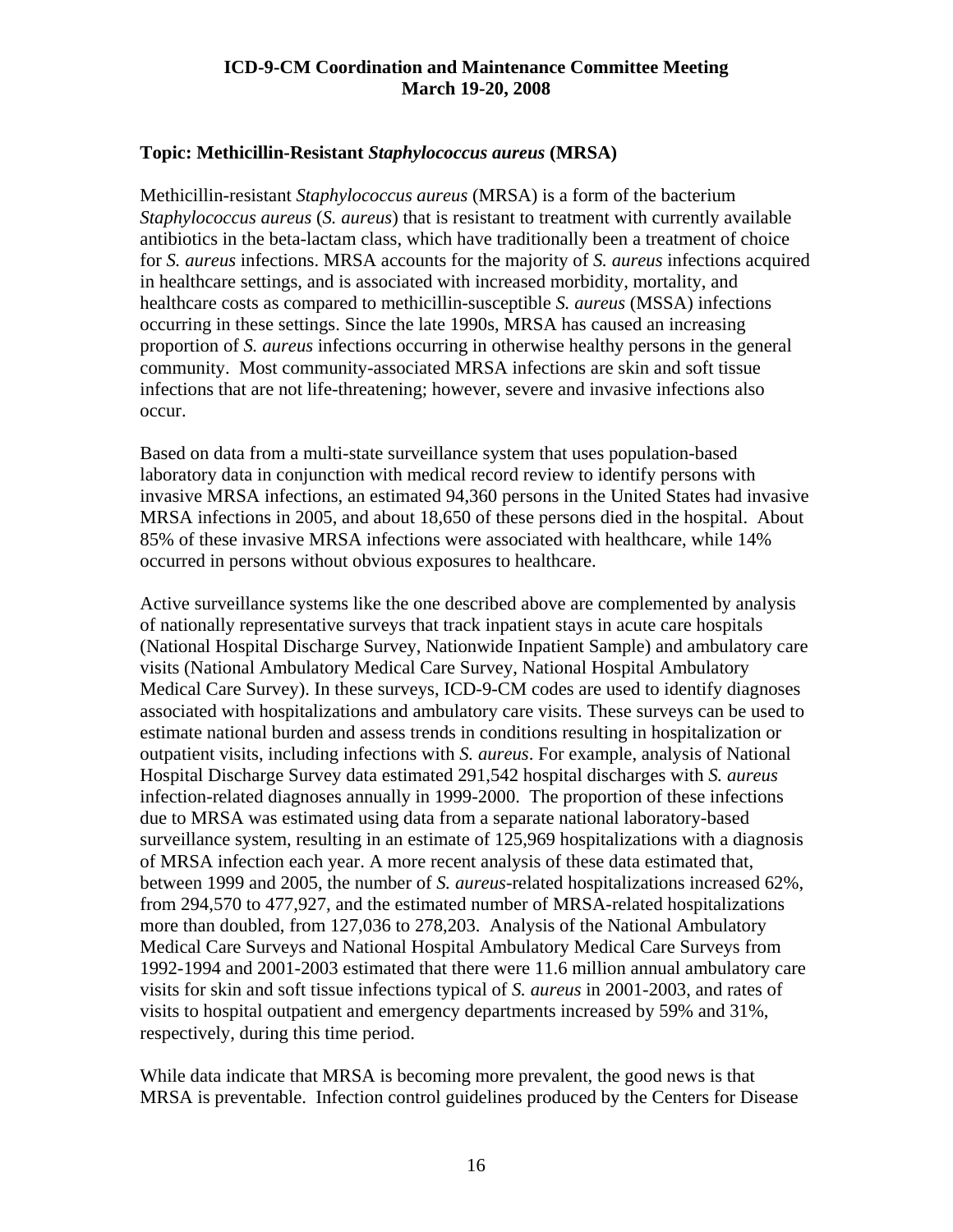Control and Prevention (CDC) and the Healthcare Infection Control and Prevention Advisory Committee (HICPAC) outline strategies to prevent transmission of multidrugresistant organisms, including MRSA, in healthcare settings. In the community, strategies focusing on increased recognition and appropriate management of new infections, meticulous wound care, and enhanced hygiene have been effective at limiting transmission of MRSA.

The Department of Health and Human Services (DHHS) is requesting that ICD-9-CM codes be modified in order to better identify and track MRSA infection and colonization. The proposed modifications will complement and enhance CDC's surveillance activities, and improve our ability to estimate national burden and trends in MRSA infection using diagnostic coding data.

#### **NOTE: DHHS has asked that this code request be considered for expedited implementation on 10/1/2008. Comments on this topic are due by 4/11/2008.**

#### TABULAR MODIFICATIONS

|                      | 038 | Septicemia |                  |                                                                                                                        |
|----------------------|-----|------------|------------------|------------------------------------------------------------------------------------------------------------------------|
|                      |     | 038.1      |                  | Staphylococcal septicemia                                                                                              |
| Revise<br>Add<br>Add |     |            | 038.11           | Methicillin susceptible Staphylococcus aureus<br>septicemia<br>MSSA septicemia<br>Staphylococcus aureus septicemia NOS |
| New code             |     |            | 038.12           | Methicillin resistant Staphylococcus aureus<br>septicemia                                                              |
|                      | 041 |            | unspecified site | Bacterial infection in conditions classified elsewhere and of                                                          |
|                      |     | 041.1      | Staphylococcus   |                                                                                                                        |
| Revise<br>Add<br>Add |     |            | 041.11           | <b>Methicillin susceptible Staphylococcus aureus</b><br><b>MSSA</b><br>Staphylococcus aureus NOS                       |
| New code             |     |            | 041.12           | Methicillin resistant Staphylococcus aureus                                                                            |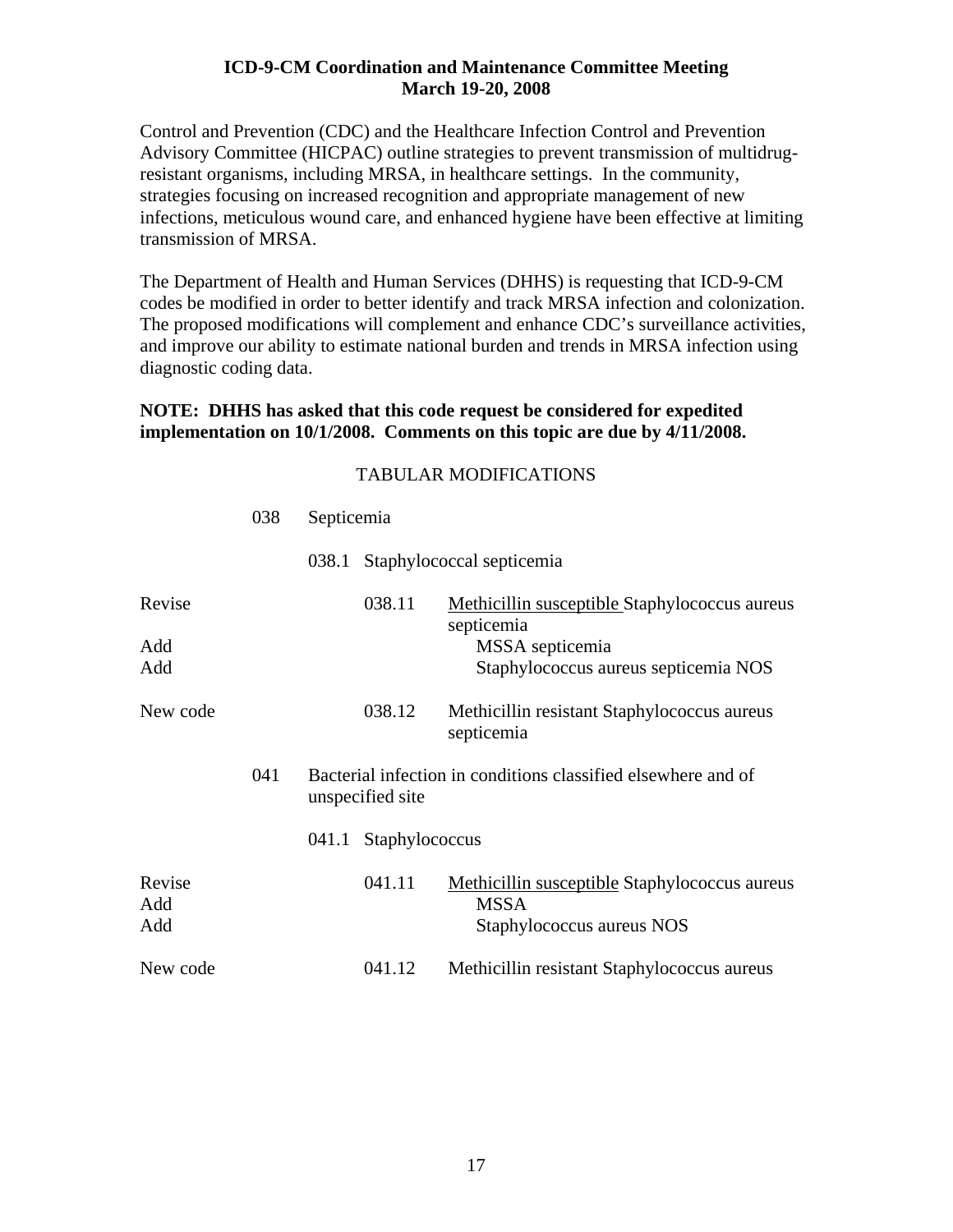|          | 482             | Other bacterial pneumonia  |                                                                                                                                             |
|----------|-----------------|----------------------------|---------------------------------------------------------------------------------------------------------------------------------------------|
|          |                 |                            | 482.4 Pneumonia due to Staphylococcus                                                                                                       |
| Revise   |                 | 482.41                     | Pneumonia due to methicillin susceptible<br>Staphylococcus aureus<br>MSSA pneumonia<br>Pneumonia due to Staphylococcus aureus<br><b>NOS</b> |
| New code |                 | 482.42                     | Pneumonia due to methicillin resistant<br>Staphylococcus aureus                                                                             |
| Add      | V <sub>02</sub> | <b>Colonization</b> status | Carrier or suspected carrier of infectious diseases                                                                                         |
|          |                 |                            | V02.5 Other specified bacterial diseases                                                                                                    |
| New code |                 | V02.53                     | Methicillin susceptible Staphylococcal aureus<br><b>MSSA</b> colonization                                                                   |
| New code |                 | V02.54                     | Methicillin resistant Staphylococcal aureus<br><b>MRSA</b> colonization                                                                     |
| Delete   |                 | V <sub>02.59</sub>         | Other specified bacterial diseases<br>Staphylococcal                                                                                        |
|          | V <sub>09</sub> |                            | Infection with drug-resistant microorganisms                                                                                                |
| Delete   |                 |                            | V09.0 Infection with microorganisms resistant to penicillins<br>Methicillin resistant staphylococcus aureus (MRSA)                          |
| New code |                 | V09.01                     | Methicillin resistant Staphylococcus aureus<br><b>MRSA</b>                                                                                  |
| New code |                 | V09.09                     | Other infection with microorganisms resistant to<br>penicillins                                                                             |
|          | V12             |                            | Personal history of certain other diseases                                                                                                  |
|          |                 |                            | V12.0 Infectious and parasitic diseases                                                                                                     |
| New code |                 | V <sub>12.04</sub>         | Methicillin resistant Staphylococcus aureus<br><b>MRSA</b>                                                                                  |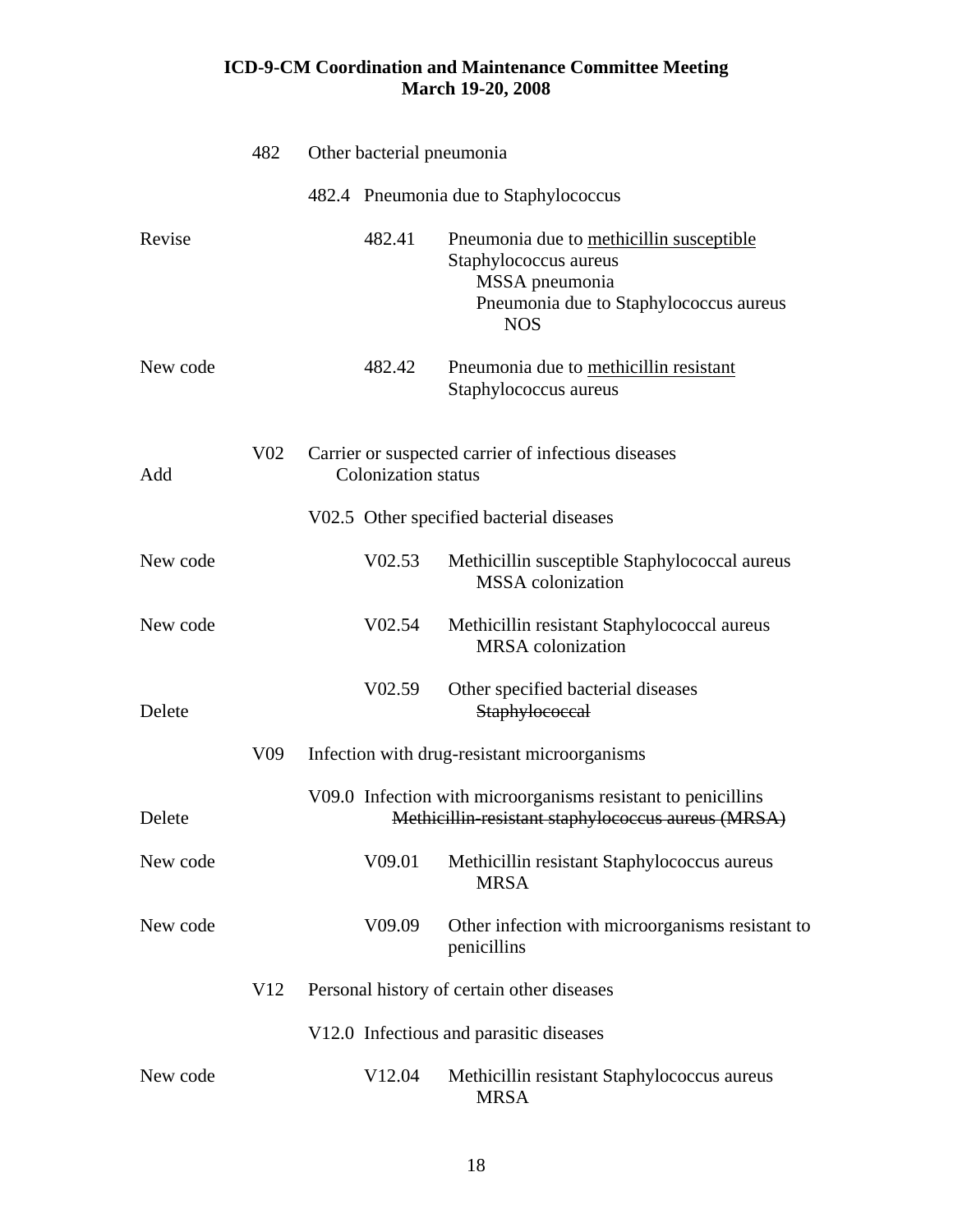#### <span id="page-18-0"></span>**Topic: Fever and other physiologic disturbances of temperature regulation**

A proposal to expand code 780.6, Fever, was presented at the September 2007 C&M meeting. That proposal included new codes for postprocedural fever, and fever presenting with conditions classified elsewhere. At the meeting the representative of the American Academy of Pediatrics (AAP) asked for a further expansion to the proposal to include codes for chills without fever and hypothermia. There was also a request for a code for post-vaccination fever.

Though there was consensus at the meeting, and in the comments received following the meeting, that these additional changes would be useful, the full revised proposal is being brought back for reconsideration due to the significance of the differences between the full proposal and what was presented originally.

#### **NOTE: NCHS has asked that this code request be considered for expedited implementation on 10/1/2008. Comments on this topic are due by 4/11/2008.**

#### TABULAR MODIFICATIONS

| Revise   | 780.6 Fever and other physiologic disturbances of temperature                           |
|----------|-----------------------------------------------------------------------------------------|
|          | regulation                                                                              |
| Delete   | Chills with fever                                                                       |
|          | Fever NOS                                                                               |
|          | Fever of unknown origin (FUO)                                                           |
|          | Hyperpyrexia NOS                                                                        |
|          | Pyrexia NOS                                                                             |
|          | Pyrexia of unknown origin                                                               |
| Delete   | Code first underlying condition when associated fever is present,<br>such as with:      |
|          | leukemia (codes from categories 204, 205, 206, 207, 208)<br>neutropenia (288.00-288.09) |
|          | sickle-cell disease (282.60-282.69)                                                     |
| New code | 780.60<br>Fever, unspecified                                                            |
|          | Chills with fever                                                                       |
|          | <b>Fever NOS</b>                                                                        |
|          | Fever of unknown origin (FUO)                                                           |
|          | Hyperpyrexia NOS                                                                        |
|          | Pyrexia NOS                                                                             |
|          | Pyrexia of unknown origin                                                               |
|          | Excludes: chills without fever (780.64)                                                 |

780 General symptoms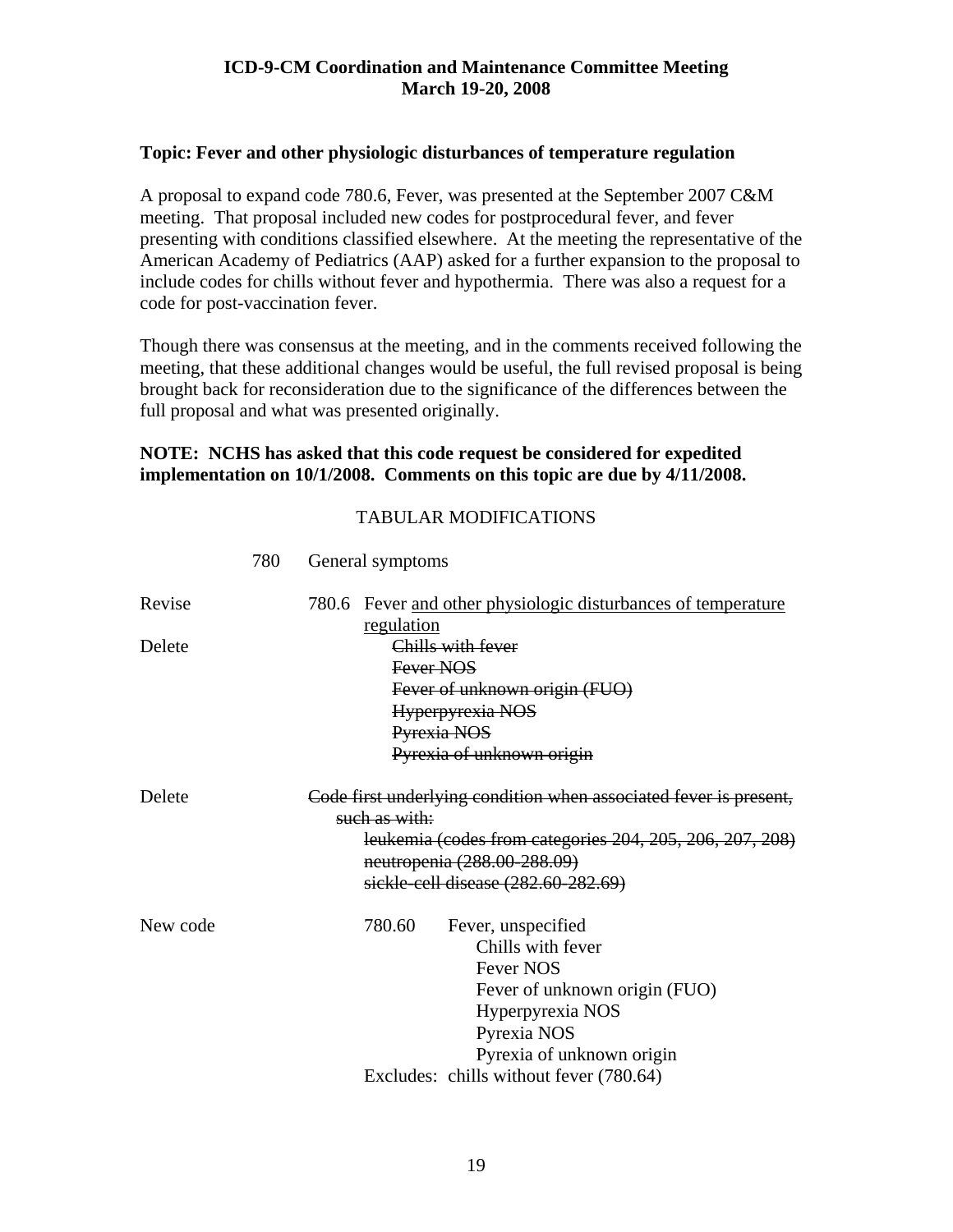| New code | 780.61 | Fever presenting with conditions classified<br>elsewhere                                                                                                                                                                |
|----------|--------|-------------------------------------------------------------------------------------------------------------------------------------------------------------------------------------------------------------------------|
|          |        | Code first underlying condition when associated fever is<br>present, such as with:<br>leukemia (codes from categories 204, 205, 206,<br>207, 208)<br>neutropenia (288.00-288.09)<br>sickle-cell disease (282.60-282.69) |
| New code | 780.62 | Postprocedural fever                                                                                                                                                                                                    |
|          |        | Excludes: fever associated with confirmed infection – code<br>to infection<br>postvaccination fever (780.63)                                                                                                            |
| New code | 780.63 | Postvaccination fever<br>Postimmunization fever                                                                                                                                                                         |
| New code | 780.64 | Chills (without fever)<br><b>Chills NOS</b>                                                                                                                                                                             |
|          |        | Excludes: chills associated with confirmed infection -<br>code to infection<br>chills with fever (780.60)                                                                                                               |
| New code | 780.65 | Hypothermia                                                                                                                                                                                                             |
|          |        | Excludes: hypothermia:<br>associated with confirmed infection – code<br>to infection<br>associated with low environmental<br>temperature (991.6)<br>due to anesthesia (995.89)<br>of newborn (778.2, 778.3)             |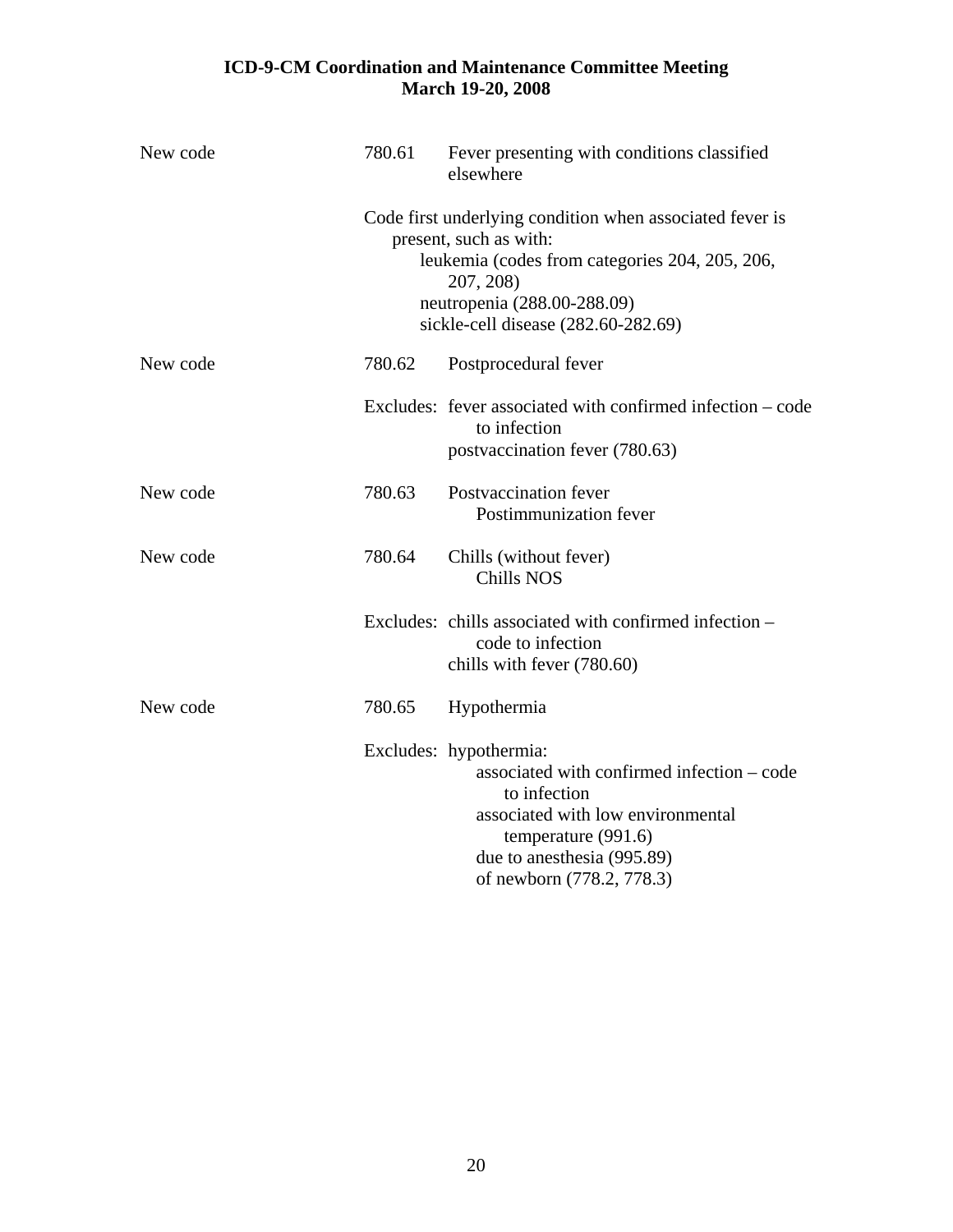#### <span id="page-20-0"></span>**Topic: Disruption of operation wound**

This topic was presented at the September 2007 C&M meeting. At that meeting there was lengthy discussion regarding which additional inclusion terms should be added to the existing codes. There was also discussion on whether the codes need to distinguish between surgical wounds and traumatic wounds.

Due to the discussions at the meeting and the comments received following the meeting, it was determined that the additional inclusion terms that were requested should be added to the proposal, and that an additional code for disruption of traumatic wounds should be created. Because the revised proposal differs substantially from the original proposal, it was decided that it should be brought back to allow for comments on its final design.

In the comments received on this subject, there were additional comments on the coding of the whole issue of wound care management. Possible revisions for wound care management are being considered for the September 2008 C&M meeting. This is being reviewed with the CMS wound care management group.

**NOTE: NCHS has asked that this code request be considered for expedited implementation on 10/1/2008. Comments on this topic are due by 4/11/2008.**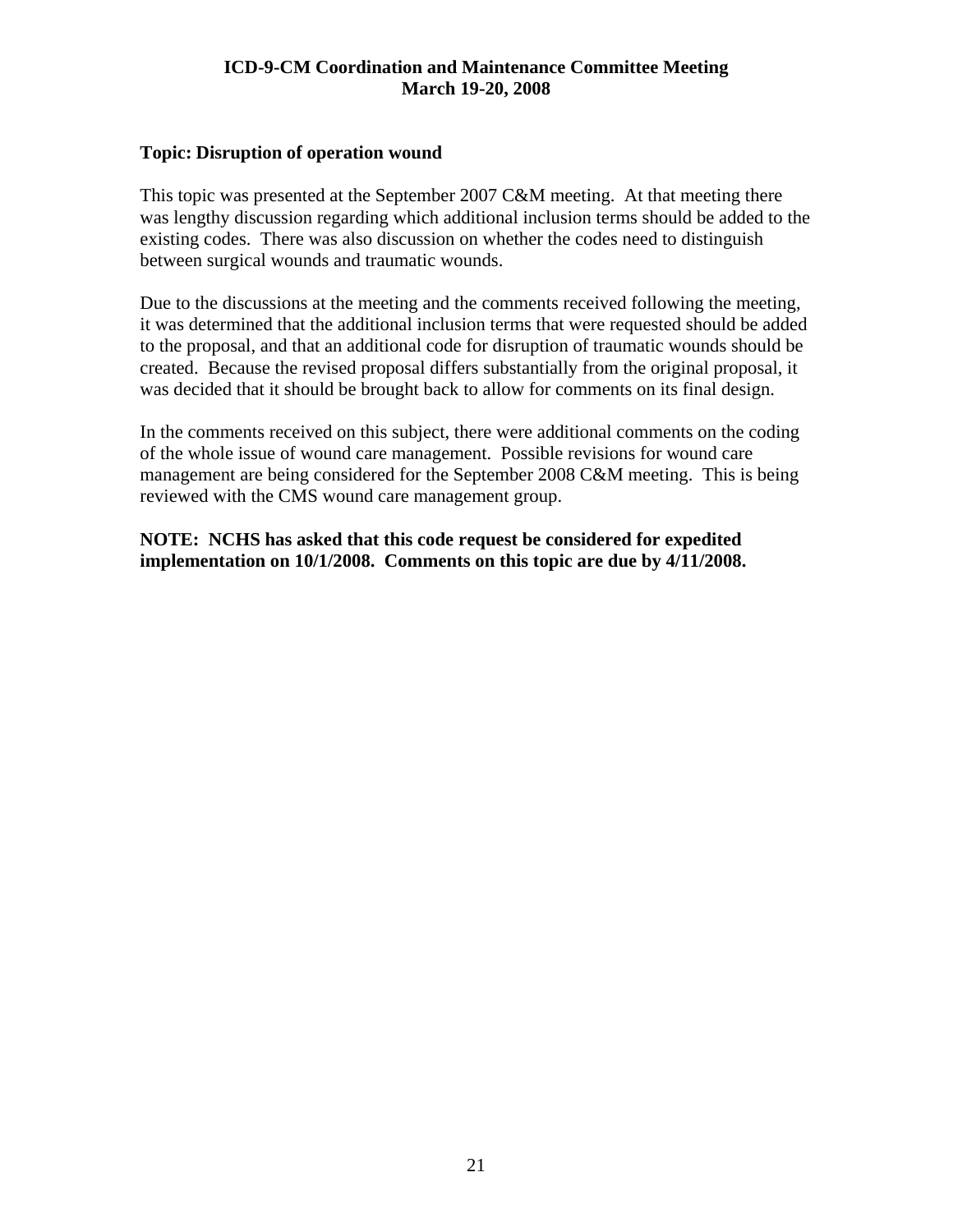#### TABULAR MODIFICATIONS

|               | 998 |        | Other complications of procedures, not elsewhere classified                                                                         |
|---------------|-----|--------|-------------------------------------------------------------------------------------------------------------------------------------|
| Revise<br>Add |     |        | 998.3 Disruption of operation wound<br>Disruption of any suture materials or method                                                 |
| New code      |     | 998.30 | Disruption of wound, unspecified<br>Disruption of wound NOS                                                                         |
| Revise        |     | 998.31 | Disruption of internal operation (surgical)<br>wound                                                                                |
| Add           |     |        | Disruption or dehiscence of closure of:                                                                                             |
| Add           |     |        | fascia, superficial or muscular                                                                                                     |
| Add           |     |        | internal organ                                                                                                                      |
| Add           |     |        | muscle or muscle flap                                                                                                               |
| Add           |     |        | ribs or rib cage                                                                                                                    |
| Add           |     |        | skull or craniotomy                                                                                                                 |
| Add           |     |        | sternum or sternotomy                                                                                                               |
| Add           |     |        | tendon or ligament                                                                                                                  |
| Add           |     |        | Deep disruption or dehiscence of operation<br>wound NOS                                                                             |
| Add           |     |        | Excludes: complications of internal anastomosis of:<br>gastrointestinal tract (997.4)<br>urinary tract (997.5)                      |
| Revise        |     | 998.32 | Disruption of external operation (surgical)<br>wound                                                                                |
| Delete        |     |        | Disruption of operation wound NOS                                                                                                   |
| Add           |     |        | Disruption or dehiscence of closure of:                                                                                             |
| Add           |     |        | cornea                                                                                                                              |
| Add           |     |        | mucosa                                                                                                                              |
| Add           |     |        | skin                                                                                                                                |
| Add           |     |        | subcutaneous tissue                                                                                                                 |
| Add           |     |        | Full-thickness skin disruption or dehiscence                                                                                        |
| Add           |     |        | Superficial disruption or dehiscence of<br>operation wound                                                                          |
| New code      |     | 998.33 | Disruption of traumatic injury wound repair<br>Disruption or dehiscence of closure of<br>traumatic laceration (external) (internal) |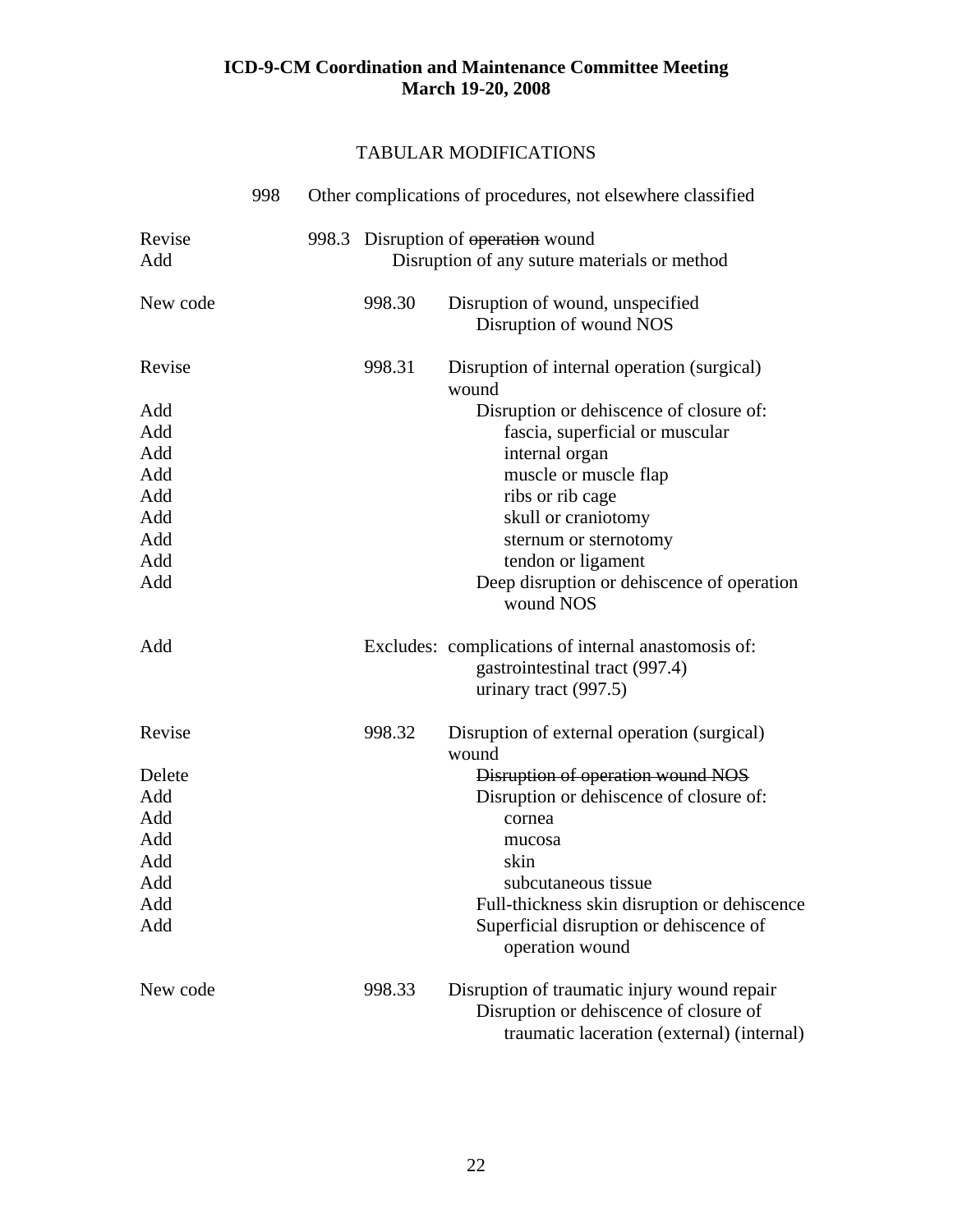#### <span id="page-22-0"></span>**Topic: Activity codes**

Currently, there is no way to code the activity in which a person is engaged that results in a health condition or injury. Collection of this information is an essential process to enable epidemiologists and injury prevention specialists to work towards prevention strategies to reduce the negative health consequences associated with specific activities. As with all external cause codes, these proposed activity codes would be for use as secondary codes in conjunction with the appropriate diagnosis or injury code from the other chapters of the classification.

The guidelines that would accompany these new codes would require that a code from category, E000, Activity code status, be used with a code from categories E001-E030 to indicate the status of the activity.

These activity codes are presented as a companion proposal to the proposal presented at the September 2007 C&M meeting for expanding E927, Overexertion and strenuous movements.

**NOTE: The Department of Defense has asked that this code request be considered for expedited implementation on 10/1/2008. Comments on this topic are due by 4/11/2008.** 

#### TABULAR MODIFICATIONS

#### Revise SUPPLEMENTARY CLASSIFICATION OF EXTERNAL CAUSES OF INJURY AND POISONING (E000-E999)

This section is provided to permit the classification of environmental events, circumstances, and conditions as the cause of injury, poisoning, and other adverse effects. Where a code from this section is applicable, it is intended that it shall be used in addition to a code from one of the main chapters of ICD-9-CM, indicating the nature of the condition. Certain other conditions which may be stated to be due to external causes are classified in Chapters 1 to 16 of ICD-9-CM. For these, the "E" code classification should be used as an additional code for more detailed analysis.

Delete Machinery accidents [other than those connected with transport] are classifiable to category E919, in which the fourth digit allows a broad classification of the type of machinery involved. If a more detailed classification of type of machinery is required, it is suggested that the "Classification of Industrial Accidents according to Agency," prepared by the International Labor Office, be used in addition; it is included in this publication.

Categories for "late effects" of accidents and other external causes are to be found at E929, E959, E969, E977, E989, and E999.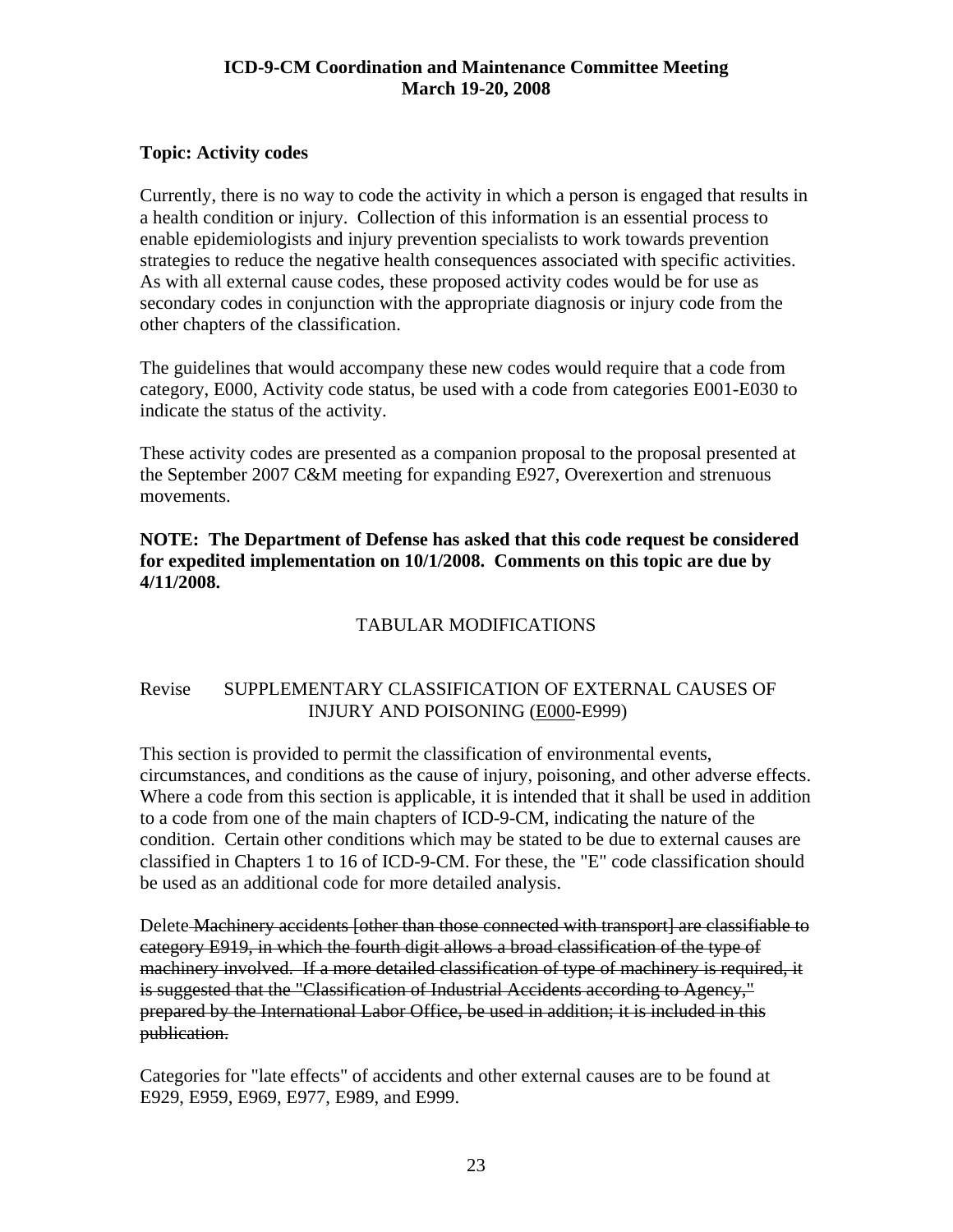| Add                    | ACTIVITY (E000-E030) |                      |                                                                                                                                                                                                                                                                                                                                                                             |  |
|------------------------|----------------------|----------------------|-----------------------------------------------------------------------------------------------------------------------------------------------------------------------------------------------------------------------------------------------------------------------------------------------------------------------------------------------------------------------------|--|
| Add                    |                      |                      | Excludes: injuries due to falls (E880-E888)<br>transport accidents (any accident involving a device designed<br>primarily for, or being used at the time primarily for, conveying<br>persons or goods from one place to another. A transport accident<br>code should be used in place of an activity code when the activity<br>is for the purpose of transport) (E800-E848) |  |
| Add                    |                      |                      | Note: A code from category E000 is required for each code from categories<br>E001 to E030 to indicate the status of the activity.                                                                                                                                                                                                                                           |  |
| <b>New</b><br>category | <b>E000</b>          | Activity code status |                                                                                                                                                                                                                                                                                                                                                                             |  |
| New code               |                      | E000.0               | Leisure related activity<br>Hobby not done for income<br>Off-duty activity of military personnel<br>Recreation or sport not for income or while a<br>student                                                                                                                                                                                                                |  |
|                        |                      |                      | Excludes: activity done as a student (E000.1)<br>activity done for income (E000.2)                                                                                                                                                                                                                                                                                          |  |
| New code               |                      | E000.1               | Student activity<br>Activity performed while a student not for income<br>or pay<br><b>ROTC</b> student                                                                                                                                                                                                                                                                      |  |
|                        |                      |                      | Excludes: student activity for income or pay (E000.2)<br>students in military academies (E000.3)                                                                                                                                                                                                                                                                            |  |
| New code               |                      | E000.2               | Work-related activity<br>Activity done for income or pay<br>Excludes: military personnel work related activity (E000.3)                                                                                                                                                                                                                                                     |  |
| New code               |                      | E000.3               | Military activity<br>Excludes: off-duty activity of military personnel (E000.0)<br>ROTC students (E000.1)                                                                                                                                                                                                                                                                   |  |
| New code               |                      | E000.9               | Unspecified activity code status                                                                                                                                                                                                                                                                                                                                            |  |

This section contains the following broad activity categories:

E001 Activities involving walking and running

- E002 Activities involving other track and field events
- E003 Activities involving calisthenics and fitness and physical training
- E004 Activities involving water
- E005 Activities involving watercraft
- E006 Activities involving ice and snow
- E007 Activities involving climbing, rappelling, and jumping off
- E008 Activities involving weights and exercise machines
- E009 Activities involving other individual sports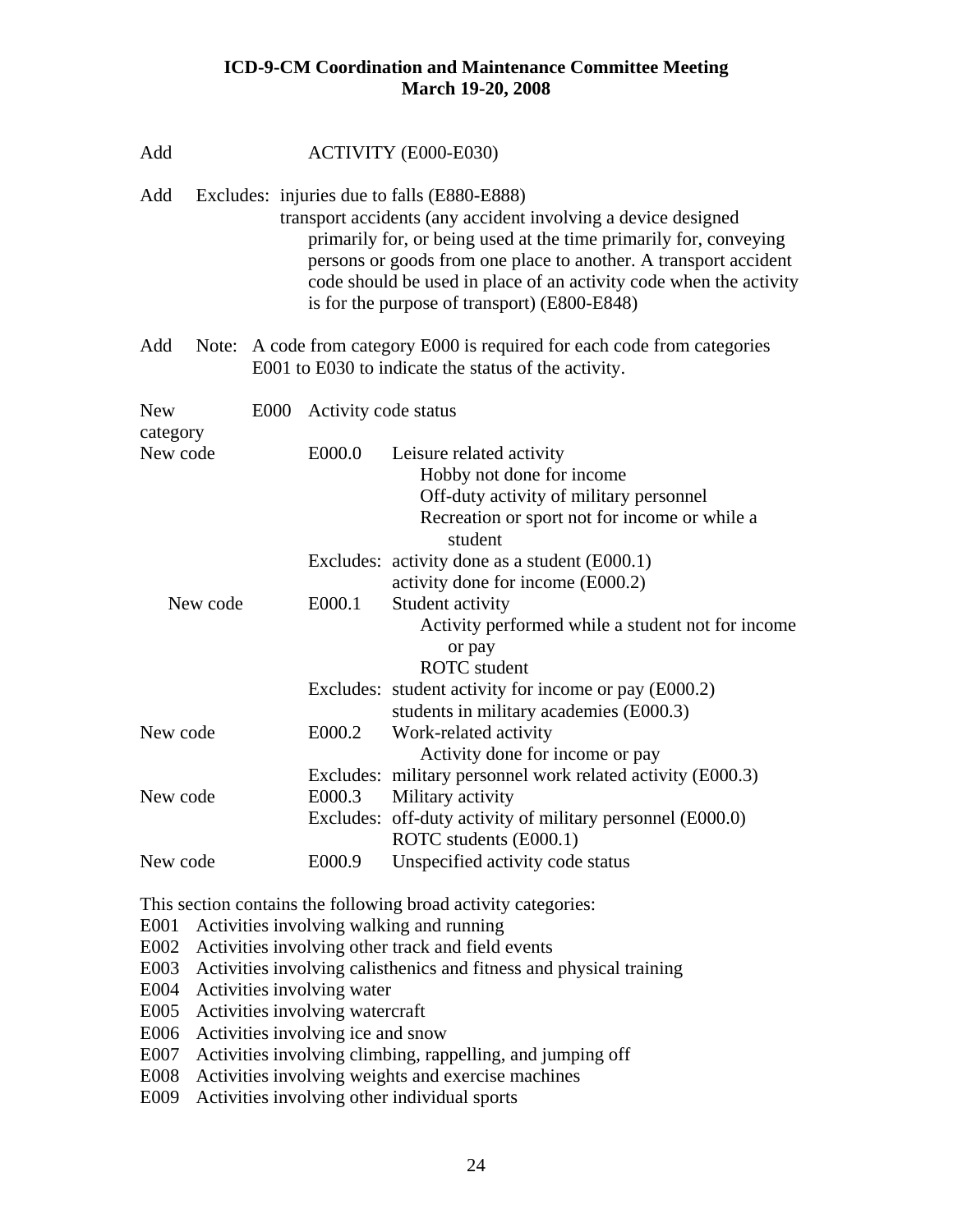- E010 Activities involving other group sports
- E011 Activities involving other specified sports
- E012 Activities involving dancing and other systematic rhythmic bodily exercises
- E013 Activities involving usage of electronic games and equipment
- E014 Activities involving repetitive use of fingers, hands, wrists, elbows, and shoulders
- E015 Activities involving personal hygiene and household maintenance
- E016 Activities involving caregiving
- E017 Activities involving cooking and grilling
- E018 Activities involving property and land maintenance, building and construction
- E019 Activities involving roller coasters and other types of external motion
- E020 Activities involving playing musical instrument
- E021 Activities involving animal care
- E022 Activity involving engine or machine repair
- E029 Other activity
- E030 Unspecified activity

|          | chapter 13.                    | Note: Categories E001 to E030 are provided for use to indicate the activity of<br>the person seeking healthcare for an injury or health condition, such as a<br>heart attack while shoveling snow, which resulted from, or was<br>contributed to, by the activity. These codes are appropriate for use for both<br>acute injuries, such as those from chapter 17, and conditions that are due<br>to the long-term, cumulative affects of an activity, such as those from<br>These codes may be used in conjunction with a place of occurrence code. |
|----------|--------------------------------|-----------------------------------------------------------------------------------------------------------------------------------------------------------------------------------------------------------------------------------------------------------------------------------------------------------------------------------------------------------------------------------------------------------------------------------------------------------------------------------------------------------------------------------------------------|
| New      |                                | E001 Activities involving walking and running                                                                                                                                                                                                                                                                                                                                                                                                                                                                                                       |
| category | Excludes: dog walking (E021.0) |                                                                                                                                                                                                                                                                                                                                                                                                                                                                                                                                                     |
|          |                                | walking or running on a treadmill (E008.2)                                                                                                                                                                                                                                                                                                                                                                                                                                                                                                          |
| New code | E001.0                         | Walking or hiking                                                                                                                                                                                                                                                                                                                                                                                                                                                                                                                                   |
|          |                                | Walking or hiking on level or elevated terrain                                                                                                                                                                                                                                                                                                                                                                                                                                                                                                      |
|          |                                | Excludes: marching or drilling (military) (E001.1)                                                                                                                                                                                                                                                                                                                                                                                                                                                                                                  |
|          |                                | mountain climbing (E007.0)                                                                                                                                                                                                                                                                                                                                                                                                                                                                                                                          |
| New code | E001.1                         | Foot marching or drilling without load                                                                                                                                                                                                                                                                                                                                                                                                                                                                                                              |
| New code | E001.2                         | Foot marching or drilling with load                                                                                                                                                                                                                                                                                                                                                                                                                                                                                                                 |
|          |                                | Foot marching or drilling with backpack                                                                                                                                                                                                                                                                                                                                                                                                                                                                                                             |
| New code | E001.3                         | Sprinting                                                                                                                                                                                                                                                                                                                                                                                                                                                                                                                                           |
|          | Excludes:                      | hurdling (E001.4)                                                                                                                                                                                                                                                                                                                                                                                                                                                                                                                                   |
| New code | E001.4                         | Hurdles                                                                                                                                                                                                                                                                                                                                                                                                                                                                                                                                             |
|          |                                | High and intermediate hurdles                                                                                                                                                                                                                                                                                                                                                                                                                                                                                                                       |
| New code | E001.5                         | Distance running                                                                                                                                                                                                                                                                                                                                                                                                                                                                                                                                    |
|          |                                | Cross country running                                                                                                                                                                                                                                                                                                                                                                                                                                                                                                                               |
|          |                                | Jogging                                                                                                                                                                                                                                                                                                                                                                                                                                                                                                                                             |
|          |                                | Trail running                                                                                                                                                                                                                                                                                                                                                                                                                                                                                                                                       |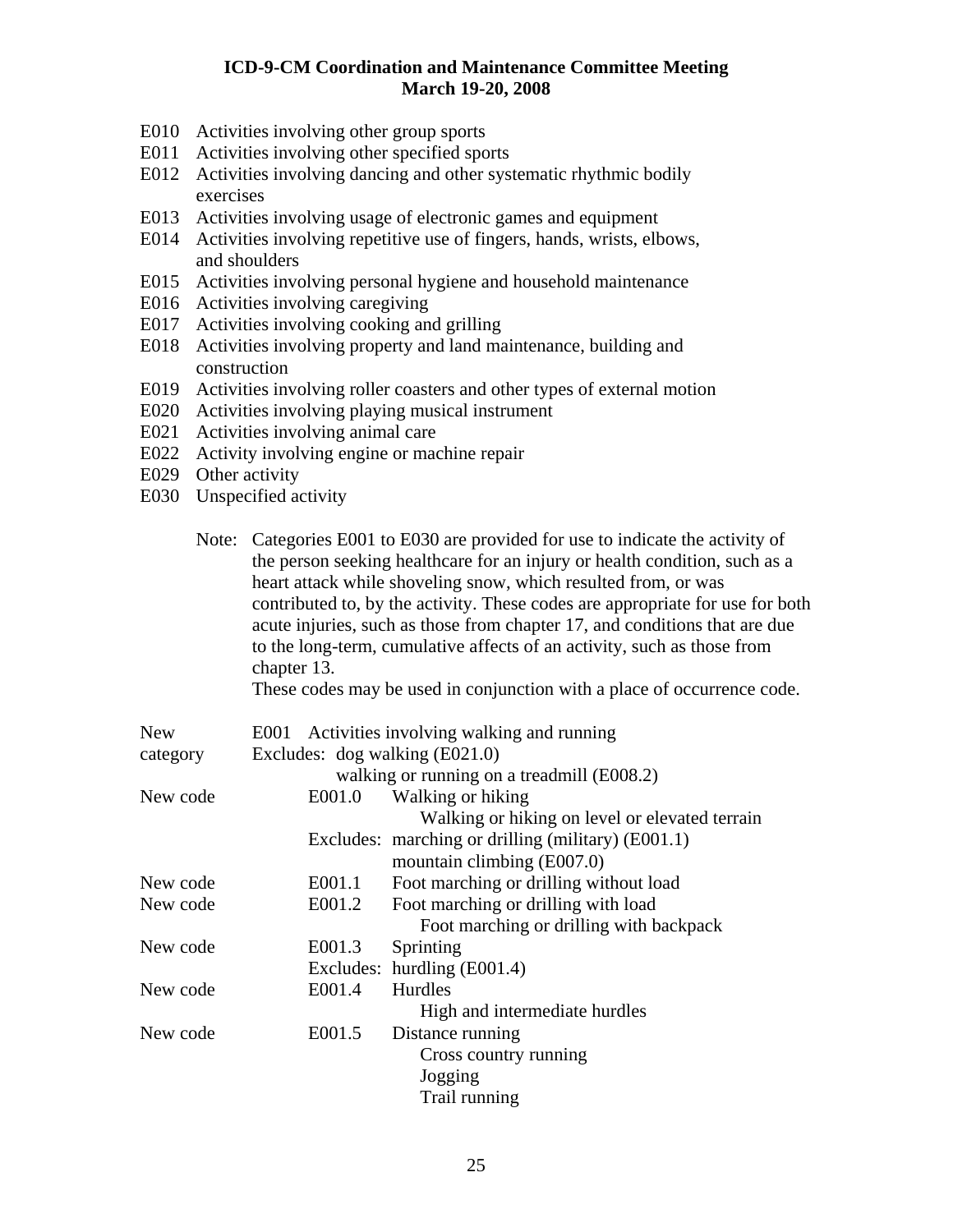| New code   | E001.6 | Non-linear running                                                     |
|------------|--------|------------------------------------------------------------------------|
|            |        | Backward running                                                       |
|            |        | Running not in a straight line                                         |
|            |        | Zigzag running                                                         |
| New code   | E001.9 | Other activity involving walking and running                           |
| <b>New</b> | E002   | Activities involving other track and field events                      |
| category   |        | Excludes: activities involving walking and running (E001.0-E001.9)     |
| New code   | E002.0 | Pole vaulting                                                          |
| New code   | E002.1 | Shot put                                                               |
| New code   | E002.2 | Javelin                                                                |
| New code   | E002.9 | Activity involving other track and field event                         |
| <b>New</b> | E003   | Activities involving calisthenics and fitness and physical training    |
| category   |        |                                                                        |
| New code   | E003.0 | Calisthenics and fitness drills                                        |
|            |        | Cooling down                                                           |
|            |        | Jumping jacks                                                          |
|            |        | Grass drills                                                           |
|            |        | Guerilla drills                                                        |
|            |        | Pull ups                                                               |
|            |        | Push ups                                                               |
|            |        | Sit ups                                                                |
|            |        | Stretching                                                             |
|            |        | Warming up                                                             |
| New code   | E003.1 | Confidence course                                                      |
|            |        | Obstacle course                                                        |
| New code   | E003.2 | Combatives                                                             |
|            |        | Hand to hand combat training and testing                               |
|            |        | Excludes: martial arts (E011.3)                                        |
| New code   | E003.3 | Stair climbing                                                         |
|            |        | <b>Bleacher climbing</b>                                               |
| New code   | E003.9 | Other activity involving fitness and physical training                 |
| <b>New</b> | E004   | Activities involving water                                             |
| category   |        | Excludes: activities involving ice (E006.0-E006.8)                     |
|            |        | activities involving watercraft (E005.0-E005.8)                        |
|            |        | boating and other watercraft transport accidents (E830-E838)           |
| New code   | E004.0 | Lap swimming                                                           |
| New code   | E004.1 | Synchronized swimming                                                  |
| New code   | E004.2 | Springboard and platform diving                                        |
| New code   | E004.3 | Water polo                                                             |
| New code   | E004.4 | Water aerobics                                                         |
| New code   | E004.5 | Underwater diving and snorkeling                                       |
|            |        | <b>SCUBA</b> diving                                                    |
| New code   | E004.6 | Water survival training and testing                                    |
| New code   | E004.9 | Other activity involving water                                         |
| <b>New</b> | E005   | Activities involving watercraft                                        |
| category   |        | Excludes: boating and other watercraft transport accidents (E830-E838) |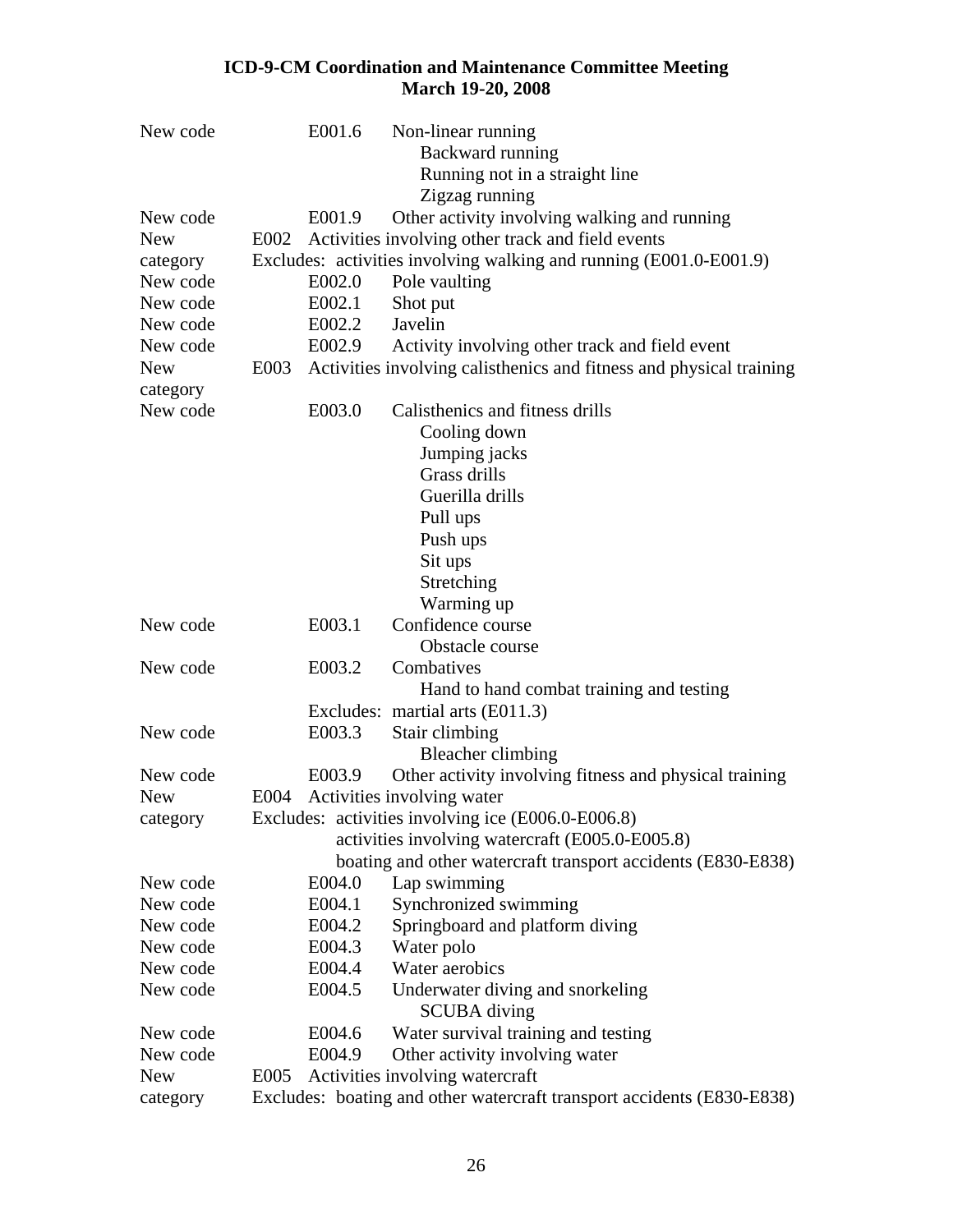|            |      |        | water survival practice and training (E004.6)                                               |
|------------|------|--------|---------------------------------------------------------------------------------------------|
| New code   |      | E005.0 | Canoeing                                                                                    |
| New code   |      | E005.1 | Kayaking                                                                                    |
| New code   |      | E005.2 | Rafting                                                                                     |
|            |      |        | Rafting in calm and turbulent water                                                         |
| New code   |      | E005.3 | Water skiing and wake boarding                                                              |
| New code   |      | E005.4 | Rowing or crew                                                                              |
| New code   |      | E005.5 | Parasailing                                                                                 |
| New code   |      | E005.6 | Jet skiing                                                                                  |
| New code   |      | E005.9 | Other activity involving watercraft                                                         |
| <b>New</b> |      |        | E006 Activities involving ice and snow                                                      |
| category   |      |        |                                                                                             |
| New code   |      | E006.0 | Ice skating                                                                                 |
|            |      |        | Figure skating (singles) (pairs)                                                            |
|            |      |        | Ice dancing                                                                                 |
|            |      |        | Excludes: ice hockey (E006.1)                                                               |
| New code   |      | E006.1 | Ice hockey                                                                                  |
| New code   |      | E006.2 | Snow skiing                                                                                 |
| New code   |      | E006.3 | Snow boarding                                                                               |
| New code   |      | E006.4 | Sledding or tobogganing                                                                     |
| New code   |      | E006.5 | Snow mobiling                                                                               |
| New code   |      | E006.6 | Curling                                                                                     |
| New code   |      | E006.9 | Other activity involving ice and snow                                                       |
| <b>New</b> | E007 |        | Activities involving climbing, rappelling, and jumping off                                  |
| category   |      |        | Excludes: hiking on level or elevated terrain (E001.0)                                      |
|            |      |        | jumping in place (E003.7)                                                                   |
| New code   |      | E007.0 | Mountain climbing                                                                           |
| New code   |      | E007.1 | Rock climbing                                                                               |
| New code   |      | E007.2 | Rappelling                                                                                  |
| New code   |      | E007.3 | Sky diving and BASE jumping                                                                 |
|            |      |        | Excludes: sky diving associated with transport accident (E840.0-<br>E842.9, E844.0- E844.9) |
| New code   |      | E007.4 | Bungee jumping                                                                              |
| New code   |      | E007.5 | Hang gliding                                                                                |
| New code   |      | E007.9 | Other activity involving climbing, rappelling, and                                          |
|            |      |        | jumping                                                                                     |
| <b>New</b> |      |        | E008 Activities involving weights and exercise machines                                     |
| category   |      |        | Excludes: stair climbing not on a machine (E003.3)                                          |
| New code   |      | E008.0 | Free weights                                                                                |
|            |      |        | <b>Barbells</b>                                                                             |
|            |      |        | Dumbbells                                                                                   |
| New code   |      | E008.1 | Weight lifting using weight machine                                                         |
| New code   |      | E008.2 | Walking or running on a treadmill                                                           |
|            |      |        | Jogging on a treadmill                                                                      |
| New code   |      | E008.3 | Stationary bike riding                                                                      |
|            |      |        | Spinning                                                                                    |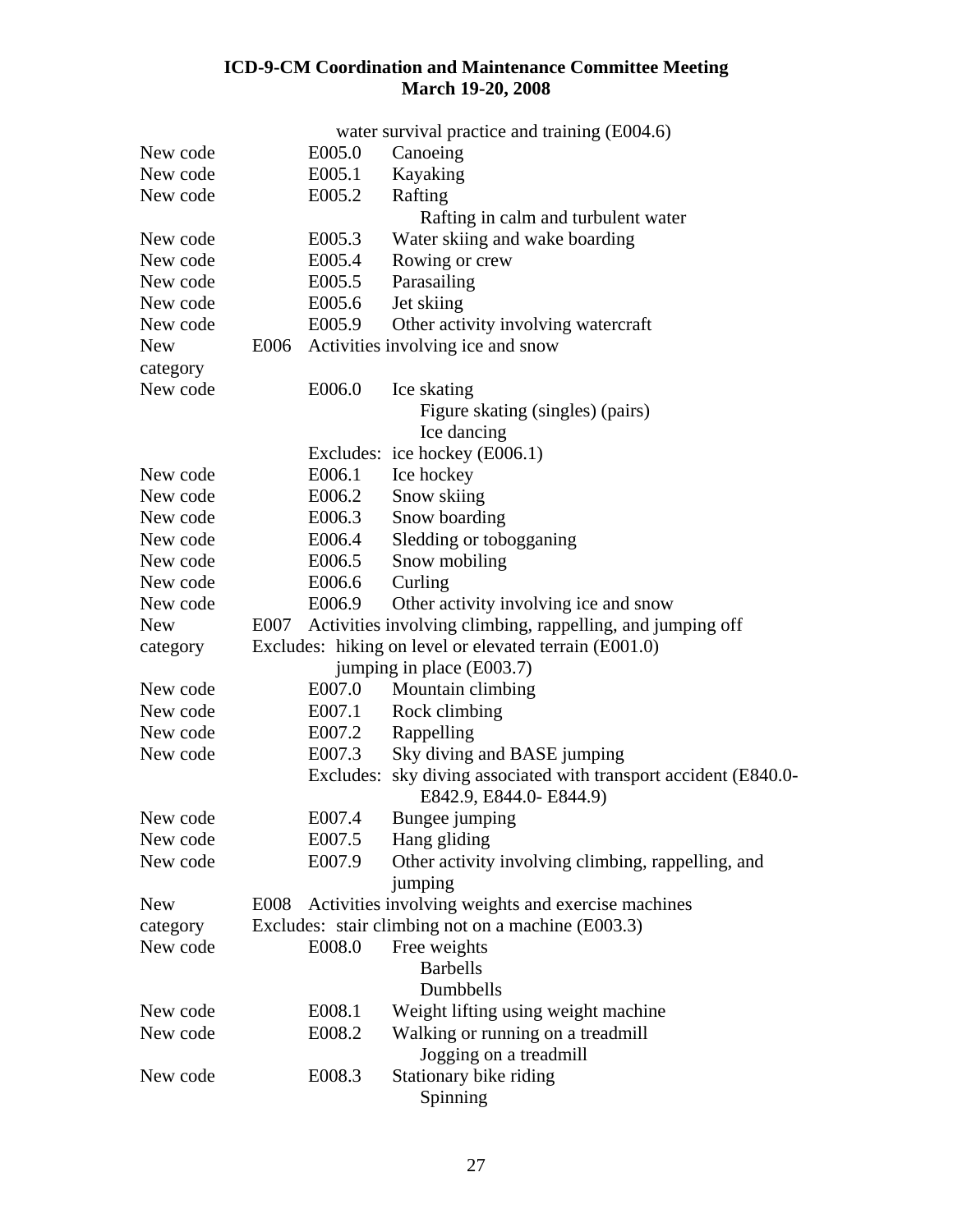| New code   |      | E008.4 | Stepper and elliptical machine                                            |
|------------|------|--------|---------------------------------------------------------------------------|
| New code   |      | E008.9 | Other activity involving weights and exercise machines                    |
| <b>New</b> |      |        | E009 Activities involving other individual sports                         |
| category   |      |        | Excludes: use of individual sports equipment used for transport resulting |
|            |      |        | in an injury – code to transport accident (E800-E848)                     |
| New code   |      | E009.0 | Roller skating (inline) and skateboarding                                 |
| New code   |      | E009.1 | Horseback riding                                                          |
| New code   |      | E009.2 | Golf                                                                      |
| New code   |      | E009.3 | Bowling                                                                   |
| New code   |      | E009.4 | Bike riding                                                               |
|            |      |        | Excludes: riding on stationary bike (spinning) (E008.3)                   |
|            |      |        | transport accident involving bike riding (E800-E829)                      |
| New code   |      | E009.5 | Gymnastics                                                                |
| New code   |      | E009.9 | Other individual sport activity                                           |
|            |      |        | Excludes: activities involving calisthenics and fitness and physical      |
|            |      |        | training (E003.0-E003.9)                                                  |
|            |      |        | activities involving climbing, rappelling, and jumping                    |
|            |      |        | $(E007.0-E007.9)$                                                         |
|            |      |        | activities involving ice and snow (E006.0-E006.9)                         |
|            |      |        | activities involving other track and field events                         |
|            |      |        | $(E002.0-E002.9)$                                                         |
|            |      |        | activities involving walking and running (E001.0-                         |
|            |      |        | E001.9                                                                    |
|            |      |        | activities involving water (E004.0-E004.9)                                |
|            |      |        | activities involving watercraft (E005.0-E005.9)                           |
|            |      |        | activities involving weights and exercise machines                        |
|            |      |        | $(E008.0-E008.9)$                                                         |
| <b>New</b> | E010 |        | Activities involving other group sports                                   |
| category   |      |        |                                                                           |
| New code   |      | E010.0 | American flag football                                                    |
|            |      |        | American touch football                                                   |
| New code   |      | E010.1 | American tackle football and rugby                                        |
| New code   |      | E010.2 | Baseball                                                                  |
|            |      |        | Softball                                                                  |
| New code   |      | E010.3 | Lacrosse                                                                  |
| New code   |      | E010.4 | Soccer                                                                    |
| New code   |      | E010.5 | <b>Basketball</b>                                                         |
| New code   |      | E010.6 | Volleyball (beach) (court)                                                |
| New code   |      | E010.7 | Field hockey                                                              |
| New code   |      | E010.9 | Other group sport activity                                                |
|            |      |        | Cricket                                                                   |
|            |      |        | Dodge ball                                                                |
|            |      |        | Kick ball                                                                 |
| <b>New</b> | E011 |        | Activities involving other specified sports                               |
| category   |      |        | Excludes: bungee jumping (E007.4)                                         |
|            |      |        | mountain climbing (E007.0)                                                |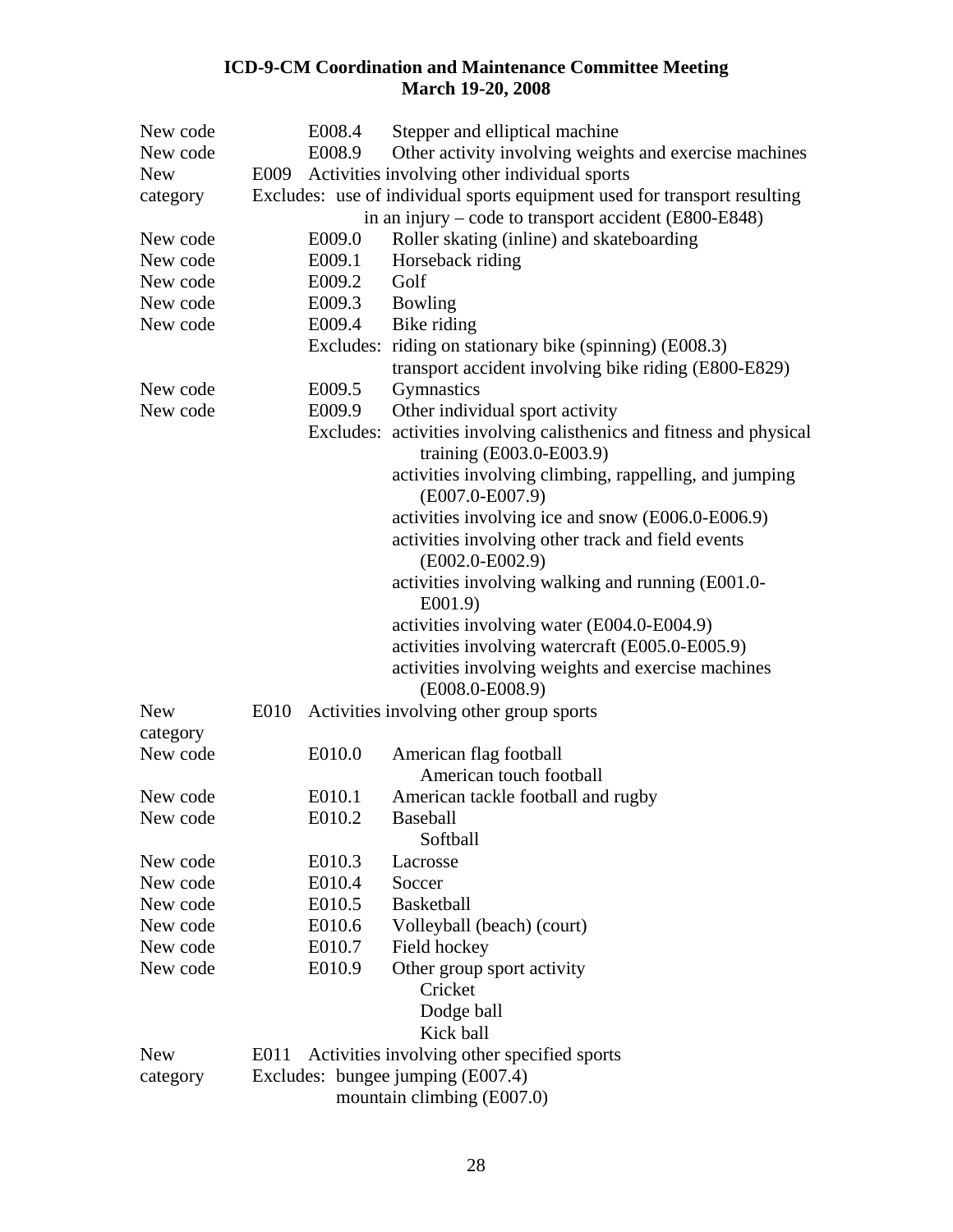|            |      |               | refereeing a sport activity (E024.0)                                         |
|------------|------|---------------|------------------------------------------------------------------------------|
|            |      |               | rock climbing (E007.1)                                                       |
|            |      |               | sky diving and base jumping (E007.3)                                         |
|            |      |               | yoga (E012.3)                                                                |
| New code   |      | E011.0        | Boxing                                                                       |
| New code   |      | E011.1        | Wrestling                                                                    |
| New code   |      | E011.2        | Racket sports                                                                |
|            |      |               | Racketball                                                                   |
|            |      |               | Squash                                                                       |
|            |      |               | Tennis                                                                       |
| New code   |      | E011.3        | Martial arts                                                                 |
| New code   |      | E011.4        | Frisbee                                                                      |
|            |      |               | <b>Ultimate frisbee</b>                                                      |
| New code   |      | E011.9        | Other specified sport activity                                               |
|            |      |               | Handball                                                                     |
| <b>New</b> | E012 |               | Activities involving dancing and other systematic rhythmic bodily            |
| category   |      | exercises     |                                                                              |
|            |      |               | Excludes: gymnastics (E009.5)                                                |
| New code   |      | E012.0        | <b>Ballet</b>                                                                |
| New code   |      | E012.1        | Tap dancing                                                                  |
| New code   |      | E012.2        | <b>Ballroom</b> dancing                                                      |
| New code   |      | E012.3        | Yoga                                                                         |
| New code   |      | E012.4        | Pilates                                                                      |
|            |      |               | Excludes: fall from steps (E880.9)                                           |
| New code   |      | E012.9        | Other activities involving dancing and other systematic                      |
|            |      |               | rhythmic bodily exercises                                                    |
|            |      |               | <b>Aerobics NOS</b>                                                          |
| <b>New</b> |      |               | E013 Activities involving usage of electronic games and equipment            |
| category   |      |               | Excludes: playing electronic musical keyboard (E020.0)                       |
| New code   |      | E013.0        | Electronic game playing using hand held interactive                          |
|            |      |               | device                                                                       |
| New code   |      | E013.1        | Electronic game playing using keyboard or other                              |
|            |      |               | stationary device                                                            |
| New code   |      | E013.2        | Cellular telephone usage                                                     |
| New code   |      | E013.3        | Headphone and ear bud usage                                                  |
| New code   |      | E013.9        | Other activities involving usage of electronic games                         |
|            |      |               | and equipment                                                                |
| <b>New</b> | E014 |               | Activities involving repetitive use of fingers, hands, wrists, elbows,       |
| category   |      | and shoulders |                                                                              |
|            |      |               | Excludes: activities involving playing musical instrument (E020.0-<br>E020.9 |
|            |      |               | activity involving usage of electronic games and equipment                   |
|            |      |               | (E013.0-E013.9)                                                              |
|            |      |               | sports activities (E001-E011)                                                |
| New code   |      | E014.0        | Meat cutting                                                                 |
| New code   |      | E014.1        | Other cutting, chopping and slicing                                          |
|            |      |               |                                                                              |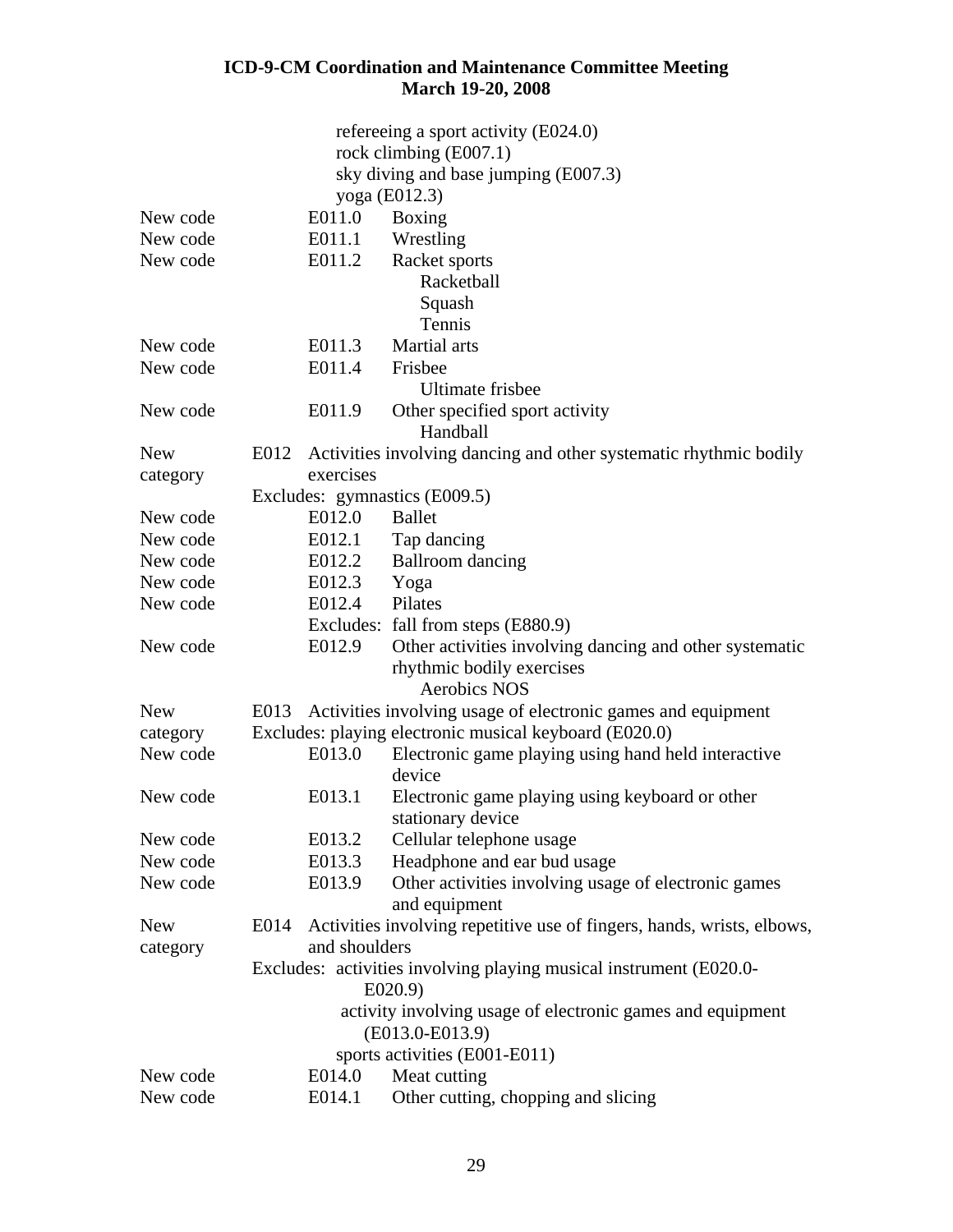| New code   |      | E014.2       | Knitting and crocheting                                                 |
|------------|------|--------------|-------------------------------------------------------------------------|
| New code   |      | E014.3       | Sewing                                                                  |
| New code   |      | E014.4       | Typing                                                                  |
|            |      |              | Computer keyboarding                                                    |
|            |      |              | Excludes: playing of musical keyboard (E020.0)                          |
| New code   |      | E014.9       | Other activity involving primarily repetitive use of                    |
|            |      |              | fingers, hands, wrists, elbows and shoulders                            |
| <b>New</b> | E015 |              | Activities involving personal hygiene and household maintenance         |
| category   |      |              | Excludes: activities involving cooking and grilling (E017.0-<br>E017.9) |
|            |      |              | activities involving property and land maintenance,                     |
|            |      |              | building and construction (E018.0-E018.9)                               |
|            |      |              | caregiving activities (E016.0-E016.9)                                   |
|            |      |              | gardening (E018.3)                                                      |
| New code   |      | E015.0       | Bathing and showering                                                   |
| New code   |      | E015.1       | Laundry                                                                 |
| New code   |      | E015.2       | Vacuuming                                                               |
| New code   |      | E015.3       | Ironing                                                                 |
| New code   |      | E015.8       | Other personal hygiene activities                                       |
| New code   |      | E015.9       | Other household maintenance                                             |
| <b>New</b> |      |              | E016 Activities involving caregiving                                    |
| category   |      |              |                                                                         |
| New code   |      | E016.0       | Caregiving involving bathing                                            |
| New code   |      | E016.1       | Caregiving involving lifting                                            |
| New code   |      | E016.9       | Other caregiving activity                                               |
| <b>New</b> | E017 |              | Activities involving cooking and grilling                               |
| category   |      |              | Excludes: cutting, chopping, and slicing (E014.1))                      |
|            |      |              | meat cutting (E014.0)                                                   |
| New code   |      | E017.0       | Grilling or smoking                                                     |
| New code   |      | E017.1       | Cooking on stovetop                                                     |
| New code   |      | E017.2       | Cooking using an oven                                                   |
| New code   |      | E017.9       | Other activity involving cooking and grilling                           |
| New        |      |              | E018 Activities involving property and land maintenance, building and   |
| category   |      | construction |                                                                         |
|            |      |              | Excludes: activities involving animal care (E021.0-E021.9)              |
| New code   |      | E018.0       | Digging and shoveling<br>Dirt digging                                   |
|            |      |              | Snow shoveling                                                          |
| New code   |      | E018.1       | Wood chopping                                                           |
| New code   |      | E018.2       | Tree cutting and trimming                                               |
| New code   |      | E018.3       | Gardening                                                               |
|            |      |              | Pruning, shearing, trimming shrubs, weeding                             |
| New code   |      | E018.4       | Construction of mobile, temporary, or fixed building                    |
| New code   |      | E018.5       | Painting                                                                |
|            |      |              | Exterior and interior painting                                          |
|            |      |              | Excludes: fall from building, ladder or scaffolding (E881.0-            |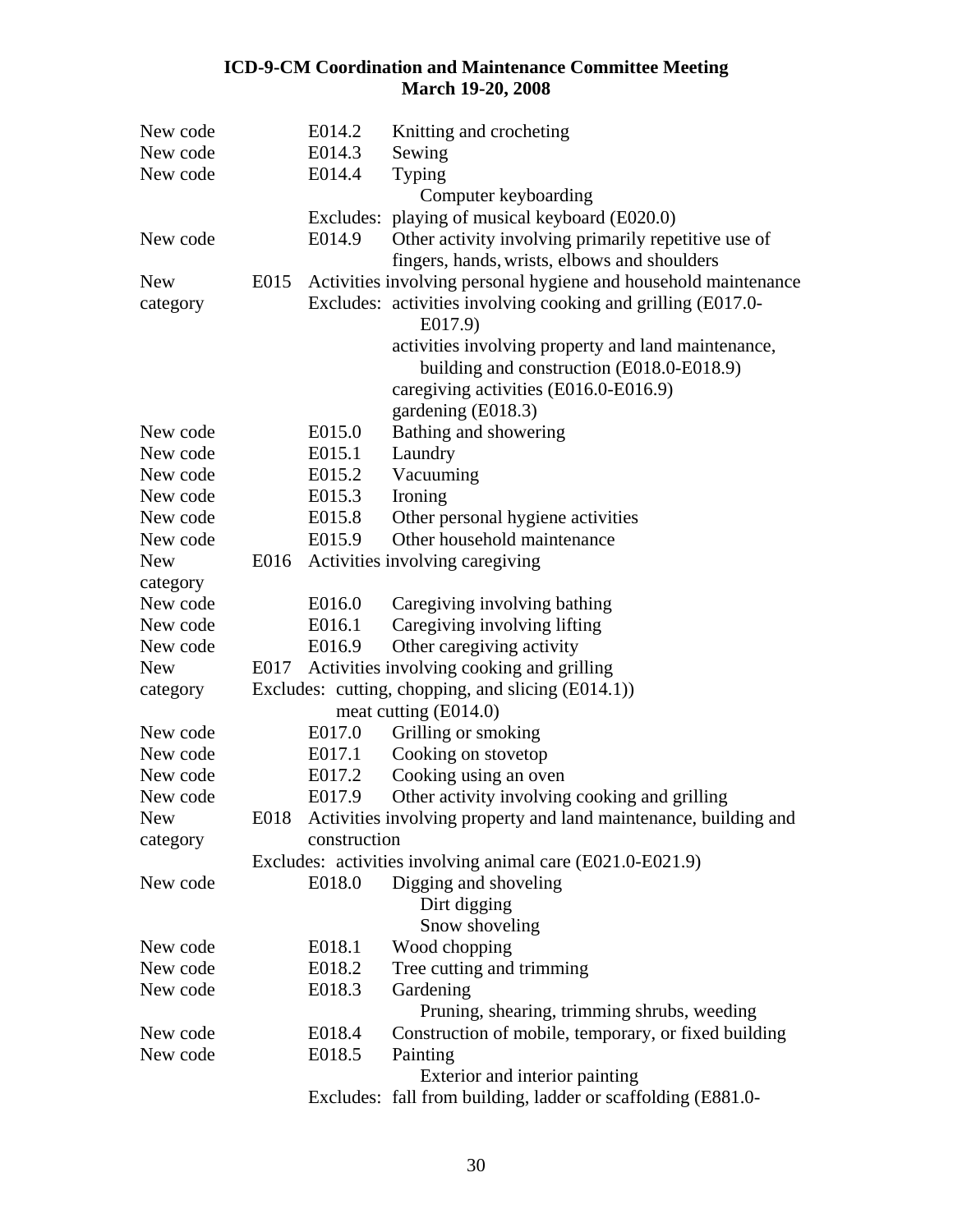|            |      |                     | E881.1, E882)                                                    |
|------------|------|---------------------|------------------------------------------------------------------|
| New code   |      | E018.6              | Laying tile                                                      |
| New code   |      | E018.7              | Furniture building and finishing                                 |
|            |      |                     | Furniture repair                                                 |
| New code   |      | E018.9              | Other activities involving property and land                     |
|            |      |                     | maintenance, building and construction                           |
| <b>New</b> | E019 |                     | Activities involving roller coasters and other types of external |
| category   |      | motion              |                                                                  |
| New code   |      | E019.0              | Rollercoaster riding                                             |
| New code   |      | E019.1              | Riding on other amusement park ride                              |
|            |      |                     | Riding on other theme park ride                                  |
| New code   |      | E019.9              | Other activity involving external motion                         |
| <b>New</b> | E020 |                     | Activities involving playing musical instrument                  |
| category   |      |                     |                                                                  |
| New code   |      | E020.0              | Piano playing                                                    |
|            |      |                     | Musical keyboard (electronic) playing                            |
| New code   |      | E020.1              | Drum playing                                                     |
| New code   |      | E020.2              | Playing other percussion instrument                              |
| New code   |      | E020.3              | Cello or bass playing                                            |
| New code   |      | E020.4              | Tuba playing                                                     |
| New code   |      | E020.8              | Playing other string instrument                                  |
| New code   |      | E020.9              | Playing other wind or brass instrument                           |
| <b>New</b> | E021 |                     | Activities involving animal care                                 |
| category   |      |                     | Excludes: horseback riding (E009.1)                              |
|            |      |                     | injury caused by animal (E905.0-E905.9, E906.0-E906.9)           |
| New code   |      | E021.0              | Dog walking                                                      |
| New code   |      | E021.1              | Dog grooming                                                     |
| New code   |      | E021.2              | Cow milking                                                      |
| New code   |      | E021.3              | Sheep shearing                                                   |
| New code   |      | E021.4              | Horse grooming                                                   |
| New code   |      | E021.9              | Other activity involving animal care                             |
| New code   | E022 |                     | Activity involving engine or machine repair                      |
| New        |      | E029 Other activity |                                                                  |
| category   |      |                     |                                                                  |
| New code   |      | E029.0              | Refereeing a sports activity                                     |
| New code   |      | E029.1              | Spectator at an event                                            |
| New code   |      | E029.9              | Other activity                                                   |
| New code   | E030 |                     | Unspecified activity                                             |
| Add        |      |                     | <b>TRANSPORT ACCIDENTS (E800-E848)</b>                           |

Add Machinery accidents [other than those connected with transport] are classifiable to category E919, in which the fourth digit allows a broad classification of the type of machinery involved.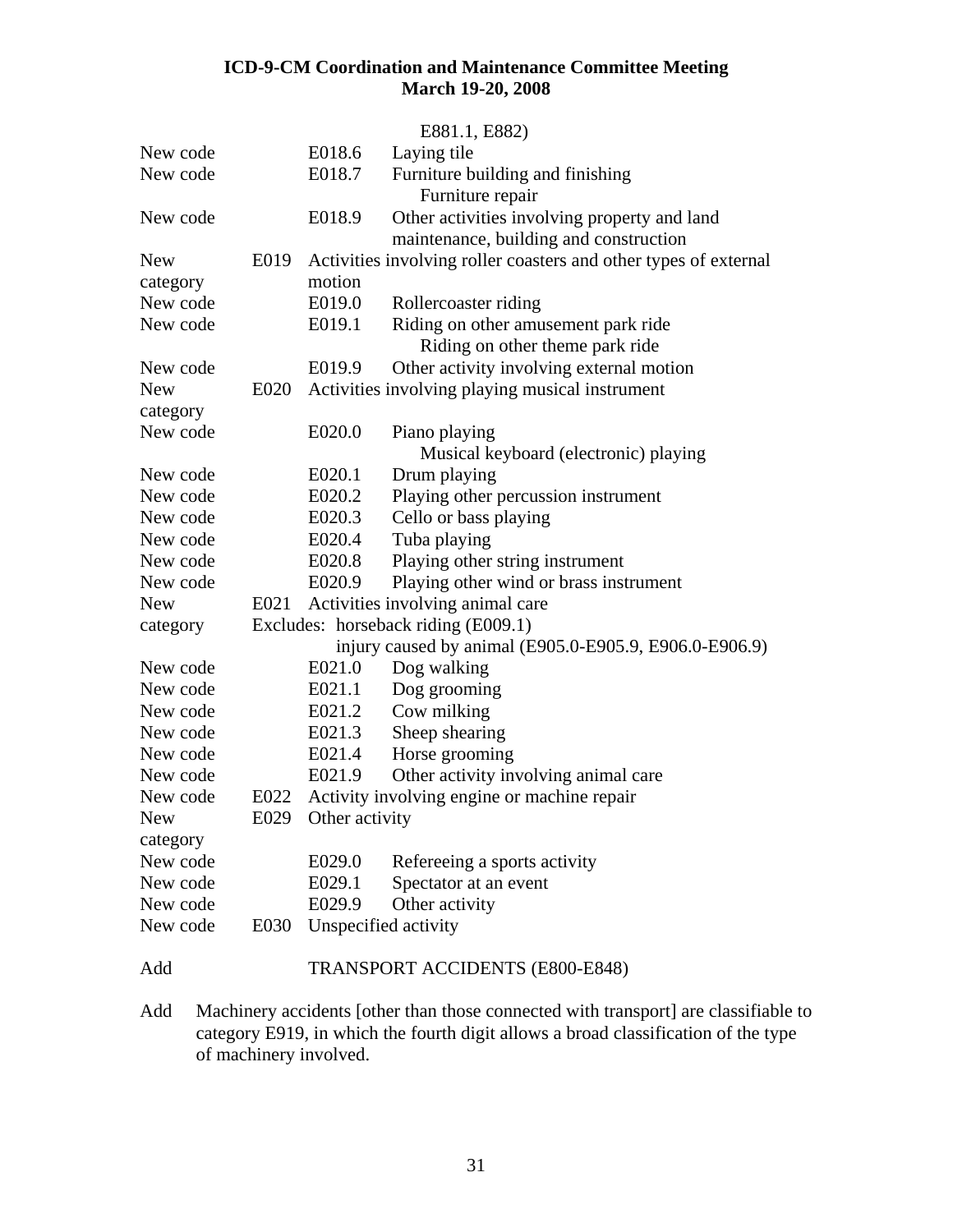#### <span id="page-31-0"></span>**Topic: Injuries and external cause codes for military operations**

To improve the ability of the Department of Defense (DoD) to identify the cause of injuries among the military population and assist with prevention of these injuries, the following external cause code expansions are being proposed. This proposal is a companion to the activity code proposal. Though these proposals are being requested by the DoD, their use would be applicable to all users of the classification.

A new fourth-digit subdivision is being proposed for water transport accidents, categories E830-E838, to identify military watercraft. This is in keeping with the structure of the air and space transport accidents categories which have a fourth-digit subdivision for military aircraft.

Codes under category E922, Accident caused by firearm and air gun missile, identify the types of firearms that cause an injury. There is currently no way to identify injuries caused by mechanical malfunctions of these firearms. A new code is being proposed for this concept.

The modifications to category E927, Overexertion and strenuous movements, were originally presented at the September 2007 C&M meeting. It is being represented here with new codes for other and unspecified based on the comments received. A "use additional code" note to identify the activity was also added. A code from category E927 would be used in conjunction with an activity code to fully identify the cause of an injury or condition.

Also being brought back for consideration are revised proposed codes for personal and family deployment.

A full expansion of codes under categories E990-E999, injuries resulting from operations of war, is being proposed to allow for more specific identification of these causes.

Finally, in an effort to improve collection of external cause data for health conditions other than injuries, it is being proposed that "use additional code" notes be added at the beginning of certain chapters and at certain codes to instruct coders that external cause codes should be used with diagnoses that result from an external cause.

**NOTE: The Department of Defense has asked that this code request be considered for expedited implementation on 10/1/2008. Comments on this topic are due by 4/11/2008.**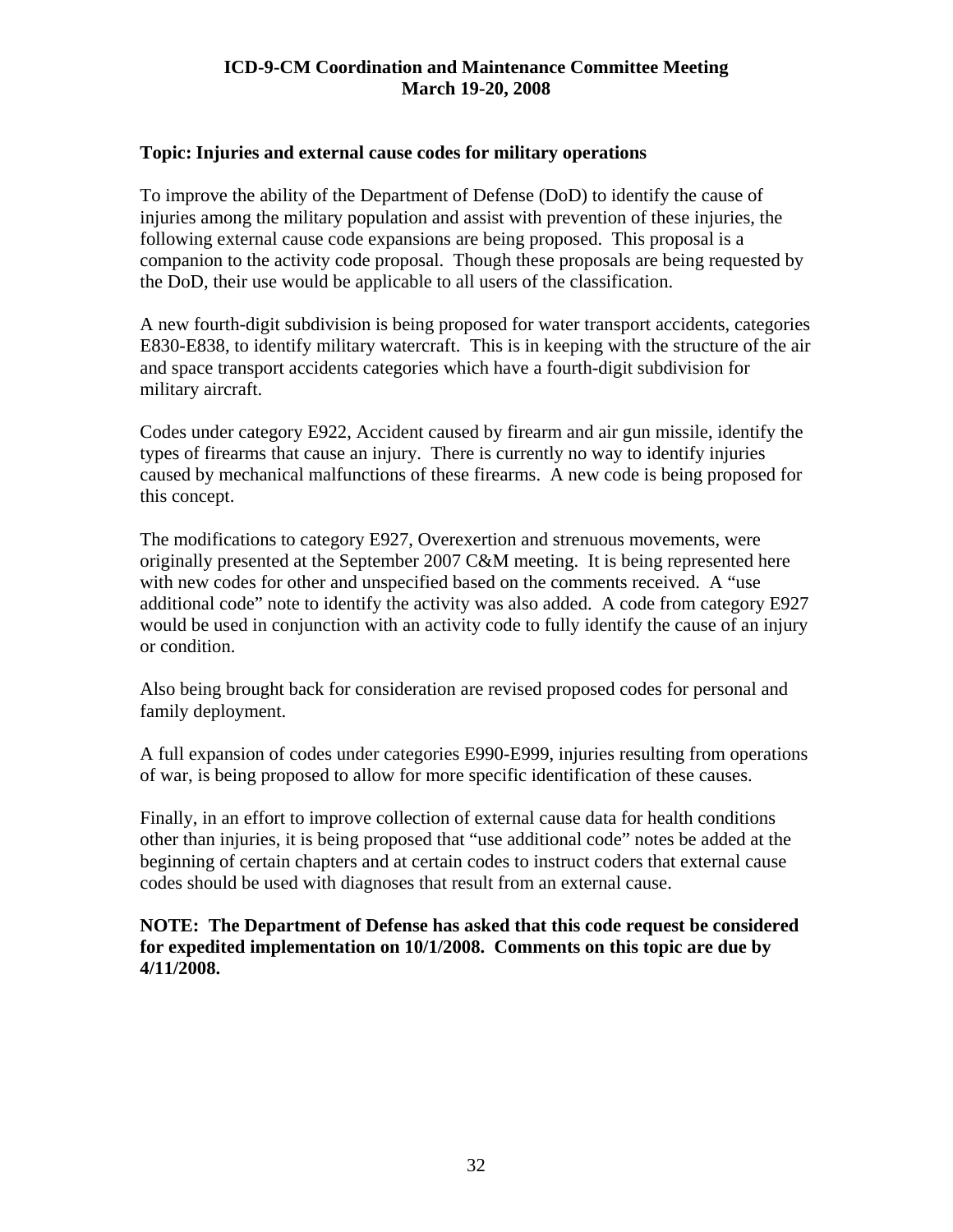#### TABULAR MODIFICATIONS

#### DISORDERS OF THE EYE AND ADNEXA (360-379)

Add Use additional external cause code, if applicable, to identify the cause of the eye condition

DISEASES OF THE EAR AND MASTOID PROCESS (380-389)

Add Use additional external cause code, if applicable, to identify the cause of the ear condition

#### 13. DISEASES OF THE MUSCULOSKELETAL SYSTEM AND CONNECTIVE TISSUE (710-739)

Add Use additional external cause code, if applicable, to identify the cause of the musculoskeletal condition

|     | 733 | Other disorders of bone and cartilage |        |                                                                                         |
|-----|-----|---------------------------------------|--------|-----------------------------------------------------------------------------------------|
|     |     |                                       |        | 733.9 Other and unspecified disorders of bone and cartilage                             |
|     |     |                                       | 733.93 | Stress fracture of tibia or fibula                                                      |
| Add |     |                                       |        | Use additional external cause $code(s)$ to identify the cause<br>of the stress fracture |
|     |     |                                       | 733.94 | Stress fracture of the metatarsals                                                      |
| Add |     |                                       |        | Use additional external cause $code(s)$ to identify the cause<br>of the stress fracture |
|     |     |                                       | 733.95 | Stress fracture of other bone<br>Stress reaction of other bone                          |
| Add |     |                                       |        | Use additional external cause $code(s)$ to identify the cause<br>of the stress fracture |
| Add |     |                                       |        | Excludes: stress fracture of:<br>femoral neck (733.96)<br>fibula (733.93)               |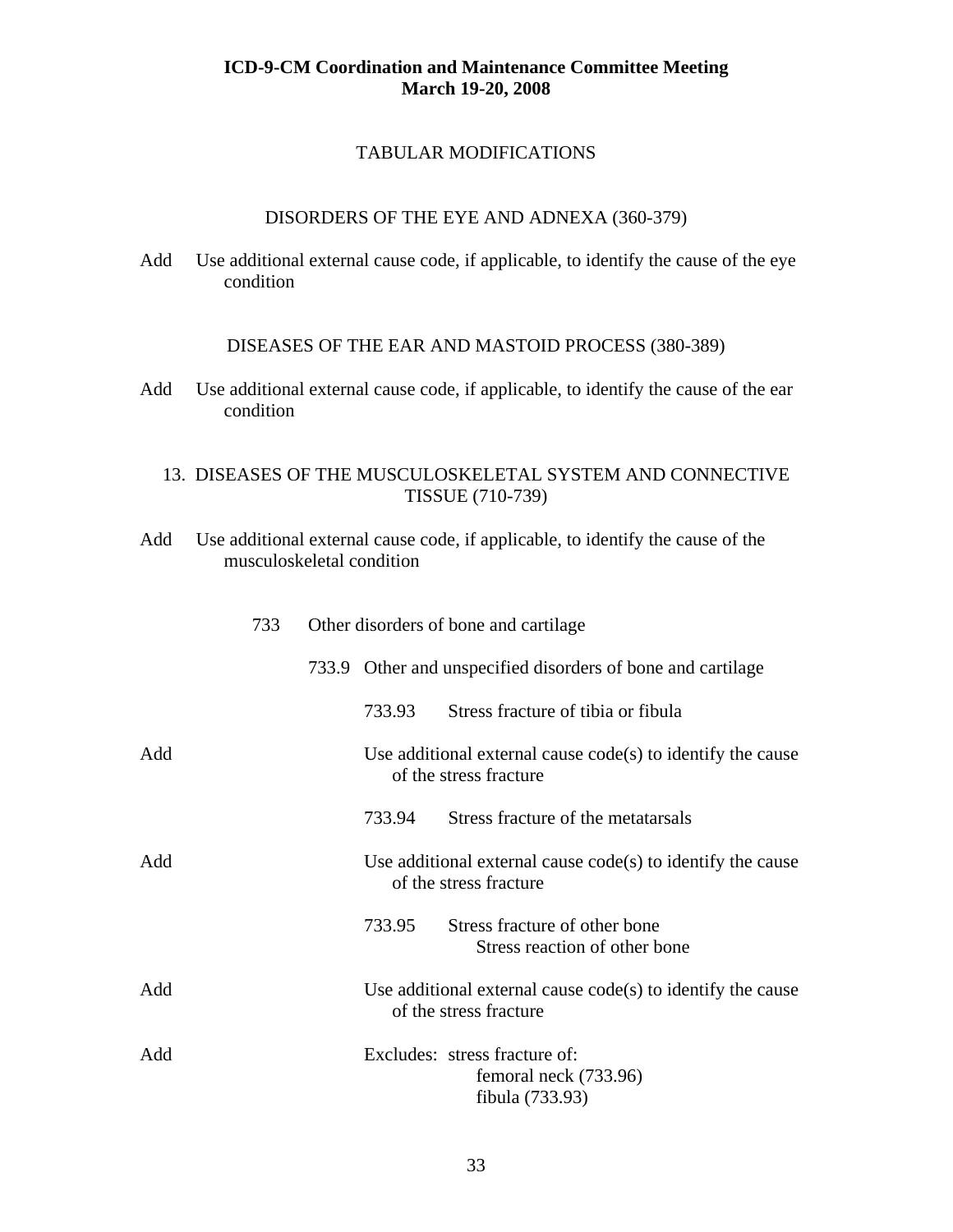|          |     |                                           | metatarsals (733.94)<br>pelvis (733.98)<br>shaft of femur (733.97)<br>tibia (733.93)                                                                                                       |
|----------|-----|-------------------------------------------|--------------------------------------------------------------------------------------------------------------------------------------------------------------------------------------------|
| New code |     | 733.96                                    | Stress fracture of femoral neck<br>Stress reaction of femoral neck                                                                                                                         |
| Add      |     |                                           | Use additional external cause $code(s)$ to identify the cause<br>of the stress fracture                                                                                                    |
| New code |     | 733.97                                    | Stress fracture of shaft of femur<br>Stress reaction of shaft of femur                                                                                                                     |
| Add      |     |                                           | Use additional external cause $code(s)$ to identify the cause<br>of the stress fracture                                                                                                    |
| New code |     | 733.98                                    | Stress fracture of pelvis<br>Stress reaction of pelvis                                                                                                                                     |
| Add      |     |                                           | Use additional external cause $code(s)$ to identify the cause<br>of the stress fracture                                                                                                    |
|          | 994 | Effects of other external causes          |                                                                                                                                                                                            |
| Revise   |     |                                           | 994.5 Exhaustion due to excessive exertion<br><b>Exhaustion due to overexertion</b>                                                                                                        |
|          | V61 | Other family circumstances                |                                                                                                                                                                                            |
| Delete   |     | V61.0 Family disruption<br><b>Divorce</b> |                                                                                                                                                                                            |
| New code |     | V61.01                                    | <b>Estrangement</b><br>Family disruption due to family member on<br>military deployment<br>Individual or family affected by other family                                                   |
| New code |     | V61.02                                    | member being on deployment<br>Family disruption due to return of family<br>member from military deployment<br>Individual or family affected by other family<br>member having returned from |
| New code |     | V61.09                                    | deployment (current or past conflict)<br>Other family disruption<br>Divorce<br>Estrangement                                                                                                |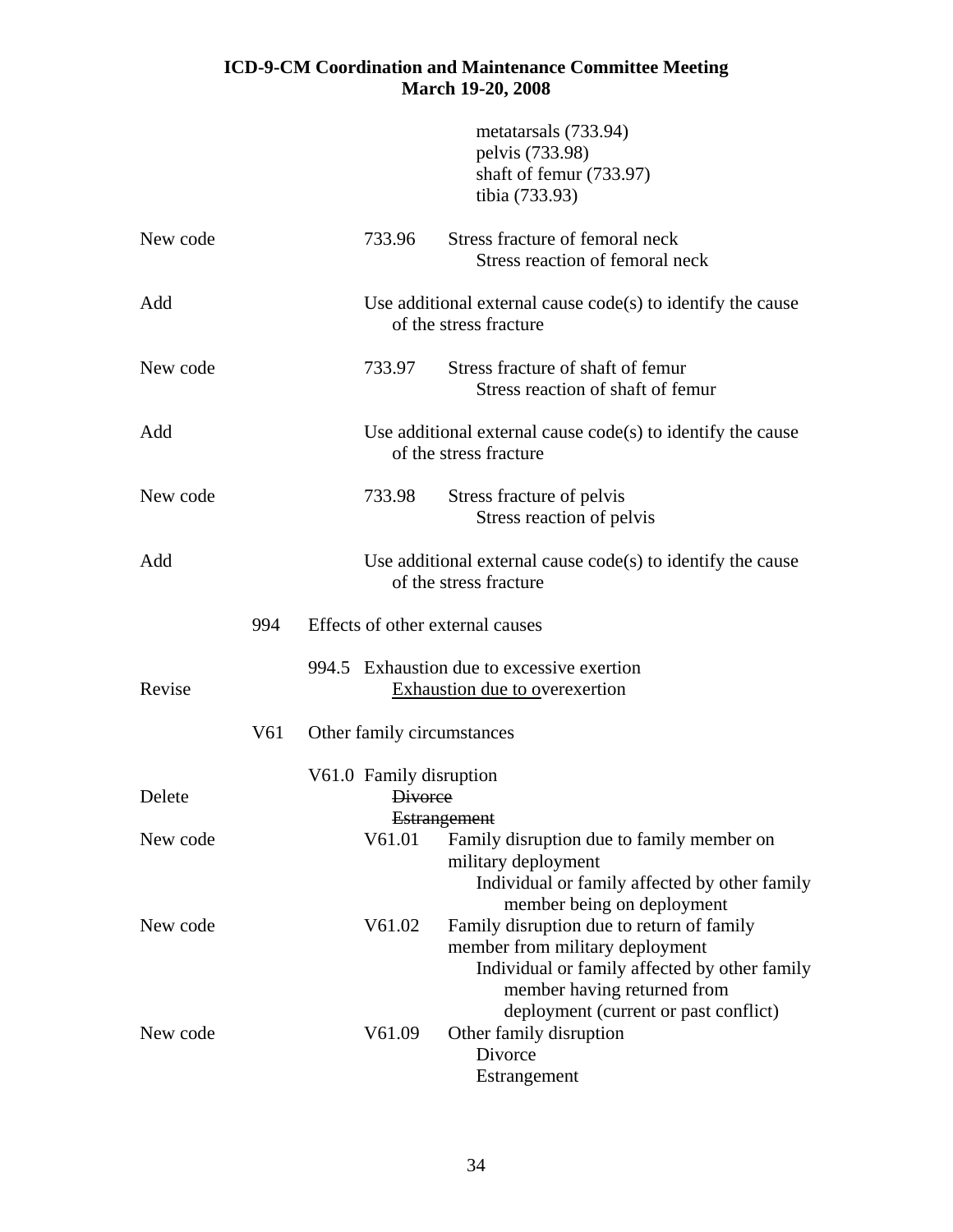| Delete   | V62 | Other psychosocial circumstances | V62.2 Other occupational circumstances or maladjustment<br>Career choice problem<br>Dissatisfaction with employment<br>Occupational problem                                                                 |
|----------|-----|----------------------------------|-------------------------------------------------------------------------------------------------------------------------------------------------------------------------------------------------------------|
| New code |     | V62.21                           | Personal current military deployment status<br>Individual (civilian or military) currently<br>deployed in the atre or in support of<br>military war, peacekeeping and<br>humanitarian operations            |
| New code |     | V62.22                           | Personal history of return from military<br>deployment<br>Individual (civilian or military) with past<br>history of military war, peacekeeping<br>and humanitarian deployment (current or<br>past conflict) |
| New code |     | V62.29                           | Other occupational circumstances or<br>maladjustment<br>Career choice problem<br>Dissatisfaction with employment<br>Occupational problem                                                                    |

#### WATER TRANSPORT ACCIDENTS (E830-E838)

The following fourth-digit subdivisions are for use with categories E830-E838 to identify the injured person:

| subdivision | New fourth-digit .7 Occupant of military watercraft, any type                         |
|-------------|---------------------------------------------------------------------------------------|
|             | Caught accidentally in or between objects<br>E918                                     |
| Add         | Excludes: injury caused by:<br>mechanism or component of firearm and air gun (E928.7) |
|             | Accidents caused by machinery<br>E919                                                 |
| Add         | Excludes: injury caused by:<br>mechanism or component of firearm and air gun (E928.7) |
|             | Accidents caused by cutting and piercing instruments or objects<br>E920               |
|             |                                                                                       |
| Add         | Excludes: injury caused by mechanism or component of firearm and air<br>gun (E928.7)  |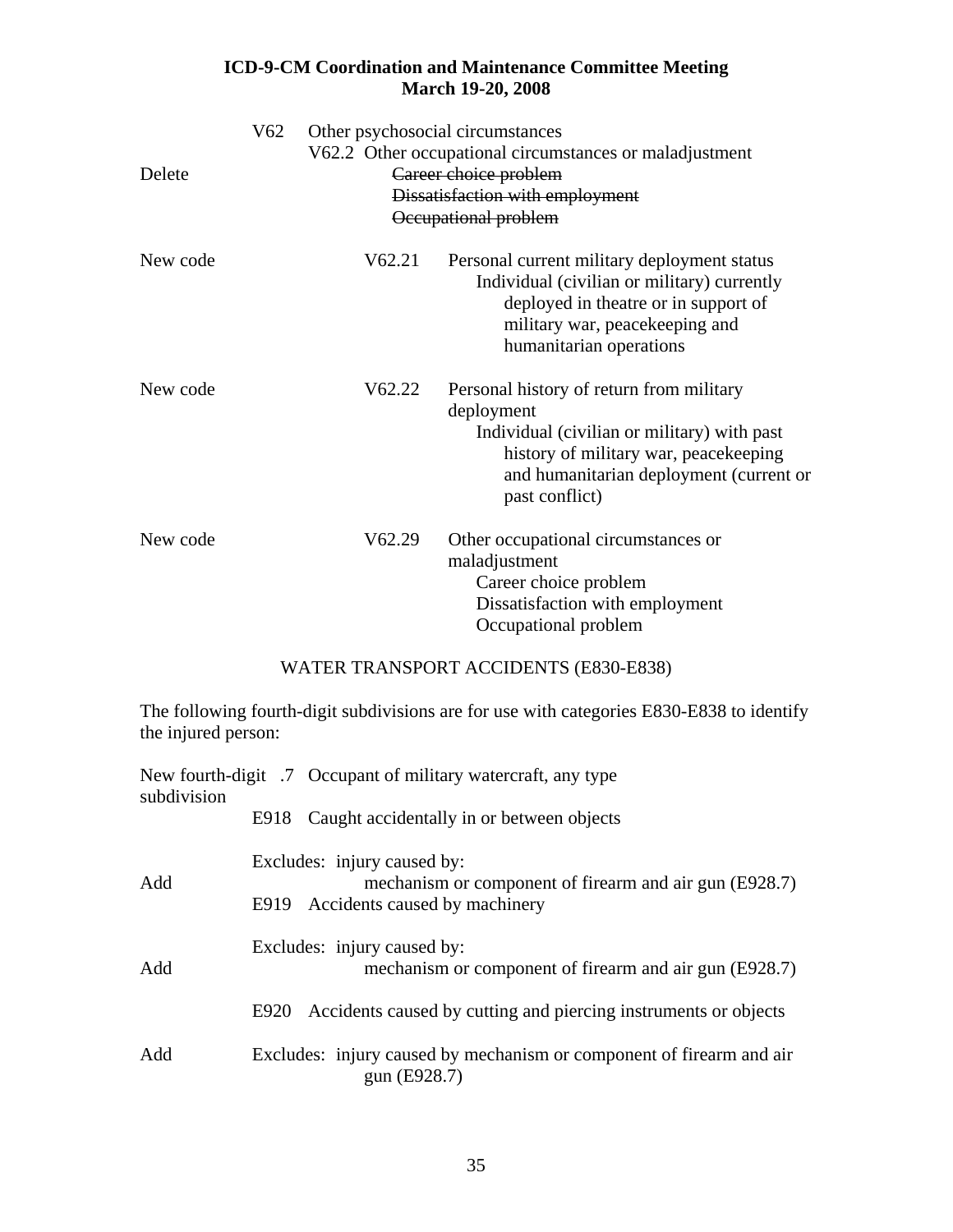|                  |                                                                                      |        | <b>March 19-20, 2008</b>                                                                                                                                                                                                                 |  |
|------------------|--------------------------------------------------------------------------------------|--------|------------------------------------------------------------------------------------------------------------------------------------------------------------------------------------------------------------------------------------------|--|
|                  |                                                                                      |        | E922 Accident caused by firearm and air gun missile                                                                                                                                                                                      |  |
| Add              | Excludes: injury caused by mechanism or component of firearm and air<br>gun (E928.7) |        |                                                                                                                                                                                                                                          |  |
|                  |                                                                                      |        | E923 Accident caused by explosive material                                                                                                                                                                                               |  |
| Add              | Excludes: injury caused by mechanism or component of firearm and air<br>gun (E928.7) |        |                                                                                                                                                                                                                                          |  |
| Revise<br>Delete | E927                                                                                 |        | Overexertion and strenuous and repetitive movements or loads<br><b>Excessive physical exercise</b><br>Overexertion (from):<br>lifting<br>pulling<br>pushing<br>Strenuous movements in:<br>recreational activities<br>other activities    |  |
|                  |                                                                                      |        | Use additional code to identify activity (E000-E025)                                                                                                                                                                                     |  |
| New code         |                                                                                      | E927.0 | Overexertion from sudden strenuous movement                                                                                                                                                                                              |  |
| New code         |                                                                                      | E927.1 | Sudden trauma from strenuous movement<br>Overexertion from prolonged static position<br>Overexertion from maintaining prolonged positions,<br>such as:<br>Holding<br>Sitting<br>Standing                                                 |  |
| New code         |                                                                                      | E927.2 | Excessive physical exertion from prolonged activity                                                                                                                                                                                      |  |
| New code         |                                                                                      | E927.3 | Cumulative trauma from repetitive motion<br>Cumulative trauma from repetitive movements                                                                                                                                                  |  |
| New code         |                                                                                      | E927.4 | Cumulative trauma from repetitive impact                                                                                                                                                                                                 |  |
| New code         |                                                                                      | E927.8 | Other overexertion and strenuous and repetitive<br>movements or loads                                                                                                                                                                    |  |
| New code         |                                                                                      | E927.9 | Unspecified overexertion and strenuous and repetitive<br>movements or loads                                                                                                                                                              |  |
|                  | E928                                                                                 |        | Other and unspecified environmental and accidental causes                                                                                                                                                                                |  |
| New code         |                                                                                      | E928.7 | Mechanism or component of firearm and air gun<br>Injury due to:<br>recoil<br>explosion of gun parts<br>Pierced, cut, crushed, or pinched by slide, trigger<br>mechanism, scope, or other gun part<br>Powder burn from firearm or air gun |  |

## **ICD-9-CM Coordination and Maintenance Committee Meeting**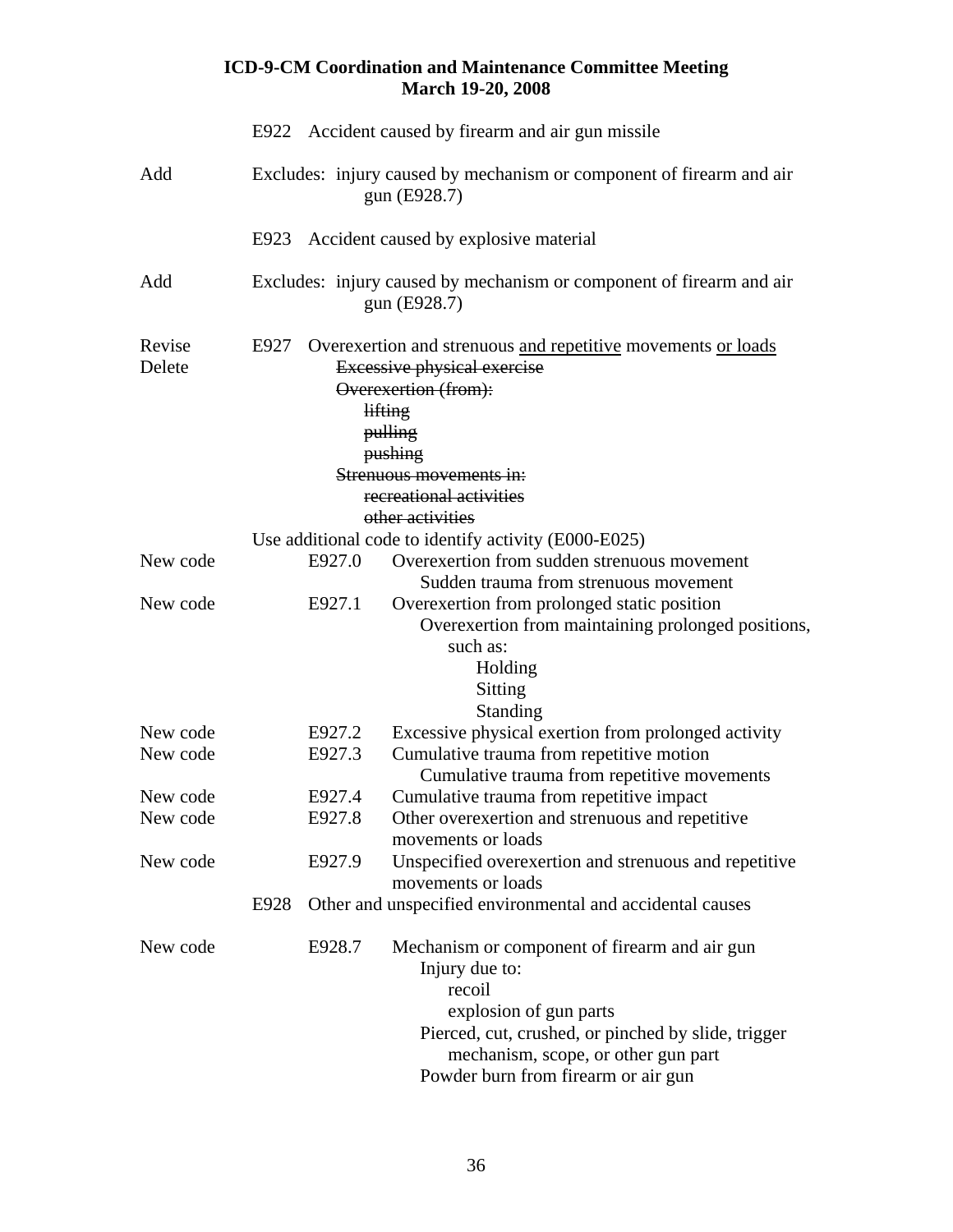Excludes: accident caused by firearm and air gun missile (E922.0- E922.9)

# INJURY RESULTING FROM OPERATIONS OF WAR (E990-E999)

| Revise   | Includes: | injuries to military personnel and civilians caused by war and civil<br>insurrections and occurring during the time of war and<br>insurrection, and peacekeeping missions                                                                                                                                                                |                                                                   |  |  |
|----------|-----------|------------------------------------------------------------------------------------------------------------------------------------------------------------------------------------------------------------------------------------------------------------------------------------------------------------------------------------------|-------------------------------------------------------------------|--|--|
| Add      | E990      | Injury due to war operations by fires and conflagrations<br>E990.0<br>From gasoline bomb<br>Incendiary bomb                                                                                                                                                                                                                              |                                                                   |  |  |
| New code |           | E990.1                                                                                                                                                                                                                                                                                                                                   | From flamethrower                                                 |  |  |
| New code |           | E990.2                                                                                                                                                                                                                                                                                                                                   | From incendiary bullet                                            |  |  |
| New code |           | E990.3                                                                                                                                                                                                                                                                                                                                   | From fire caused indirectly from conventional weapon              |  |  |
|          |           |                                                                                                                                                                                                                                                                                                                                          | Excludes: fire aboard military aircraft (E994.3)                  |  |  |
|          | E991      |                                                                                                                                                                                                                                                                                                                                          | Injury due to war operations by bullets and fragments             |  |  |
| Add      |           | Excludes: injury due to bullets and fragments due to war operations, but<br>occurring after cessation of hostilities (E998.0)<br>injury due to explosion of artillery shells and mortars (E993.2)<br>injury due to explosion of improvised explosive device (IED)<br>(E993.3-E993.5)<br>injury due to sea-based artillery shell (E992.3) |                                                                   |  |  |
| New code |           | E991.4                                                                                                                                                                                                                                                                                                                                   | Fragments from munitions                                          |  |  |
|          |           |                                                                                                                                                                                                                                                                                                                                          | Fragments from:                                                   |  |  |
|          |           |                                                                                                                                                                                                                                                                                                                                          | artillery shell                                                   |  |  |
|          |           |                                                                                                                                                                                                                                                                                                                                          | bombs, except antipersonnel                                       |  |  |
|          |           |                                                                                                                                                                                                                                                                                                                                          | detonation of unexploded ordnance (UXO)                           |  |  |
|          |           |                                                                                                                                                                                                                                                                                                                                          | grenade                                                           |  |  |
|          |           |                                                                                                                                                                                                                                                                                                                                          | guided missile                                                    |  |  |
|          |           |                                                                                                                                                                                                                                                                                                                                          | land mine                                                         |  |  |
|          |           |                                                                                                                                                                                                                                                                                                                                          | rockets                                                           |  |  |
|          |           |                                                                                                                                                                                                                                                                                                                                          | shell                                                             |  |  |
| New code |           | E991.5                                                                                                                                                                                                                                                                                                                                   | Fragments from person-borne improvised explosive                  |  |  |
| New code |           | E991.6                                                                                                                                                                                                                                                                                                                                   | device (IED)<br>Fragments from vehicle-borne improvised explosive |  |  |
|          |           |                                                                                                                                                                                                                                                                                                                                          | device (IED)                                                      |  |  |
|          |           |                                                                                                                                                                                                                                                                                                                                          | IED borne by land, air, or water transport vehicle                |  |  |
| New code |           | E991.7                                                                                                                                                                                                                                                                                                                                   | Fragments from other improvised explosive device                  |  |  |
|          |           |                                                                                                                                                                                                                                                                                                                                          | (IED)                                                             |  |  |
|          |           |                                                                                                                                                                                                                                                                                                                                          | Roadside IED                                                      |  |  |
| New code |           | E991.8                                                                                                                                                                                                                                                                                                                                   | Fragments from weapons                                            |  |  |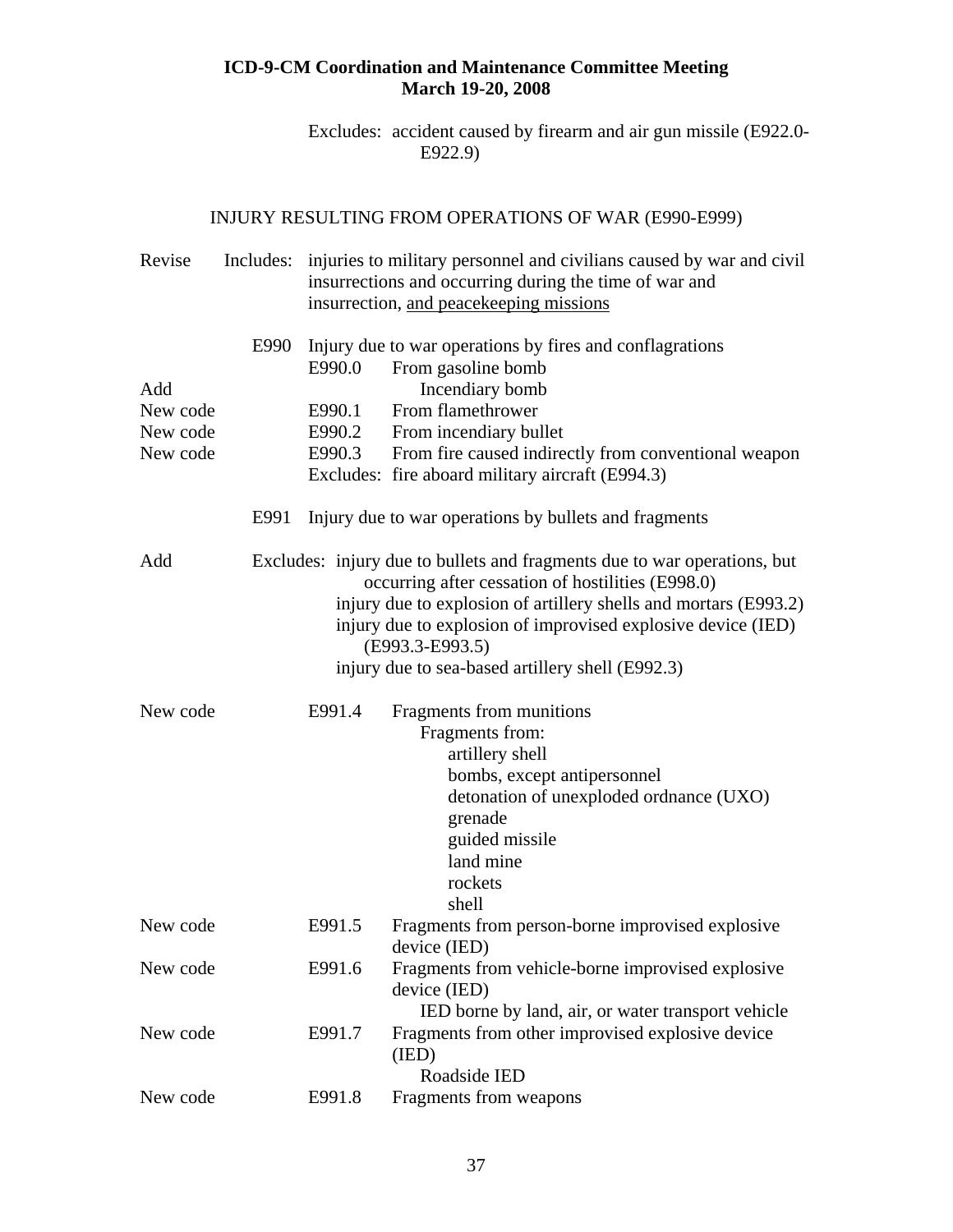|          |      |                  | Fragments from:                                             |  |  |  |
|----------|------|------------------|-------------------------------------------------------------|--|--|--|
|          |      |                  | artillery                                                   |  |  |  |
|          |      |                  | autocannons                                                 |  |  |  |
|          |      |                  | automatic grenade launchers                                 |  |  |  |
|          |      |                  | missile launchers                                           |  |  |  |
|          |      |                  | mortars                                                     |  |  |  |
|          |      |                  | small arms                                                  |  |  |  |
|          |      | E991.9           | Other and unspecified fragments                             |  |  |  |
| Delete   |      |                  | Fragments from:                                             |  |  |  |
|          |      |                  | artillery shell                                             |  |  |  |
|          |      |                  | bombs, except antipersonnel                                 |  |  |  |
|          |      |                  | grenade                                                     |  |  |  |
|          |      |                  | guided missile                                              |  |  |  |
|          |      |                  | land mine                                                   |  |  |  |
|          |      |                  | rockets                                                     |  |  |  |
|          |      |                  | shell                                                       |  |  |  |
| Revise   |      |                  | Shrapnel NOS                                                |  |  |  |
|          | E992 |                  | Injury due to war operations by explosion of marine weapons |  |  |  |
| Delete   |      |                  | Depth charge                                                |  |  |  |
|          |      | Marine mines     |                                                             |  |  |  |
|          |      |                  | Mine NOS, at sea or in harbor                               |  |  |  |
|          |      |                  | Sea based artillery shell                                   |  |  |  |
|          |      | <b>Torpedo</b>   |                                                             |  |  |  |
|          |      |                  | Underwater blast                                            |  |  |  |
| New code |      | E992.0           | Torpedo                                                     |  |  |  |
| New code |      | E992.1           | Depth charge                                                |  |  |  |
| New code |      | E992.2           | Marine mines                                                |  |  |  |
|          |      |                  | Marine mines at sea or in harbor                            |  |  |  |
| New code |      | E992.3           | Sea-based artillery shell                                   |  |  |  |
| New code |      | E992.8           | Other by other marine weapons                               |  |  |  |
| New code |      | E992.9           | Unspecified marine weapon                                   |  |  |  |
|          |      |                  | Underwater blast NOS                                        |  |  |  |
|          | E993 |                  | Injury due to war operations by other explosion             |  |  |  |
| Delete   |      |                  | Accidental explosion of munitions being used in war         |  |  |  |
|          |      |                  | Accidental explosion of own weapons                         |  |  |  |
|          |      |                  | Air blast NOS                                               |  |  |  |
|          |      | <b>Blast NOS</b> |                                                             |  |  |  |
|          |      |                  | <b>Explosion NOS</b>                                        |  |  |  |
|          |      |                  | Explosion of:                                               |  |  |  |
|          |      |                  | artillery shell                                             |  |  |  |
|          |      |                  | breech block                                                |  |  |  |
|          |      |                  | eannon block                                                |  |  |  |
|          |      |                  | mortar bomb                                                 |  |  |  |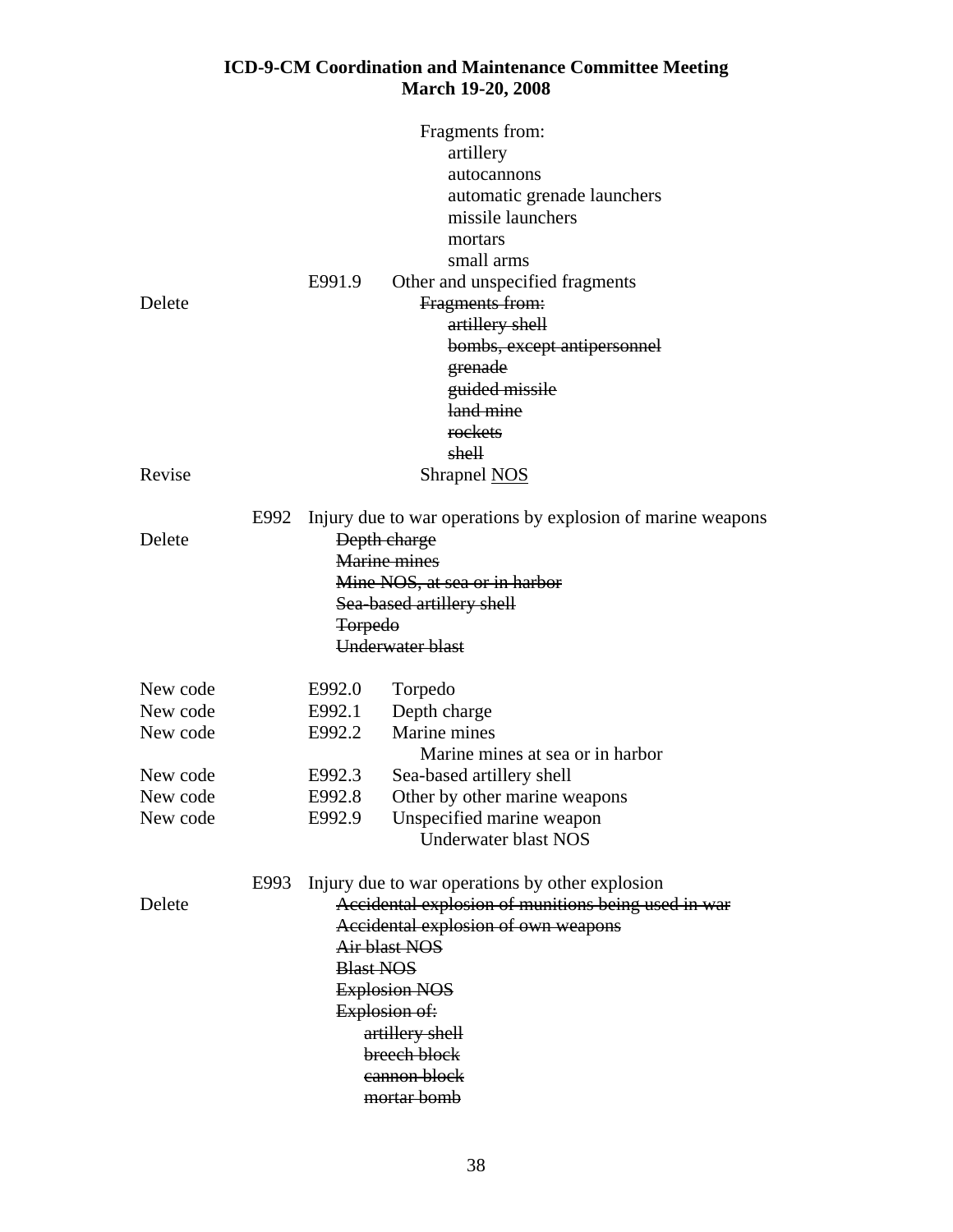|          |                                                                                                             | <b>Injury by weapon burst</b>                                                                                   |  |  |  |
|----------|-------------------------------------------------------------------------------------------------------------|-----------------------------------------------------------------------------------------------------------------|--|--|--|
| Add      | Injuries due to direct or indirect pressure or air blast of an<br>explosion occurring during war operations |                                                                                                                 |  |  |  |
| Add      |                                                                                                             | Excludes: injury due to fragments resulting from an explosion<br>(E991.0-E991.9)                                |  |  |  |
|          |                                                                                                             | injury due to nuclear weapons (E996.0-E996.9)                                                                   |  |  |  |
|          |                                                                                                             | injury due to detonation of unexploded ordnance but occurring<br>after cessation of hostilities (E998.0-E998.9) |  |  |  |
| New code | E993.0                                                                                                      | Aerial bomb                                                                                                     |  |  |  |
| New code | E993.1                                                                                                      | Guided missile                                                                                                  |  |  |  |
| New code | E993.2                                                                                                      | Mortar                                                                                                          |  |  |  |
|          |                                                                                                             | Artillery shell                                                                                                 |  |  |  |
| New code | E993.3                                                                                                      | Person-borne improvised explosive device (IED)                                                                  |  |  |  |
| New code | E993.4                                                                                                      | Vehicle-borne improvised explosive device (IED)                                                                 |  |  |  |
|          |                                                                                                             | IED borne by land, air, or water transport vehicle                                                              |  |  |  |
| New code | E993.5                                                                                                      | Other improvised explosive device (IED)                                                                         |  |  |  |
|          |                                                                                                             | Roadside IED                                                                                                    |  |  |  |
| New code | E993.6                                                                                                      | Unintentional detonation of own munitions                                                                       |  |  |  |
|          |                                                                                                             | Unintentional detonation of own ammunition                                                                      |  |  |  |
|          |                                                                                                             | (artillery) (mortars)                                                                                           |  |  |  |
| New code | E993.7                                                                                                      | Unintentional discharge of own munitions launch                                                                 |  |  |  |
|          |                                                                                                             | device                                                                                                          |  |  |  |
|          |                                                                                                             | Unintentional explosion of own:<br>Auto cannons                                                                 |  |  |  |
|          |                                                                                                             | Automatic grenade launchers                                                                                     |  |  |  |
|          |                                                                                                             | Missile launchers                                                                                               |  |  |  |
|          |                                                                                                             | Small arms                                                                                                      |  |  |  |
| New code | E993.8                                                                                                      | Other specified explosion                                                                                       |  |  |  |
|          |                                                                                                             | <b>Bomb</b>                                                                                                     |  |  |  |
|          |                                                                                                             | Grenade                                                                                                         |  |  |  |
|          |                                                                                                             | Land mine                                                                                                       |  |  |  |
| New code | E993.9                                                                                                      | Unspecified explosion                                                                                           |  |  |  |
|          |                                                                                                             | Air blast NOS                                                                                                   |  |  |  |
|          |                                                                                                             | <b>Blast NOS</b>                                                                                                |  |  |  |
|          |                                                                                                             | <b>Blast wave NOS</b>                                                                                           |  |  |  |
|          |                                                                                                             | <b>Blast wind NOS</b>                                                                                           |  |  |  |
|          |                                                                                                             | <b>Explosion NOS</b>                                                                                            |  |  |  |
|          | E994                                                                                                        | Injury due to war operations by destruction of aircraft                                                         |  |  |  |
| Delete   |                                                                                                             | Airplane:                                                                                                       |  |  |  |
|          |                                                                                                             | burned                                                                                                          |  |  |  |
|          |                                                                                                             | exploded                                                                                                        |  |  |  |
|          |                                                                                                             | shot down                                                                                                       |  |  |  |
|          |                                                                                                             | Crushed by falling airplane                                                                                     |  |  |  |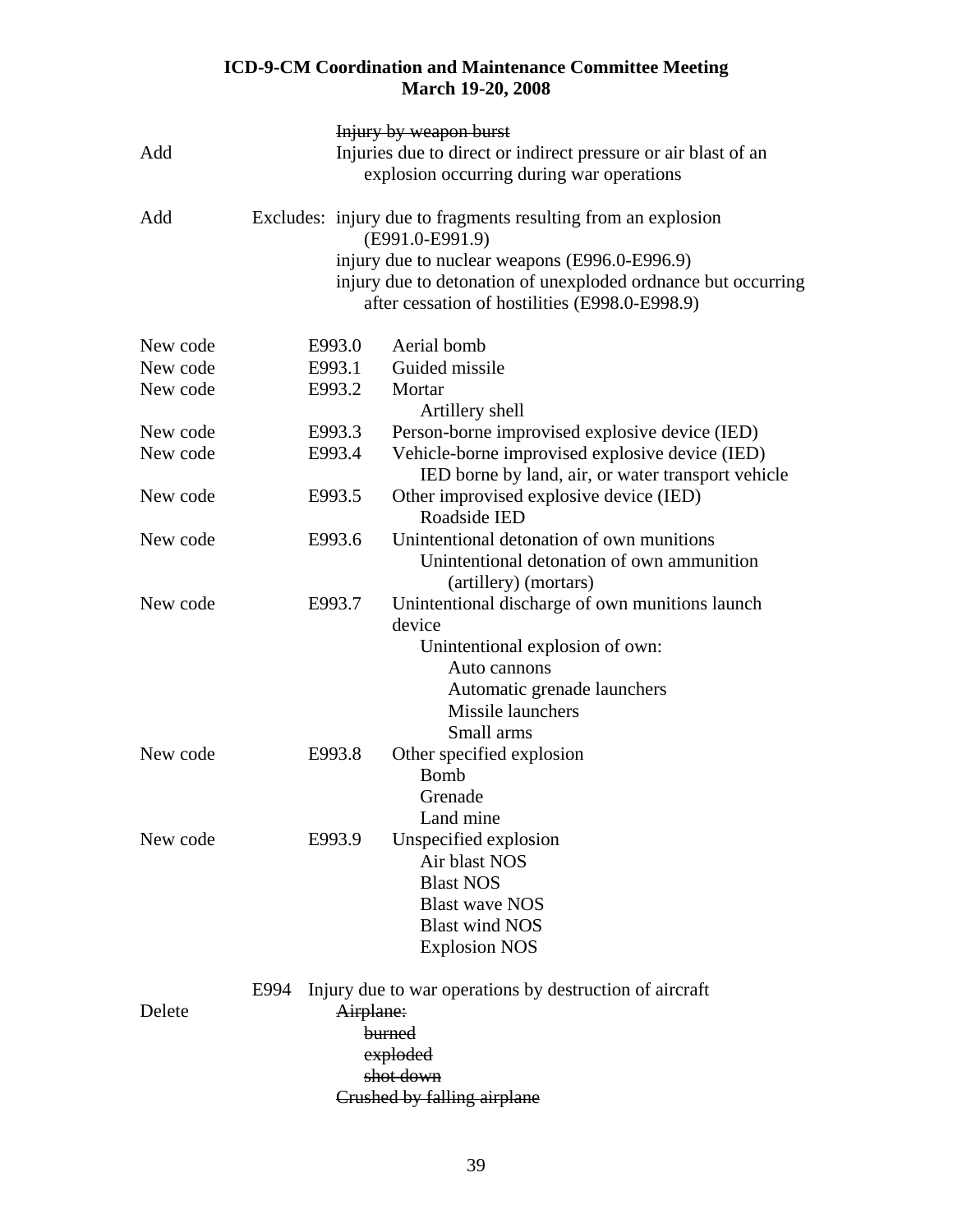| New code | E994.0 | Destruction of aircraft due to enemy fire or explosives<br>Air to air missile  |
|----------|--------|--------------------------------------------------------------------------------|
|          |        | Explosive device placed on aircraft                                            |
|          |        | Rocket propelled grenade (RPG)                                                 |
|          |        | Small arms fire                                                                |
|          |        | Surface to air missile                                                         |
| New code | E994.1 | Unintentional destruction of aircraft due to own                               |
|          |        | onboard explosives                                                             |
| New code | E994.2 | Destruction of aircraft due to collision with other                            |
|          |        | aircraft                                                                       |
| New code | E994.3 | Destruction of aircraft due to onboard fire                                    |
| New code | E994.8 | Other destruction of aircraft                                                  |
| New code | E994.9 | Unspecified destruction of aircraft                                            |
|          | E995   | Injury due to war operations by other and unspecified forms of                 |
|          |        | conventional warfare                                                           |
| Delete   |        | <b>Battle wounds</b>                                                           |
|          |        | Bayonet injury                                                                 |
|          |        | Drowned in war operations                                                      |
| New code | E995.0 | Unarmed hand-to-hand combat                                                    |
|          |        | Excludes: intentional restriction of airway (E995.3)                           |
| New code | E995.1 | Struck by blunt object                                                         |
|          |        | Baton (nightstick)                                                             |
|          |        | <b>Stave</b>                                                                   |
| New code | E995.2 | Piercing object                                                                |
|          |        | Knife                                                                          |
|          |        | <b>Bayonet</b>                                                                 |
|          |        | Sword                                                                          |
| New code | E995.3 | Intentional restriction of air and airway                                      |
|          |        | Intentional submersion                                                         |
|          |        | Strangulation                                                                  |
|          |        | Suffocation                                                                    |
| New code | E995.4 | Unintentional drowning due to inability to surface or                          |
|          |        | obtain air                                                                     |
|          |        | Submersion                                                                     |
| New code | E995.8 | Other forms of conventional warfare                                            |
| New code | E995.9 | Unspecified form of conventional warfare                                       |
|          | E996   | Injury due to war operations by nuclear weapons                                |
| Delete   |        | <b>Blast effects</b>                                                           |
|          |        | Exposure to ionizing radiation from nuclear weapons<br><b>Fireball effects</b> |
|          | Heat   |                                                                                |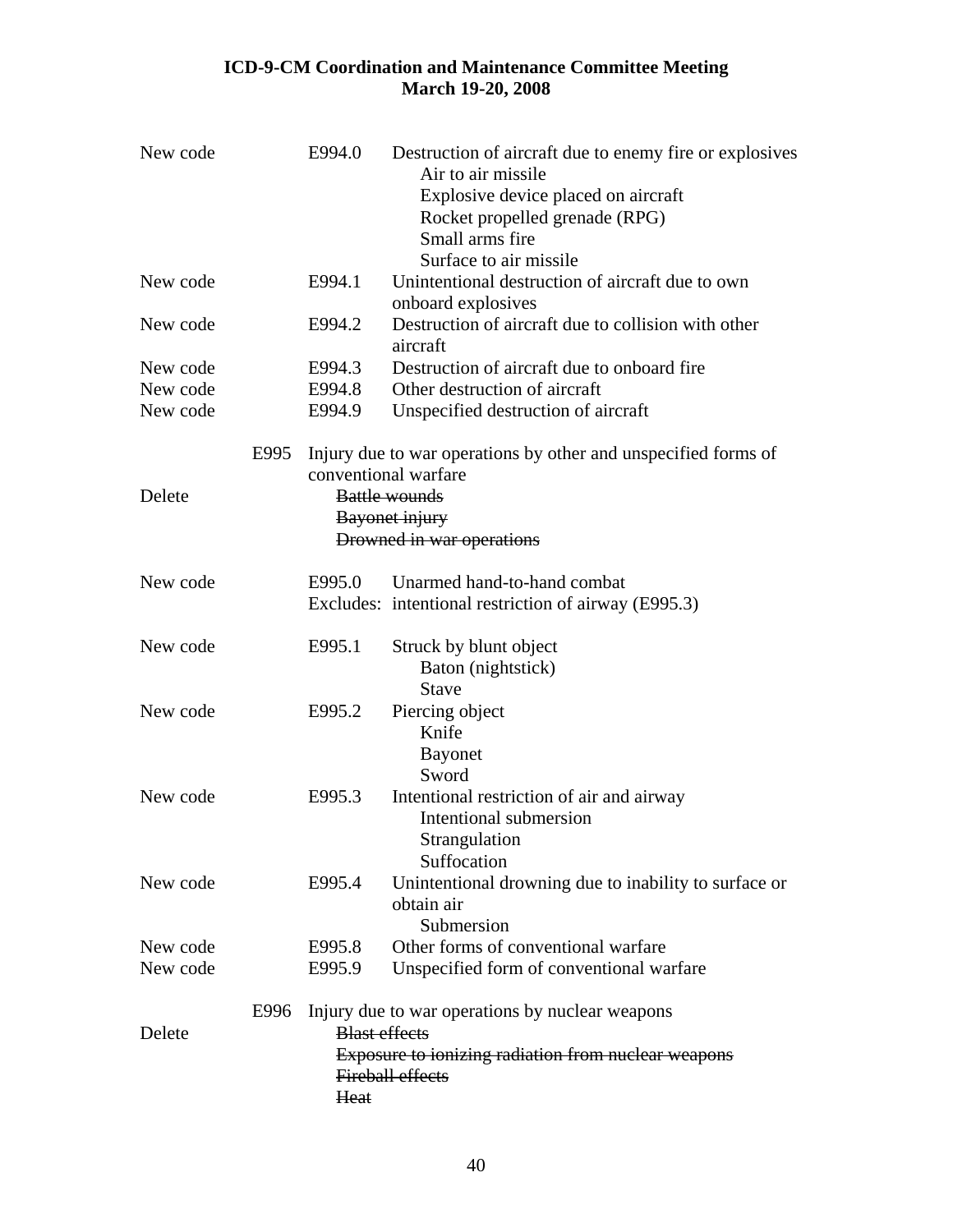|          |                |             | Other direct and secondary effects of nuclear weapons                                    |
|----------|----------------|-------------|------------------------------------------------------------------------------------------|
| Add      | Dirty bomb NOS |             |                                                                                          |
|          |                |             | Excludes: late effects of injury due to nuclear weapons (E999.1, E999.0)                 |
| New code |                | E996.0      | Direct blast effect of nuclear weapon                                                    |
|          |                |             | Injury to bodily organs due to blast pressure                                            |
| New code |                | E996.1      | Indirect blast effect of nuclear weapon                                                  |
|          |                |             | Injury due to being thrown by blast                                                      |
|          |                |             | Injury due to being struck or crushed by blast debris                                    |
| New code |                | E996.2      | Thermal radiation effect of nuclear weapon                                               |
|          |                |             | Burns due to thermal radiation                                                           |
|          |                |             | Flash burns                                                                              |
|          |                |             | <b>Fireball effects</b>                                                                  |
|          |                |             | Heat effects                                                                             |
| New code |                | E996.3      | Nuclear radiation effects                                                                |
|          |                |             | Acute radiation exposure                                                                 |
|          |                |             | Beta burns                                                                               |
|          |                |             | Fallout exposure                                                                         |
|          |                |             | <b>Radiation sickness</b>                                                                |
|          |                |             | Secondary effects of nuclear weapons                                                     |
| New code |                | E996.8      | Other effects of nuclear weapons                                                         |
| New code |                | E996.9      | Unspecified effect of nuclear weapon                                                     |
|          | E997           | warfare     | Injury due to war operations by other forms of unconventional                            |
| New code |                | E997.3      | Weapon of mass destruction (WMD), unspecified                                            |
|          | E998           |             | Injury due to war operations but occurring after cessation of                            |
|          |                | hostilities |                                                                                          |
| New code |                | E998.0      | Explosion of mines                                                                       |
| New code |                | E998.1      | Explosion of bombs                                                                       |
| New code |                | E998.8      | Injury due to other war operations but occurring after<br>cessation of hostilities       |
| New code |                | E998.9      | Injury due to unspecified war operations but occurring<br>after cessation of hostilities |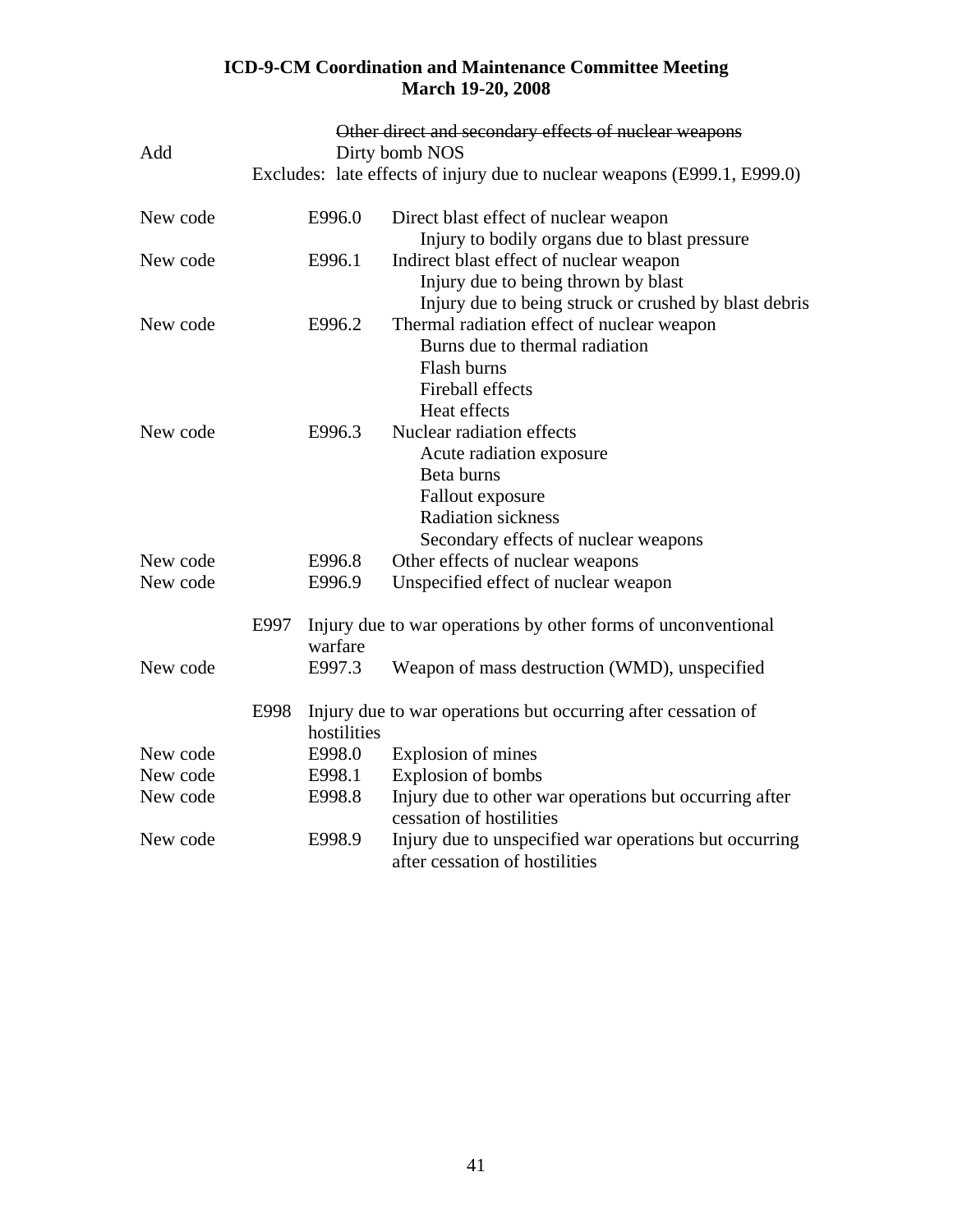#### **Topic: Exposure to harmful chemicals and other harmful substances**

In today's environment there is an unfortunate ever increasing risk of exposure to chemicals and toxins. Frequently, persons will seek medical care due to exposure or contact with substances as diverse as liquid chlorine bleach (non-toxic) to chlorine gas (potentially toxic). These patients may be without any symptoms due to the exposure but may have other injuries from the same event. In this group of patients it would be inappropriate to use a code from the section Toxic Effects of Substances Chiefly Nonmedicinal As To Source (980-989).

In order to better track encounters for these conditions, the American Academy of Pediatrics proposed certain revisions. These are shown below, together with revisions of proposed changes from the March and September 2007 C&M meetings.

## **NOTE: NCHS has asked that this code request be considered for expedited implementation on 10/1/2008. Comments on this topic are due by 4/11/2008.**

| <b>New</b><br>Category | V87 | Other specified personal exposures and history presenting hazards<br>to health |                                                                                             |  |  |  |  |
|------------------------|-----|--------------------------------------------------------------------------------|---------------------------------------------------------------------------------------------|--|--|--|--|
| New subcategory        |     |                                                                                | V87.0 Contact with and (suspected) exposure to hazardous metals                             |  |  |  |  |
|                        |     |                                                                                | Excludes: toxic effect of metals (984.0-985.9)                                              |  |  |  |  |
| New code               |     | V87.01                                                                         | Arsenic                                                                                     |  |  |  |  |
| New code               |     | V87.09                                                                         | Other hazardous metals<br>Chromium compounds<br>Nickel dust                                 |  |  |  |  |
| New subcategory        |     | V87.1 Contact with and (suspected) exposure to hazardous<br>aromatic compounds |                                                                                             |  |  |  |  |
|                        |     |                                                                                | Excludes: toxic effects of aromatic compounds (982.0, 983.0)                                |  |  |  |  |
| New code               |     | V87.11                                                                         | Aromatic amines                                                                             |  |  |  |  |
| New code               |     | V87.12                                                                         | Benzene                                                                                     |  |  |  |  |
| New code               |     | V87.19                                                                         | Other hazardous aromatic compounds<br>Aromatic dyes NOS<br>Polycyclic aromatic hydrocarbons |  |  |  |  |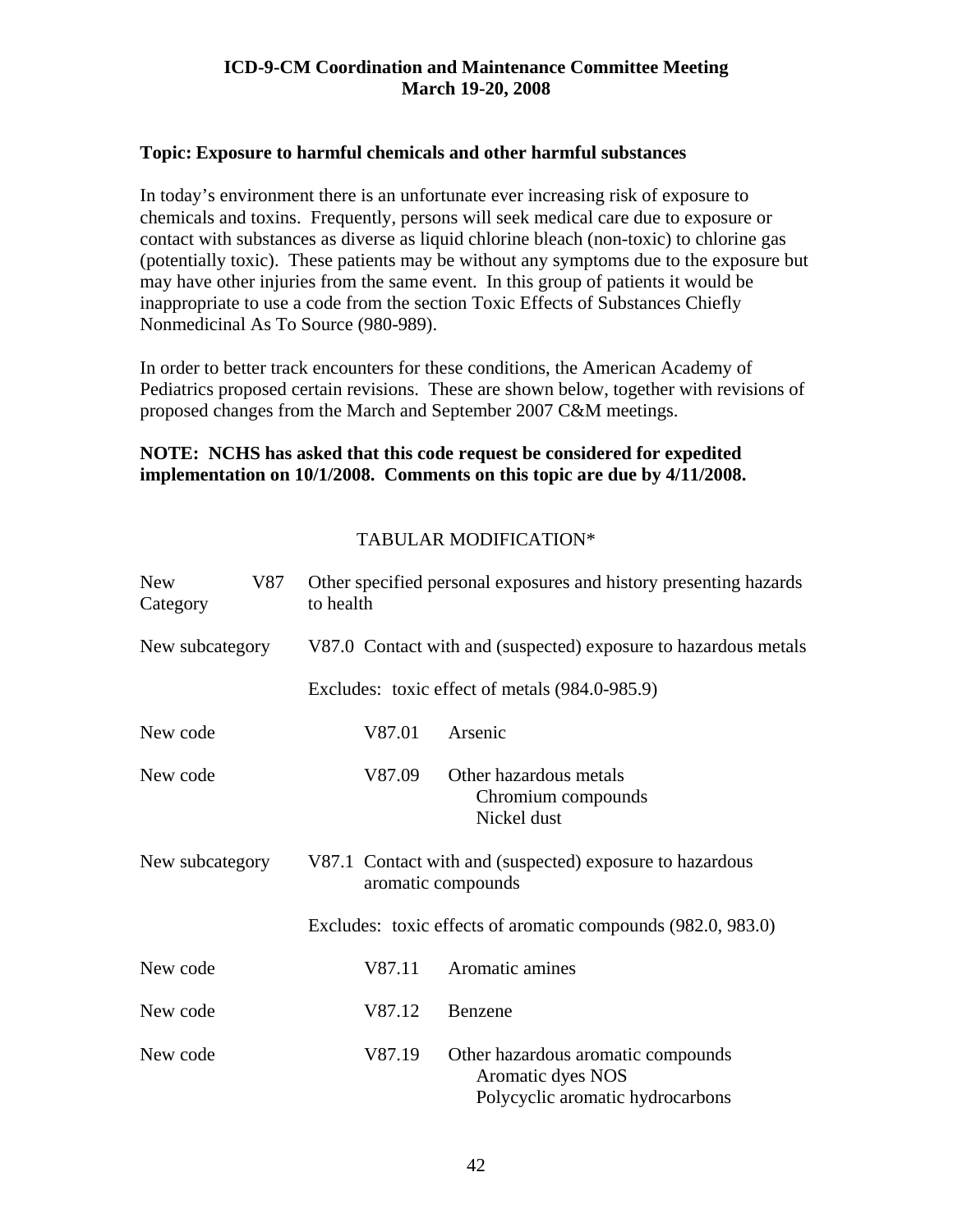| New code        | V87.2 Contact with and (suspected) exposure to other potentially<br>hazardous chemicals<br>Dyes NOS |                                                                                                                                          |  |  |  |
|-----------------|-----------------------------------------------------------------------------------------------------|------------------------------------------------------------------------------------------------------------------------------------------|--|--|--|
|                 |                                                                                                     | Excludes: contact with and (suspected) exposure to:<br>asbestos $(V15.84)$<br>lead $(V15.86)$<br>toxic effect of chemicals (980-989)     |  |  |  |
| New subcategory | V87.3 Contact with and (suspected) exposure to other potentially<br>hazardous substances            |                                                                                                                                          |  |  |  |
|                 |                                                                                                     | Excludes: contact with and (suspected) exposure to potentially<br>hazardous body fluids (V15.85)<br>toxic effect of substances (980-989) |  |  |  |
| New code        | V87.31                                                                                              | Exposure to mold                                                                                                                         |  |  |  |
| New code        | V87.39                                                                                              | Contact with and (suspected) exposure to other<br>potentially hazardous substances                                                       |  |  |  |

\*This category and subcategory are on the addenda for 10/1/2008.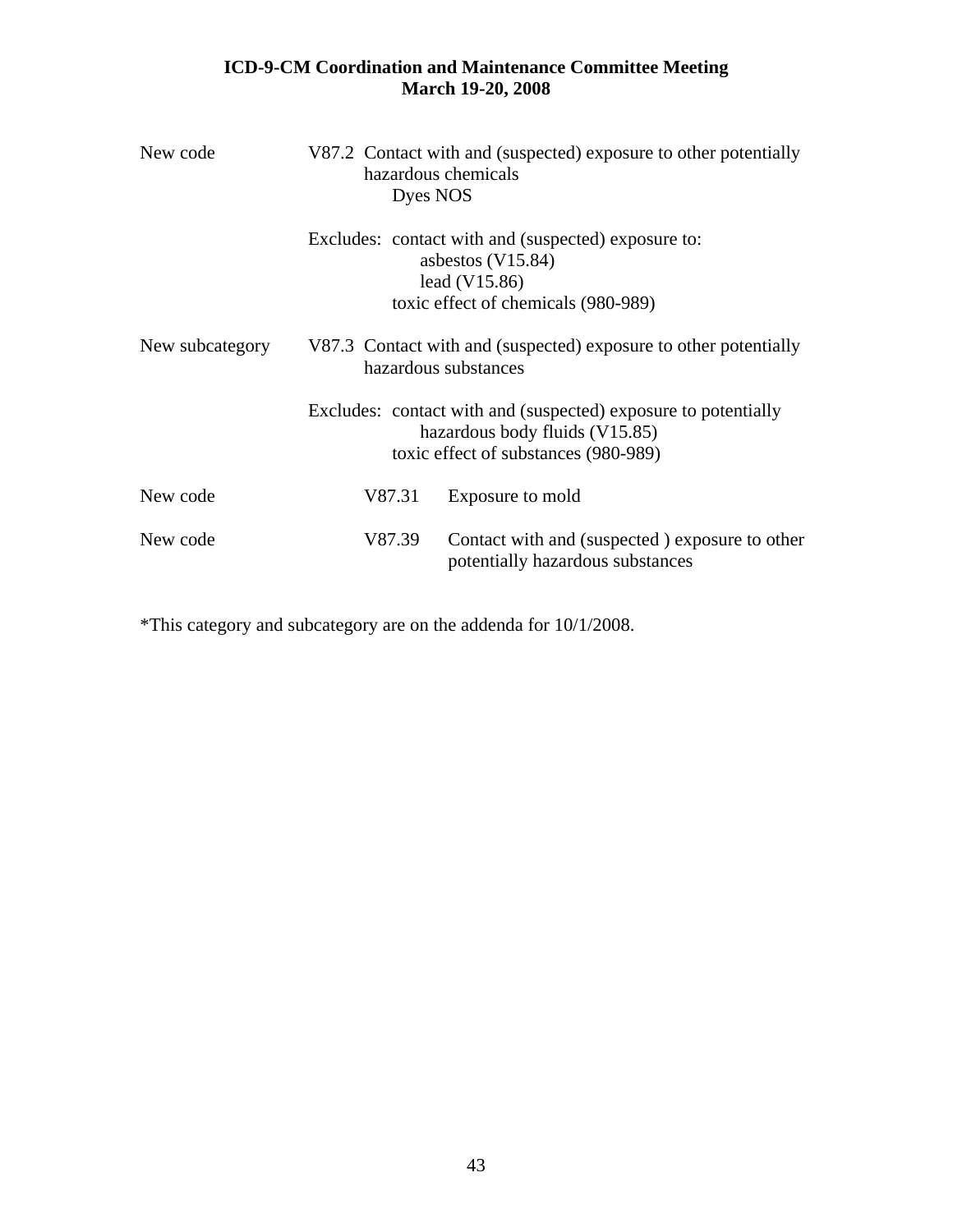## **Topic: Incidental Dural Tear**

Incidental durotomy is an unintended tear of the dura mater during spine surgery or other invasive extradural procedures such as epidural injections, resulting in some (frequently slight) cerebrospinal fluid leakage. Surgeons will routinely document interchangeably "incidental durotomy" or "dural tear" for these cases. The dural laceration and resulting leakage of spinal fluid has associated risks, with the potential for persistent cerebrospinal fluid leak, headache, urine retention, meningitis, infection, neural compression, and the late development of a pseudomeningocele.

Dural tears are undesirable but relatively commonplace in spine surgery, particularly revision spine surgery due to a greater risk of adhesions to the dura itself and greater deformity requiring repair. Other surgical factors predictably increasing the risk of incidental durotomy or dural tear include location of the surgery (thoracic or lumbar vs. cervical, procedure inside the spinal column or not), type of surgery (fusion vs. simple disk removal or decompression), and number of spine levels involved (multiple levels vs. single level.) Patient factors predictably increasing the risk include diagnosis (curvature of the spine, spondylolisthesis, spinal stenosis, and disk herniation) and co-morbid conditions associated with a thinning dura (smoking, diabetes, epidural steroid injections, and cancer treatment.)

The majority of dural tears are observed and repaired intra-operatively with suturing, fat grafts, and/or fibrin glue. Follow-up care in the hospital typically includes 24 hours of bed rest, close monitoring, and use of steroids or drugs. This routine treatment is effective and there are few long term sequelae reported.

Incidental dural tears are currently indexed to and reported in code 998.2, Accidental puncture or laceration during procedure, along with accidental punctures and lacerations of blood vessels, nerves, bladder, urethra, liver, kidney, and other organs. A refinement of the ICD-9-CM coding is needed to distinguish incidental durotomy or dural tear from other accidental punctures or lacerations. It is also suggested that this will help to address a current significant difference in reporting between different hospitals, which appears to be due in part to conflicting ICD-9-CM coding conventions.

Incidental dural tears are routinely expected and unavoidably inherent in certain spine procedures. Many surgeons do not consider incidental durotomies a complication and will not document that they are. The coder will not code the condition to 998.2 if the physician has not documented it as a complication. On the other hand, many surgeons and hospitals do code dural tears.

A specific code for dural tear should be created to uniquely differentiate these cases and enhance the consistency of code use. In addition, a "code also" note for common risk factors contributing to the dural tear incidence would provide further coding guidance to document clinical context.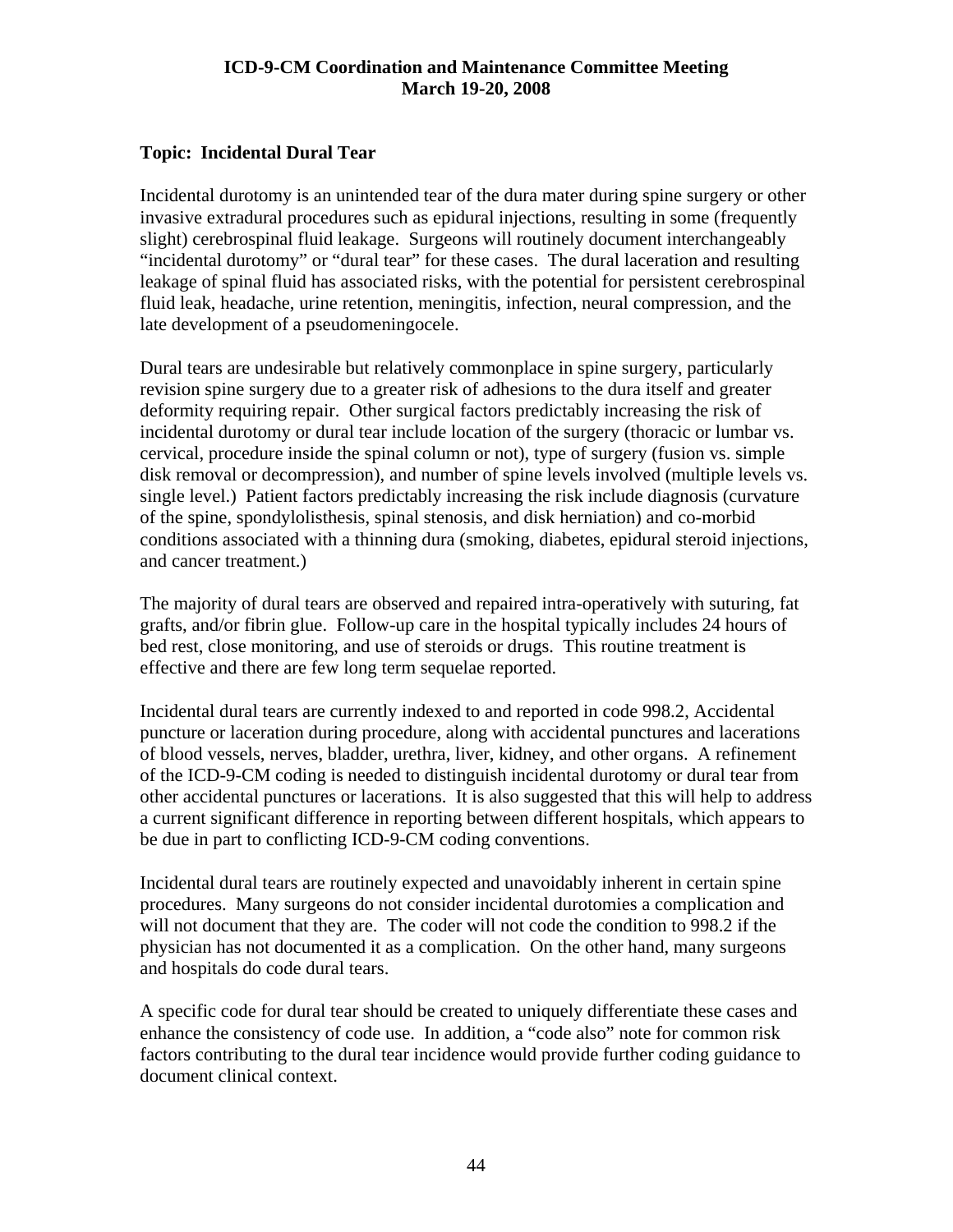A new code for dural tear has been requested by NextWave, with a preference for this new code to be in the body systems section (Option 2 shown below).

## **NOTE: The requestor has asked that this code request be considered for expedited implementation on 10/1/2008. Comments on this topic are due by 4/11/2008.**

## TABULAR MODIFICATIONS

|                  | 998 | Other complications of procedures, NEC |        |                                                                                                                                                                                                                                                                                                                                                                                                                                                                                                                                                                                                              |
|------------------|-----|----------------------------------------|--------|--------------------------------------------------------------------------------------------------------------------------------------------------------------------------------------------------------------------------------------------------------------------------------------------------------------------------------------------------------------------------------------------------------------------------------------------------------------------------------------------------------------------------------------------------------------------------------------------------------------|
| Revise<br>Delete |     |                                        |        | 998.2 Accidental puncture or laceration during a procedure<br>Accidental perforation by catheter or other instrument<br>during a procedure on:<br>blood vessel<br>nerve<br>organ                                                                                                                                                                                                                                                                                                                                                                                                                             |
| New code         |     |                                        | 998.20 | Accidental puncture or laceration during a<br>procedure, unspecified site                                                                                                                                                                                                                                                                                                                                                                                                                                                                                                                                    |
| New code         |     |                                        | 998.21 | Accidental puncture or laceration of dura during<br>a procedure<br>Dural tear (inadvertent) (incidental)                                                                                                                                                                                                                                                                                                                                                                                                                                                                                                     |
|                  |     |                                        |        | Excludes: postprocedural pseudomening ocele (997.01)<br>Use additional code for associated conditions, such as:<br>curvature of spine (737.0-737.9)<br>diabetes mellitus $(250.00-250.93)$<br>exostosis, spine (osteophytes of spine) (721.8)<br>history of tobacco use (V15.82)<br>intervertebral disc disorders (722.0-722.93)<br>long-term use of steroids (V58.65)<br>meningeal adhesions (349.2)<br>obesity (278.00-278.01)<br>post laminectomy syndrome (722.83)<br>spinal stenosis (723.0, 724.00-724.09)<br>spondylosis (721.0-721.91)<br>spondylolisthesis (756.12)<br>tobacco use disorder (305.1) |

# **Option 1 – New 5th Digits at 998.2**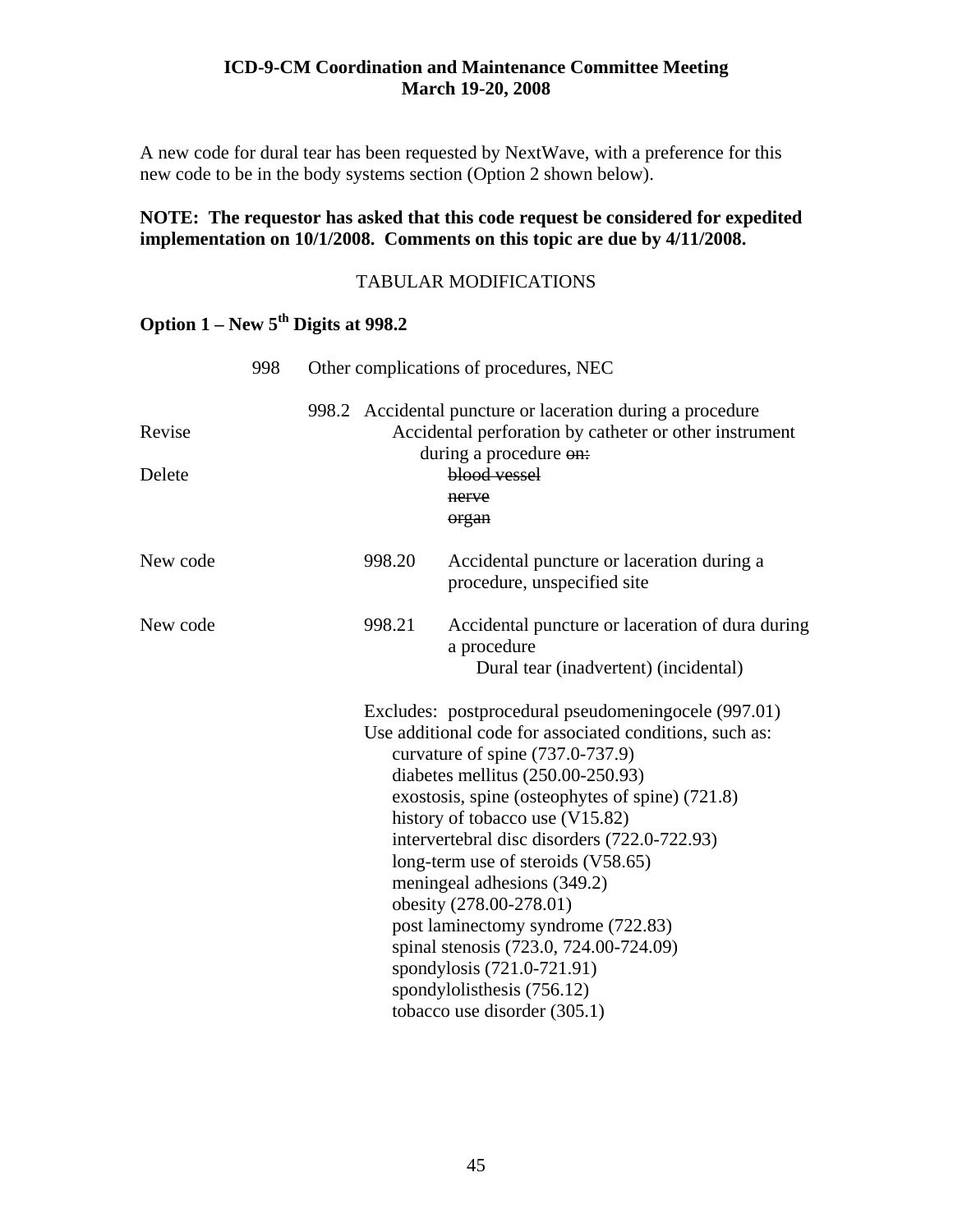| New code |     | 998.29 Accidental puncture or laceration during a<br>procedure, other specified site<br><b>Blood vessel</b><br>Nerve<br>Organ                                                                                                                                                                                                                                                                                                                                                                                                                          |
|----------|-----|--------------------------------------------------------------------------------------------------------------------------------------------------------------------------------------------------------------------------------------------------------------------------------------------------------------------------------------------------------------------------------------------------------------------------------------------------------------------------------------------------------------------------------------------------------|
|          |     | Option 2 – Code incidental durotomy or dural tear to body system                                                                                                                                                                                                                                                                                                                                                                                                                                                                                       |
|          | 349 | Other and unspecified disorders of the nervous system                                                                                                                                                                                                                                                                                                                                                                                                                                                                                                  |
| New code |     | 349.3 Dural tear<br>Accidental puncture or laceration of dura during<br>a procedure<br>Dural tear (inadvertent) (incidental)                                                                                                                                                                                                                                                                                                                                                                                                                           |
|          |     | Use additional code for associated conditions, such as:<br>curvature of spine $(737.0-737.9)$<br>diabetes mellitus $(250.00-250.93)$<br>exostosis, spine (osteophytes of spine) (721.8)<br>history of tobacco use (V15.82)<br>intervertebral disc disorders (722.0-722.93)<br>long-term use of steroids (V58.65)<br>meningeal adhesions (349.2)<br>obesity (278.00-278.01)<br>post laminectomy syndrome (722.83)<br>spinal stenosis (723.0, 724.00-724.09)<br>spondylosis (721.0-721.91)<br>spondylolisthesis (756.12)<br>tobacco use disorder (305.1) |
|          | 998 | Other complications of procedures, NEC                                                                                                                                                                                                                                                                                                                                                                                                                                                                                                                 |
| Add      |     | 998.2 Accidental puncture or laceration during a procedure<br>Excludes:<br>specified complications classified elsewhere, such as:<br>dural tear $(349.3)$                                                                                                                                                                                                                                                                                                                                                                                              |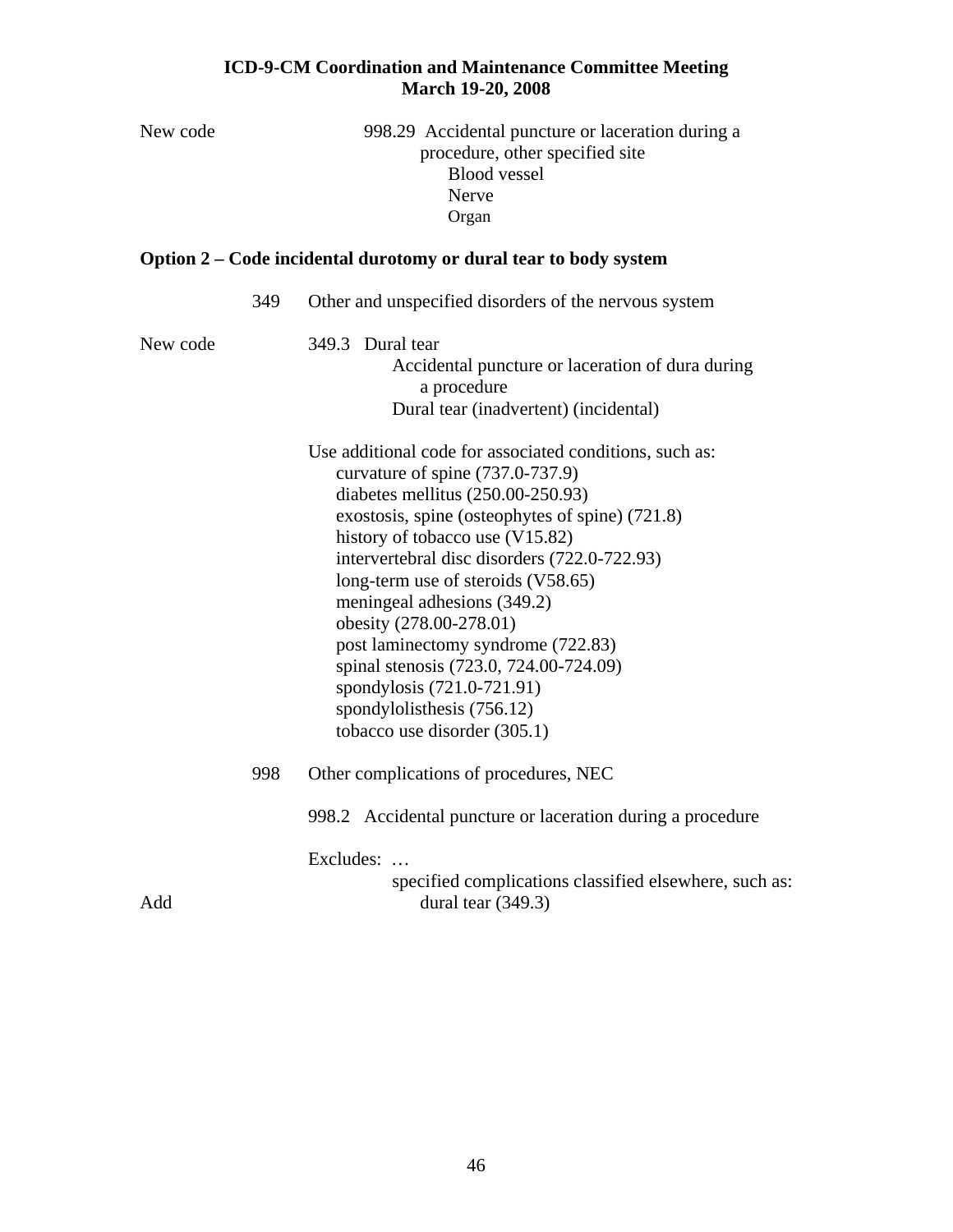#### **Topic: Hepatic coma and hepatic encephalopathy**

Hepatic encephalopathy involves altered consciousness and behavior related to insufficient liver function. Asterixis is present. Ammonia is generally elevated, but does not correlate with symptoms. Hepatic encephalopathy has a range of severity, from altered consciousness, sleep disruptions, and forgetfulness in stage 1; confusion, bizarre behaviors, and disorientation in stage 2; and lethargy and profound disorientation in stage 3; to coma in stage 4.

These have been grouped together in the ICD-9-CM at code 572.2, Hepatic coma. In order to differentiate less severe hepatic encephalopathy from cases with hepatic coma, it is proposed to expand 572.2 to create a code for hepatic encephalopathy and a code for hepatic coma. The proposal was based on issues arising from questions raised from the Editorial Advisory Board for *Coding Clinic for ICD-9-CM.*

|                  | 572 |        | Liver abscess and sequelae of chronic liver disease                                                                              |
|------------------|-----|--------|----------------------------------------------------------------------------------------------------------------------------------|
| Revise<br>Delete |     |        | 572.2 Hepatic coma and encephalopathy<br>Hepatic encephalopathy<br>Hepatocerebral intoxication<br>Portal-systemic encephalopathy |
| New code         |     | 572.21 | Hepatic encephalopathy<br>Hepatocerebral intoxication<br>Portal-systemic encephalopathy                                          |
| New code         |     | 572.22 | Hepatic coma                                                                                                                     |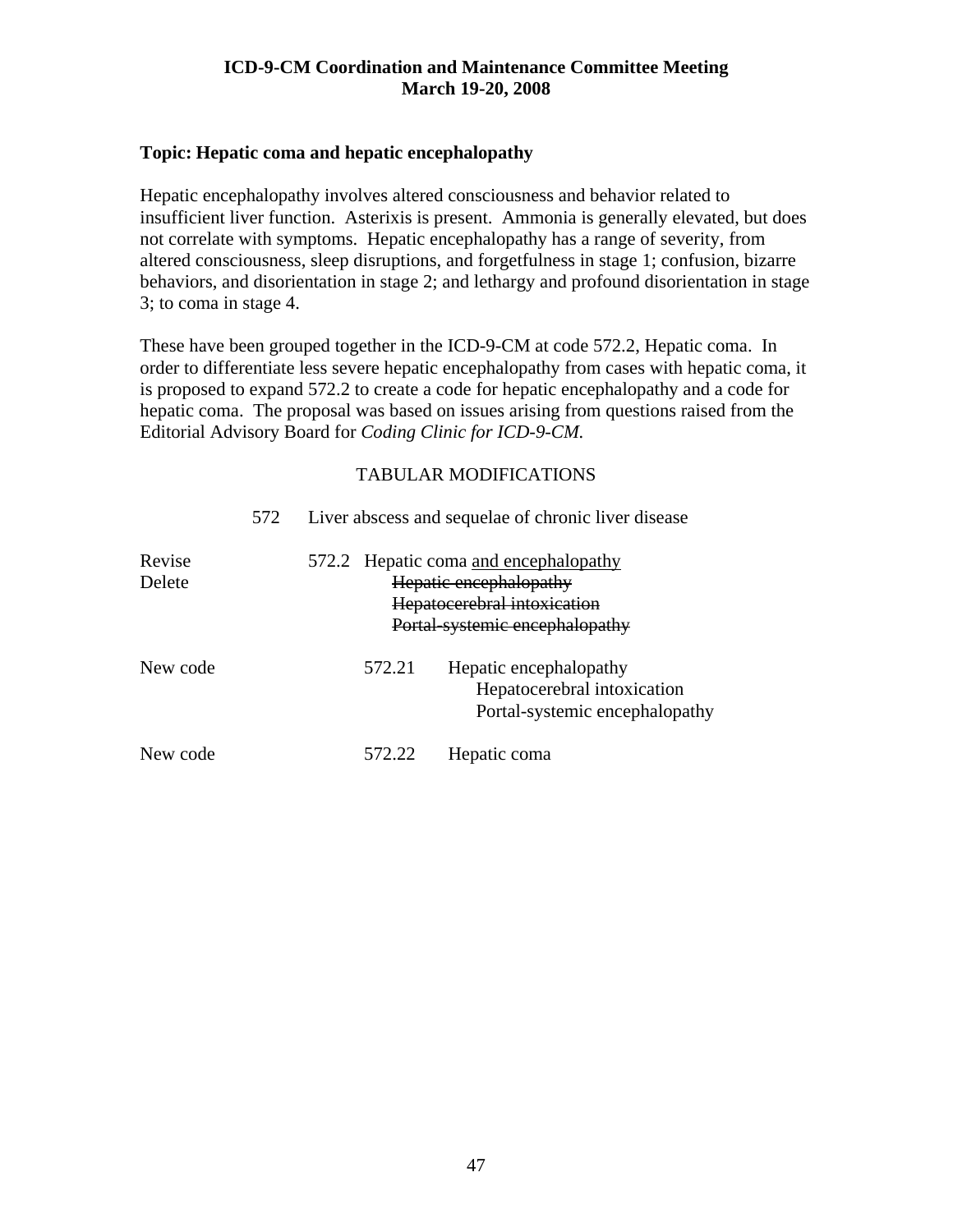## **Topic: Premature birth status**

Premature birth can lead to a number of problems later in life. It would be of value to be able to track the status of those born prematurely, with the degree of prematurity as shown by the weeks of gestation completed. This differs from low birth weight status. The American Academy of Pediatrics has proposed the addition of codes to show prematurity status.

| V21             |                          | Constitutional states in development      |
|-----------------|--------------------------|-------------------------------------------|
| New subcategory | V21.4 Prematurity status |                                           |
| New code        | V21.40                   | Prematurity status, unspecified           |
| New code        | V21.41                   | Less than 24 completed weeks of gestation |
| New code        | V21.42                   | 24 weeks of gestation                     |
| New code        | V21.43                   | 25-26 weeks of gestation                  |
| New code        | V21.44                   | 27-28 weeks of gestation                  |
| New code        | V21.45                   | 29-30 weeks of gestation                  |
| New code        | V21.46                   | 31-32 weeks of gestation                  |
| New code        | V21.47                   | 33-34 weeks of gestation                  |
| New code        | V21.48                   | 35-36 weeks of gestation                  |
| New code        | V21.49                   | 37 or more weeks of gestation             |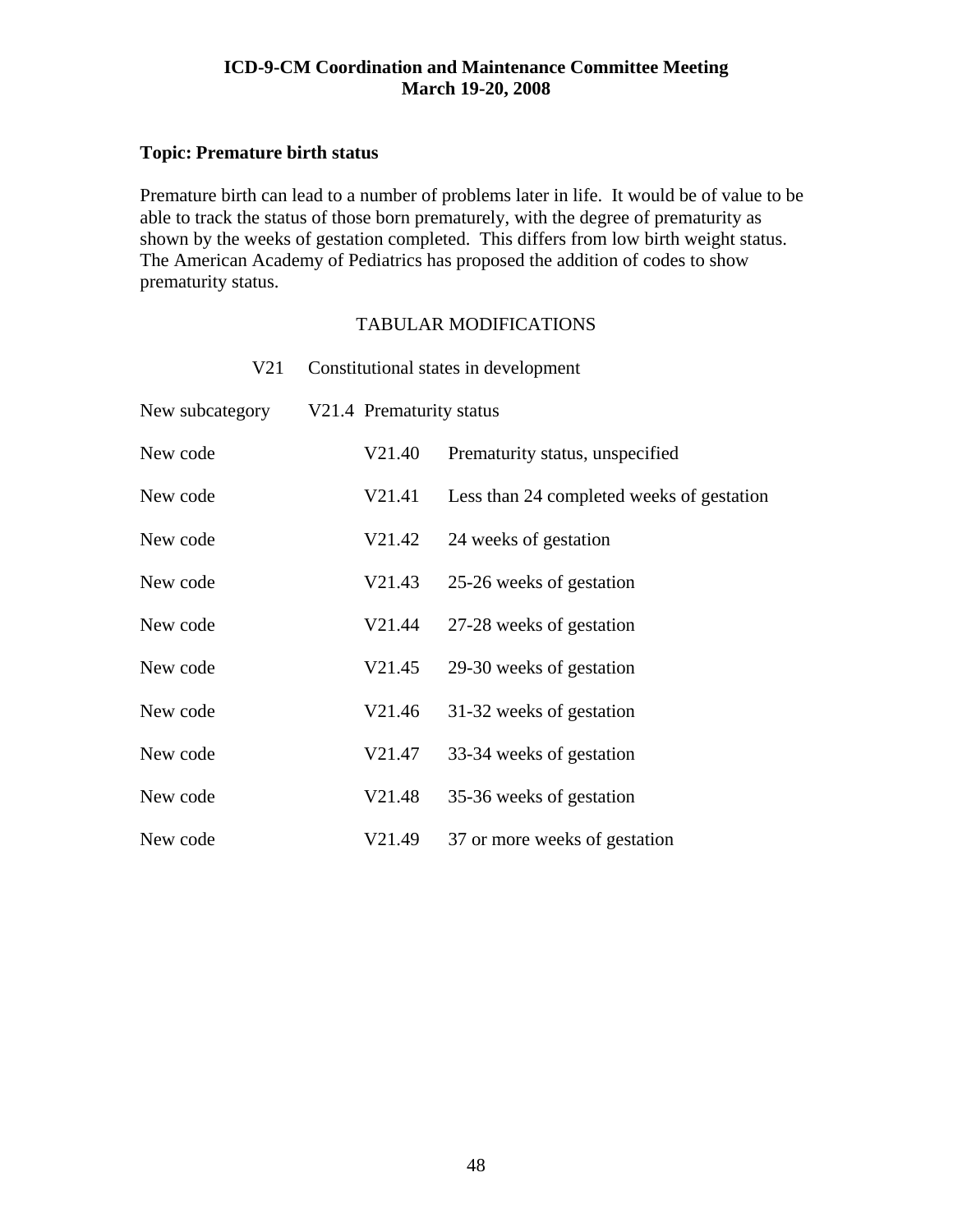#### **Topic: Acute chemical conjunctivitis**

Chemical conjunctivitis (pink eye) may place a patient's vision at significant risk, but not be as serious as an alkaline (940.2) or acid (940.3) eye burn. It can result when any irritating substance enters the eyes. Common irritants include household cleaners, sprays, smoke, smog, industrial pollutants, and chlorine in swimming pools. Currently, the ICD-9-CM index points chemical conjunctivitis to 372.01, Serous conjunctivitis (except viral). The American Academy of Pediatrics has proposed the addition of a new code for acute chemical conjunctivitis, due to concerns that the existing coding does not allow for adequate monitoring of this condition.

|          | 372 | Disorders of conjunctiva   |                                                                                                  |  |
|----------|-----|----------------------------|--------------------------------------------------------------------------------------------------|--|
|          |     | 372.0 Acute conjunctivitis |                                                                                                  |  |
| New code |     | 372.06                     | Acute chemical conjunctivitis<br>Acute toxic conjunctivitis                                      |  |
|          |     |                            | Excludes: burn of eye and adnexa (940.0-940.9)<br>chemical corrosion injury of eye (940.2-940.3) |  |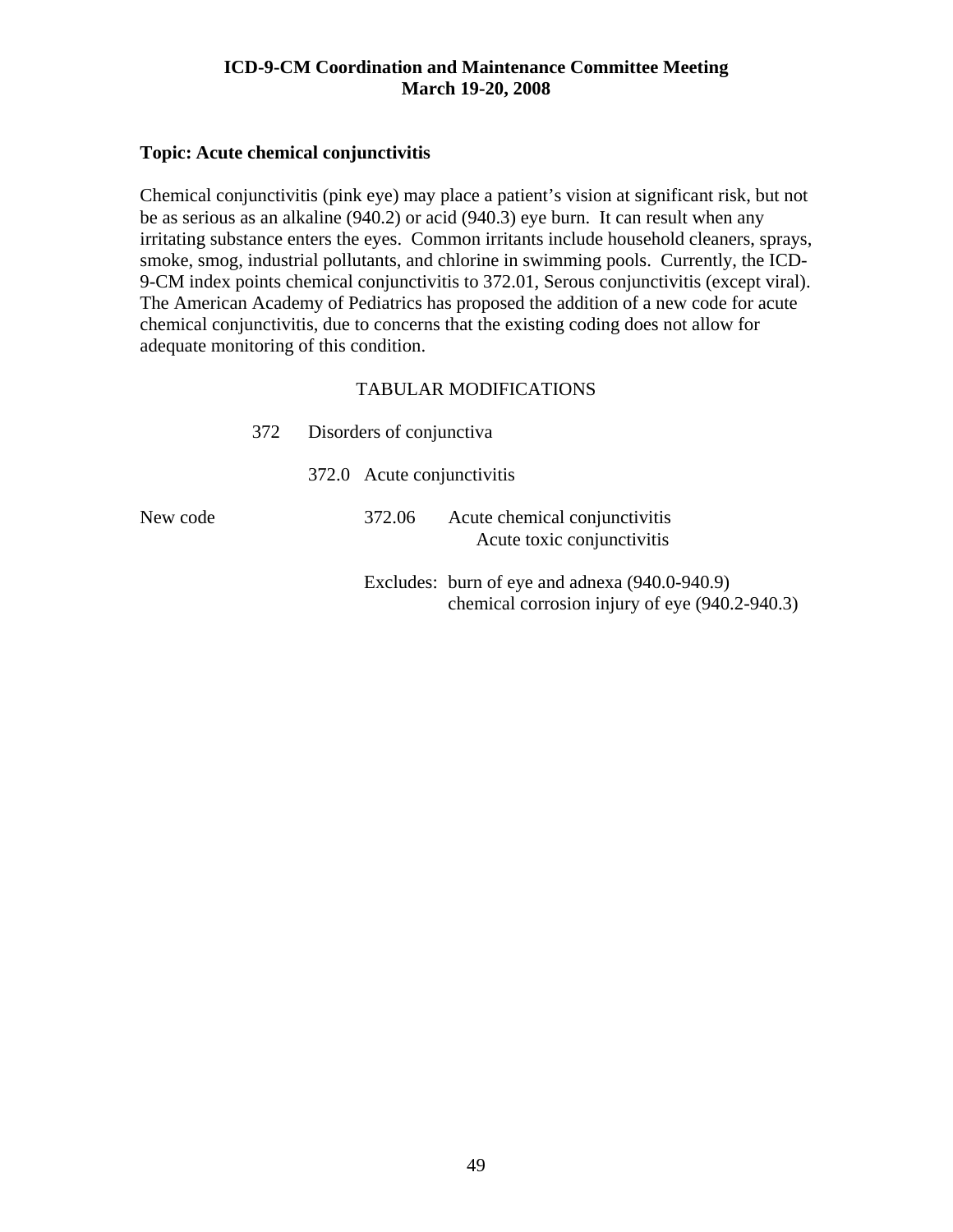## **Topic: Acute Heart Failure**

Heart failure can have a number of forms. It can cause symptoms related to backward pump failure or congestion, such as peripheral edema and pulmonary edema. It may also cause problems related to forward pump failure, with poor perfusion of tissues. Heart failure also can be left sided or right sided, involving primarily the left ventricle or the right ventricle. Left sided failure is more common, and is actually the most common cause of right sided failure.

In addition, heart failure may be acute or chronic, or acute on chronic. It also may be systolic or diastolic (or combined). Differentiating systolic and diastolic heart failure requires echocardiogram.

Existing codes cover many combinations. However, often heart failure may be described as acute congestive heart failure, or acute heart failure with pulmonary edema, without further identifying the type of failure. For such cases, it would be useful to be able to identify the acute nature of the heart failure.

The proposed code changes are based on a request by American Hospital Association for codes to be able to identify the acute or chronic nature of congestive heart failure. With acute congestive heart failure that involves the left ventricle, pulmonary edema may occur, and can be life-threatening. Heart failure with pulmonary edema has always been coded to 428.1, Left heart failure. Since most heart failure involves the left heart, it is also proposed to expand to be able to identify this more exactly. Changes are also proposed at code 398.9, for acute and chronic forms of rheumatic heart failure.

|          | 398 | Other rheumatic heart disease |                                                                                                          |  |
|----------|-----|-------------------------------|----------------------------------------------------------------------------------------------------------|--|
|          |     |                               | 398.9 Other and unspecified rheumatic heart diseases                                                     |  |
|          |     | 398.91                        | Rheumatic heart failure (congestive)                                                                     |  |
| Add      |     |                               | Excludes: Acute on chronic rheumatic heart failure<br>(398.94)<br>Acute rheumatic heart failure (398.92) |  |
|          |     |                               | Chronic rheumatic heart failure (398.93)                                                                 |  |
| New code |     | 398.92                        | Acute rheumatic heart failure                                                                            |  |
| New code |     | 398.93                        | Chronic rheumatic heart failure                                                                          |  |
| New code |     | 398.94                        | Acute on chronic rheumatic heart failure                                                                 |  |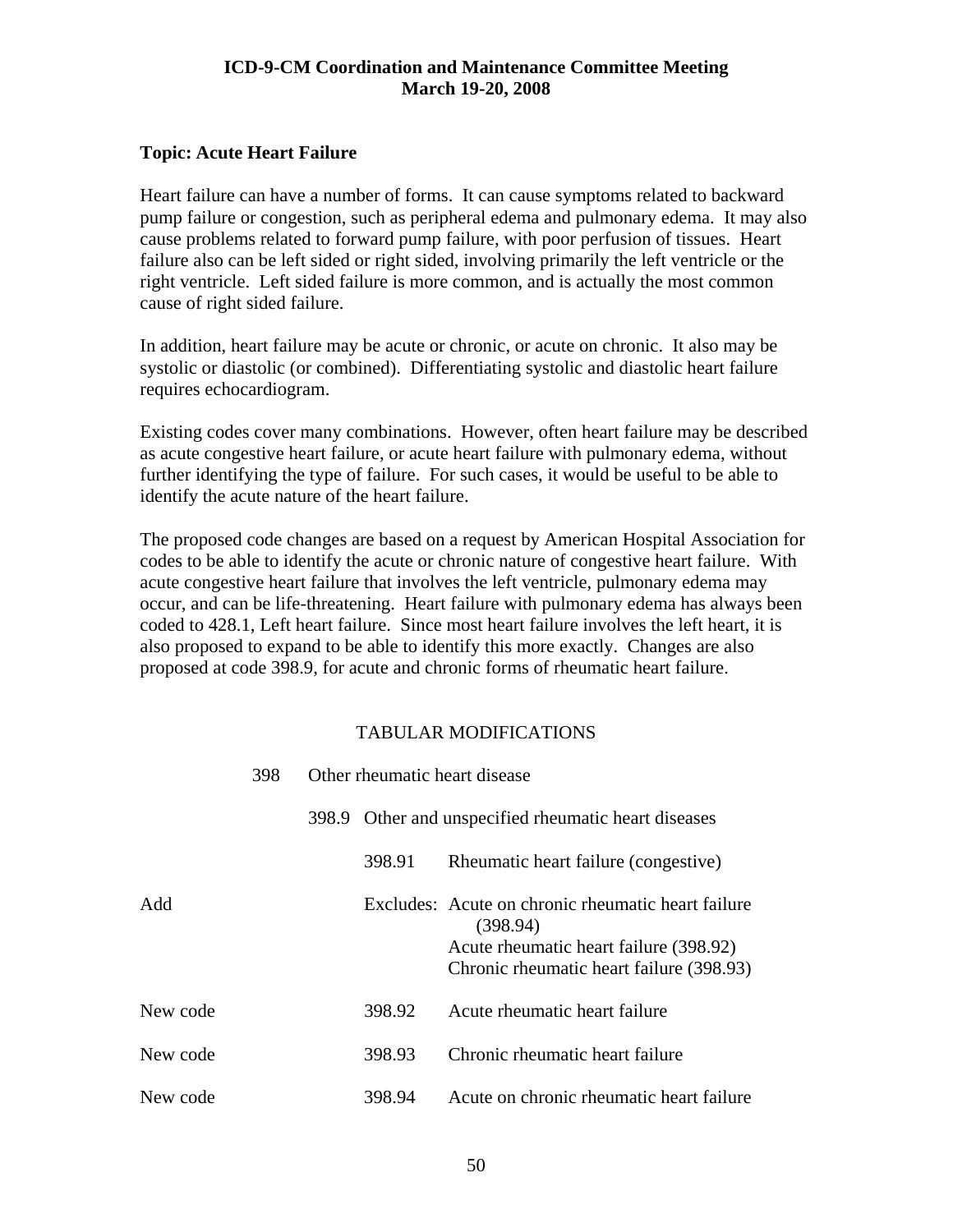|          | 428 | Heart failure |                          |                                                                                                                                                                                                                |
|----------|-----|---------------|--------------------------|----------------------------------------------------------------------------------------------------------------------------------------------------------------------------------------------------------------|
| Delete   |     | 428.0         |                          | Congestive heart failure, unspecified<br>Congestive heart disease<br>Right heart failure (secondary to left heart failure)                                                                                     |
| New code |     |               | 428.00                   | Congestive heart failure, unspecified<br>Congestive heart disease<br>Right heart failure (secondary to left heart<br>failure)                                                                                  |
| New code |     |               | 428.01                   | Acute congestive heart failure without mention<br>of pulmonary edema<br>Acute congestive heart failure NOS<br>Acute congestive heart disease<br>Acute right heart failure (secondary to left<br>heart failure) |
|          |     |               |                          | Excludes: acute congestive heart failure with pulmonary<br>edema (428.14)                                                                                                                                      |
| New code |     |               | 428.02                   | Chronic congestive heart failure<br>Chronic congestive heart disease<br>Chronic right heart failure (secondary to left<br>heart failure)                                                                       |
| New code |     |               | 428.03                   | Acute on chronic congestive heart failure<br>without mention of pulmonary edema<br>Acute on chronic congestive heart disease<br>Acute on chronic right heart failure<br>(secondary to left heart failure)      |
|          |     |               |                          | Excludes: acute on chronic congestive heart failure with<br>pulmonary edema (428.15)                                                                                                                           |
| Delete   |     |               | 428.1 Left heart failure | Acute edema of lung with heart disease NOS or heart<br><b>failure</b><br>Acute pulmonary edema with heart disease NOS or<br>heart failure<br>Cardiac asthma<br>Left ventricular failure                        |
| New code |     |               | 428.10                   | Left heart failure, unspecified<br>Left ventricular failure NOS                                                                                                                                                |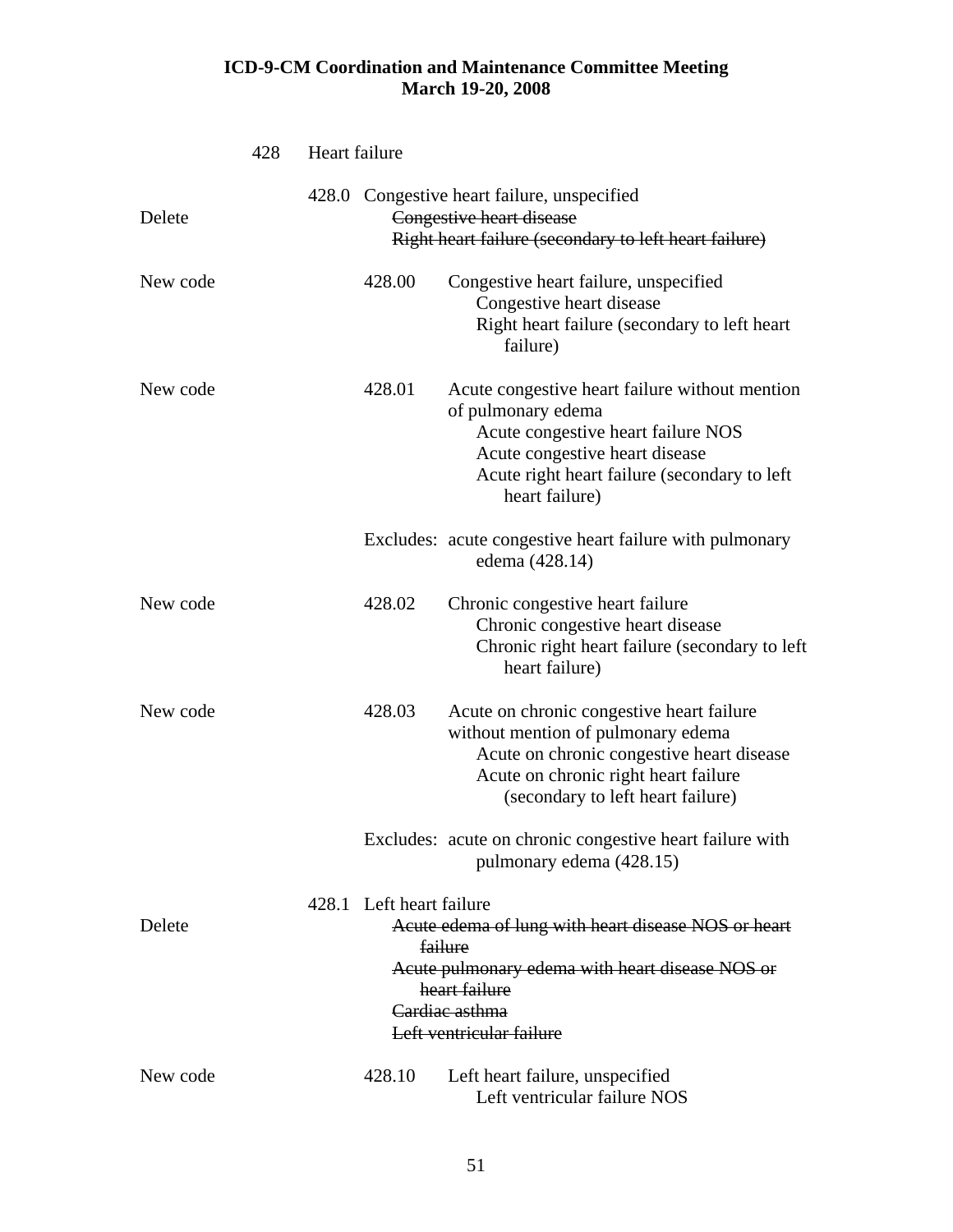| New code         | 428.11     | Acute left heart failure without mention of<br>pulmonary edema                                                                                                                                                                                                  |
|------------------|------------|-----------------------------------------------------------------------------------------------------------------------------------------------------------------------------------------------------------------------------------------------------------------|
| New code         | 428.12     | Chronic left heart failure without mention of<br>pulmonary edema                                                                                                                                                                                                |
| New code         | 428.13     | Acute on chronic left heart failure without<br>mention of pulmonary edema                                                                                                                                                                                       |
| New code         | 428.14     | Acute left heart failure with pulmonary edema<br>Acute congestive heart failure with<br>pulmonary edema<br>Acute edema of lung with heart disease<br>NOS or heart failure<br>Acute pulmonary edema with heart disease<br>NOS or heart failure<br>Cardiac asthma |
| New code         | 428.15     | Acute on chronic left heart failure with<br>pulmonary edema<br>Acute on chronic congestive heart failure<br>with pulmonary edema                                                                                                                                |
| Revise<br>Delete | Weak heart | 428.9 Other and unspecified heart failure, unspecified<br>Cardiac failure NOS<br>Heart failure NOS<br>Myocardial failure NOS                                                                                                                                    |
| New code         | 428.90     | Heart failure, unspecified<br>Cardiac failure NOS<br><b>Heart failure NOS</b><br>Myocardial failure NOS<br>Weak heart                                                                                                                                           |
| New code         | 428.91     | Acute heart failure, unspecified                                                                                                                                                                                                                                |
| New code         | 428.92     | Chronic heart failure, unspecified                                                                                                                                                                                                                              |
| New code         | 428.93     | Acute on chronic heart failure, unspecified                                                                                                                                                                                                                     |
| New code         | 428.99     | Other heart failure                                                                                                                                                                                                                                             |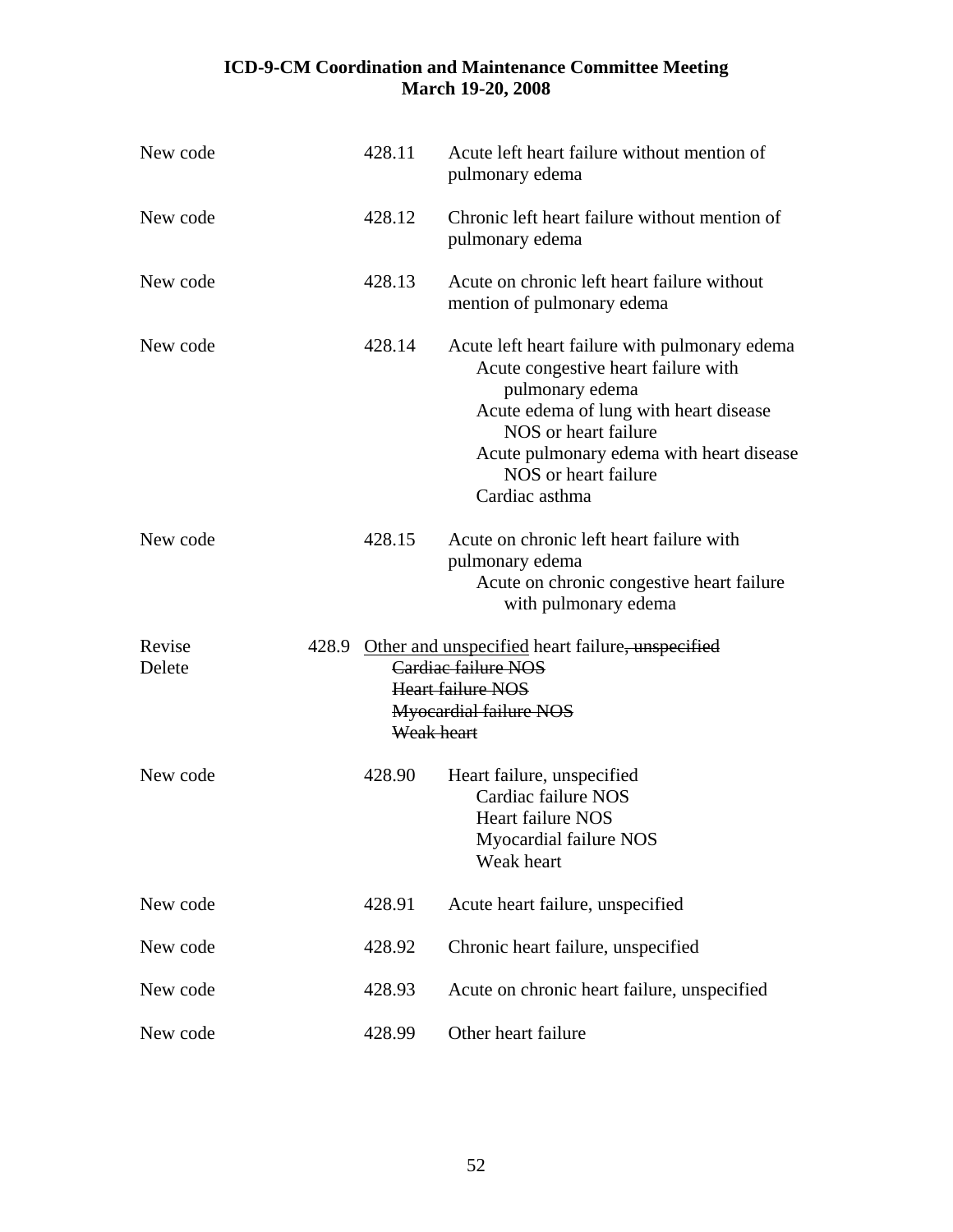## **Topic: Family circumstances**

Unfortunately in today's society, there are many circumstances that lead to disruption of the family. The specific circumstances can affect how the physician may have to deal with the patient and manage any ongoing medical problems. So that these circumstances can be more carefully monitored, the American Academy of Pediatrics (AAP) has proposed an expansion of the V61.0 category, family disruption.

AAP also raised concerns that problems between adopted children and parents, or foster children and parents should be able to be better monitored. To this end AAP proposed revising V61.2, Parent-child problems, and that a code for foster care status be created.

Additionally, the use of illegal drugs or drug abuse by a family member can have an adverse effect on other members of the household. In order to better track the specific circumstances, it is proposed to revise V61.4, Health problems within family.

## TABULAR MODIFICATIONS

| Delete   | V61.0 Family disruption<br><b>Divorce</b> | <b>Estrangement</b>                                                                       |
|----------|-------------------------------------------|-------------------------------------------------------------------------------------------|
| New code | V61.03                                    | Family disruption due to divorce or legal<br>separation                                   |
| New code | V61.04                                    | Family disruption due to parent-child<br>estrangement                                     |
| New code | V61.05                                    | Family disruption due to child in welfare<br>custody                                      |
| New code | V61.06                                    | Family disruption due to child in foster care or<br>in care of non-parental family member |
| New code | V61.09                                    | Family disruption, unspecified                                                            |

V61 Other family circumstances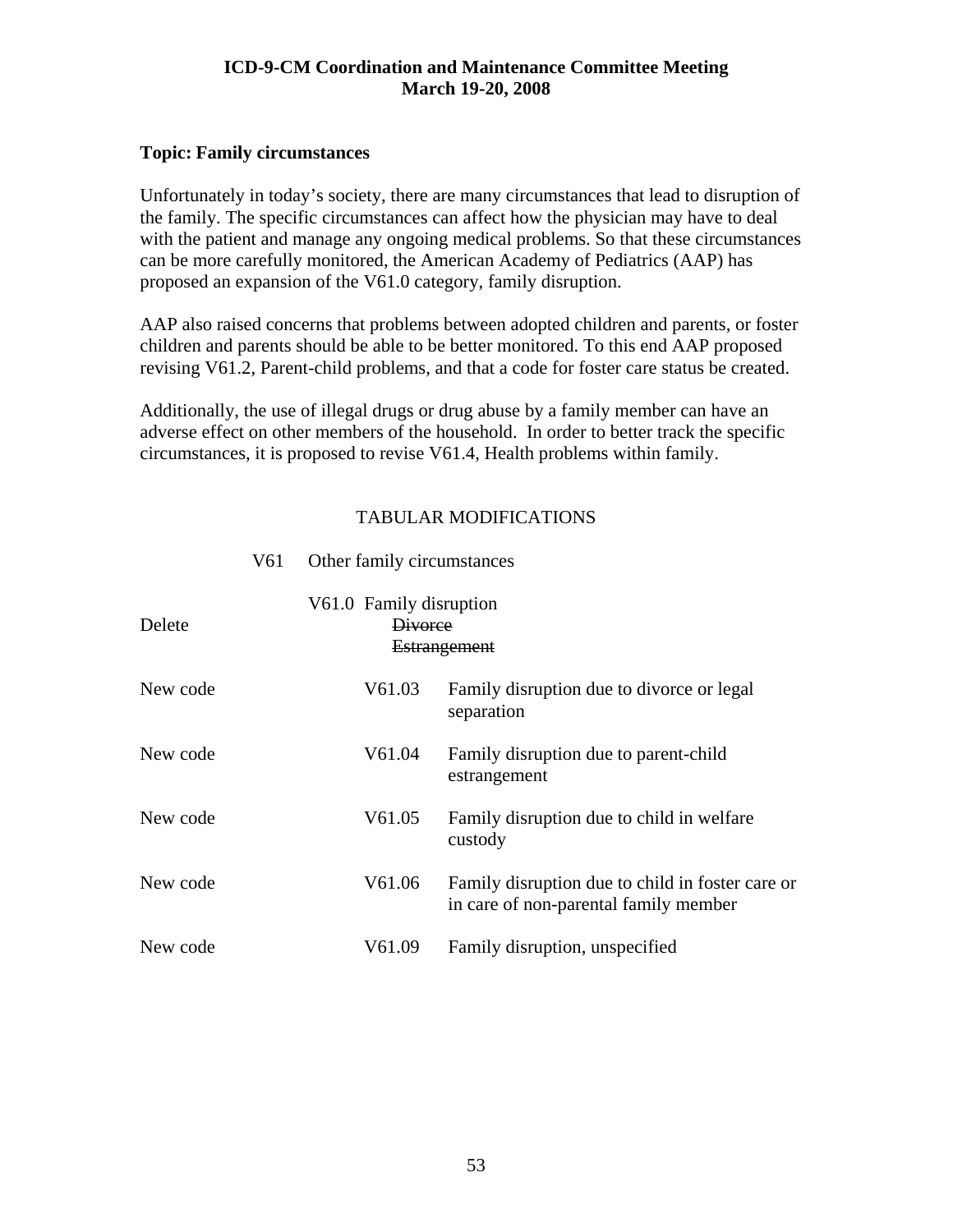|                                                           |                 | V61.2 Parent-child problems                                                                          |                                                                                               |
|-----------------------------------------------------------|-----------------|------------------------------------------------------------------------------------------------------|-----------------------------------------------------------------------------------------------|
| New code                                                  |                 | V61.23                                                                                               | Adopted child-parent problem                                                                  |
| New code                                                  |                 | V61.24                                                                                               | Foster child-parent problem                                                                   |
| Delete                                                    |                 | V61.29                                                                                               | Other<br>Problem concerning adopted or foster child                                           |
|                                                           |                 |                                                                                                      | V61.4 Health problems within family                                                           |
| New code                                                  |                 | V61.42                                                                                               | Substance abuse in family                                                                     |
| <b>Options for foster care status:</b><br><b>Option 1</b> |                 |                                                                                                      |                                                                                               |
|                                                           | V <sub>60</sub> |                                                                                                      | Housing, household, and economic circumstances                                                |
|                                                           |                 |                                                                                                      | V60.8 Other specified housing or economic circumstances                                       |
| New code                                                  |                 | V60.81                                                                                               | Foster care (status)                                                                          |
| New code                                                  |                 | V60.89                                                                                               | Other specified housing or economic<br>circumstances                                          |
| <b>Option 2</b>                                           | V <sub>62</sub> |                                                                                                      | Other psychosocial circumstances                                                              |
| Delete                                                    |                 | V62.5 Legal circumstances<br><b>Imprisonment</b><br>Legal investigation<br>Litigation<br>Prosecution |                                                                                               |
| New code                                                  |                 |                                                                                                      | V62.51 Foster care (status)                                                                   |
| New code                                                  |                 | V62.59                                                                                               | Other legal circumstances<br>Imprisonment<br>Legal investigation<br>Litigation<br>Prosecution |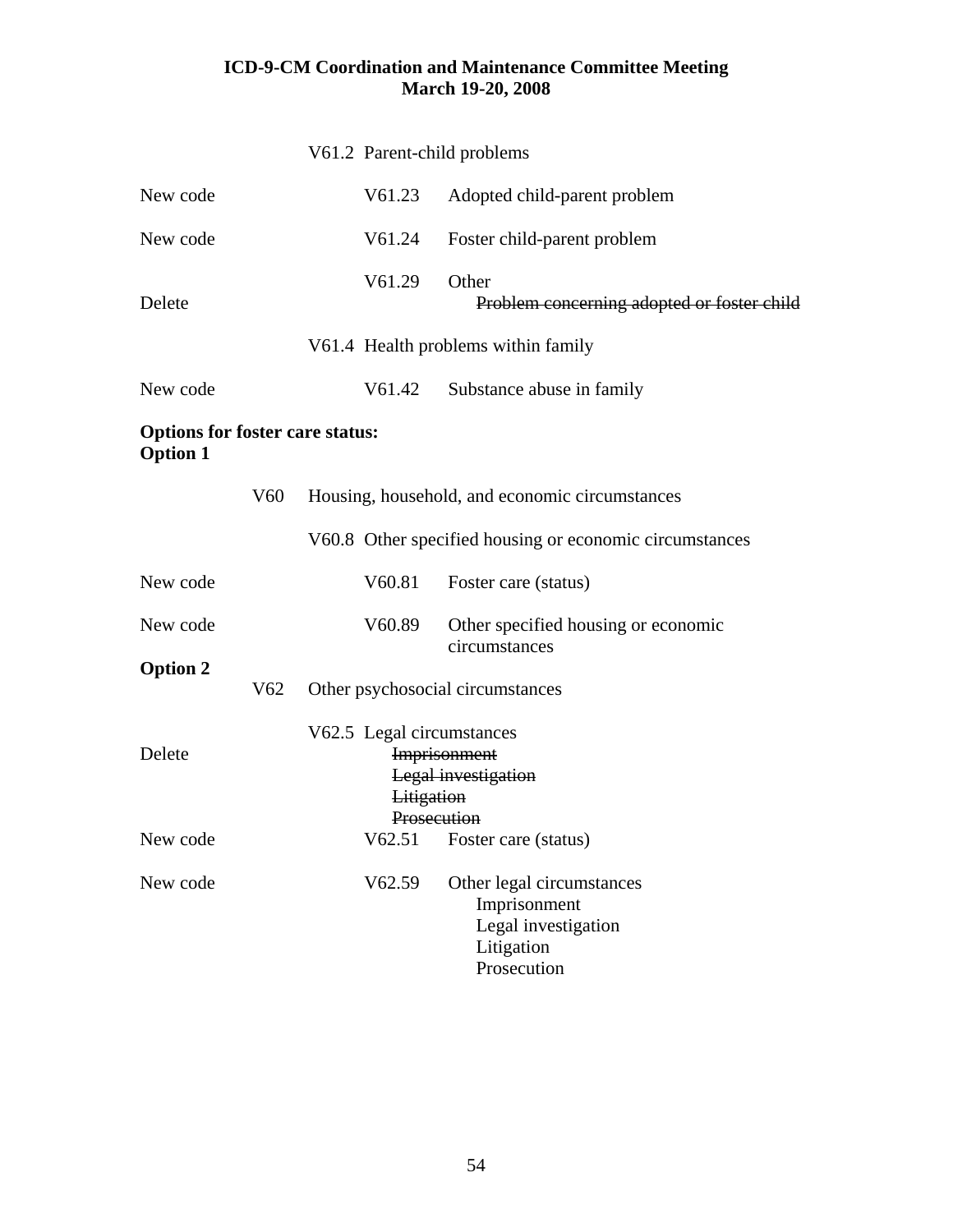#### **Topic: Autoimmune lymphoproliferative syndrome**

Autoimmune lymphoproliferative syndrome (ALPS) is a rare disease that affects both children and adults. It has only recently been understood. It is caused by a genetic defect which results in lymphocytes not dying off as they should, resulting in an overabundance of lymphocytes in many tissues. Clinical features of the syndrome present in early childhood or even at birth and include chronic multifocal lymphadenopathy, splenomegaly, autoimmune hemolytic anemia and often other immune cytopenias. Though the majority of patients improve with steroid therapy, and generally, autoimmune complications lessen in severity as a patient gets older, they have a greater risk of developing lymphoma.

The Editorial Advisory Board for *Coding Clinic for ICD-9-CM* suggested creating a code for this condition.

## TABULAR MODIFICATIONS

## MALIGNANT NEOPLASM OF LYMPHATIC AND HEMATOPOIETIC TISSUE (200-208)

Add Excludes: autoimmune lymphoproliferative syndrome (279.41)

|          | 279 |        | Disorders involving the immune mechanism |                                                                              |  |
|----------|-----|--------|------------------------------------------|------------------------------------------------------------------------------|--|
|          |     |        |                                          | 279.4 Autoimmune disease, not elsewhere classified<br>Autoimmune disease NOS |  |
| New code |     | 279.41 |                                          | Autoimmune lymphoproliferative syndrome<br>ALPS                              |  |
| New code |     | 279.49 |                                          | Autoimmune disease, not elsewhere classified<br>Autoimmune disease NOS       |  |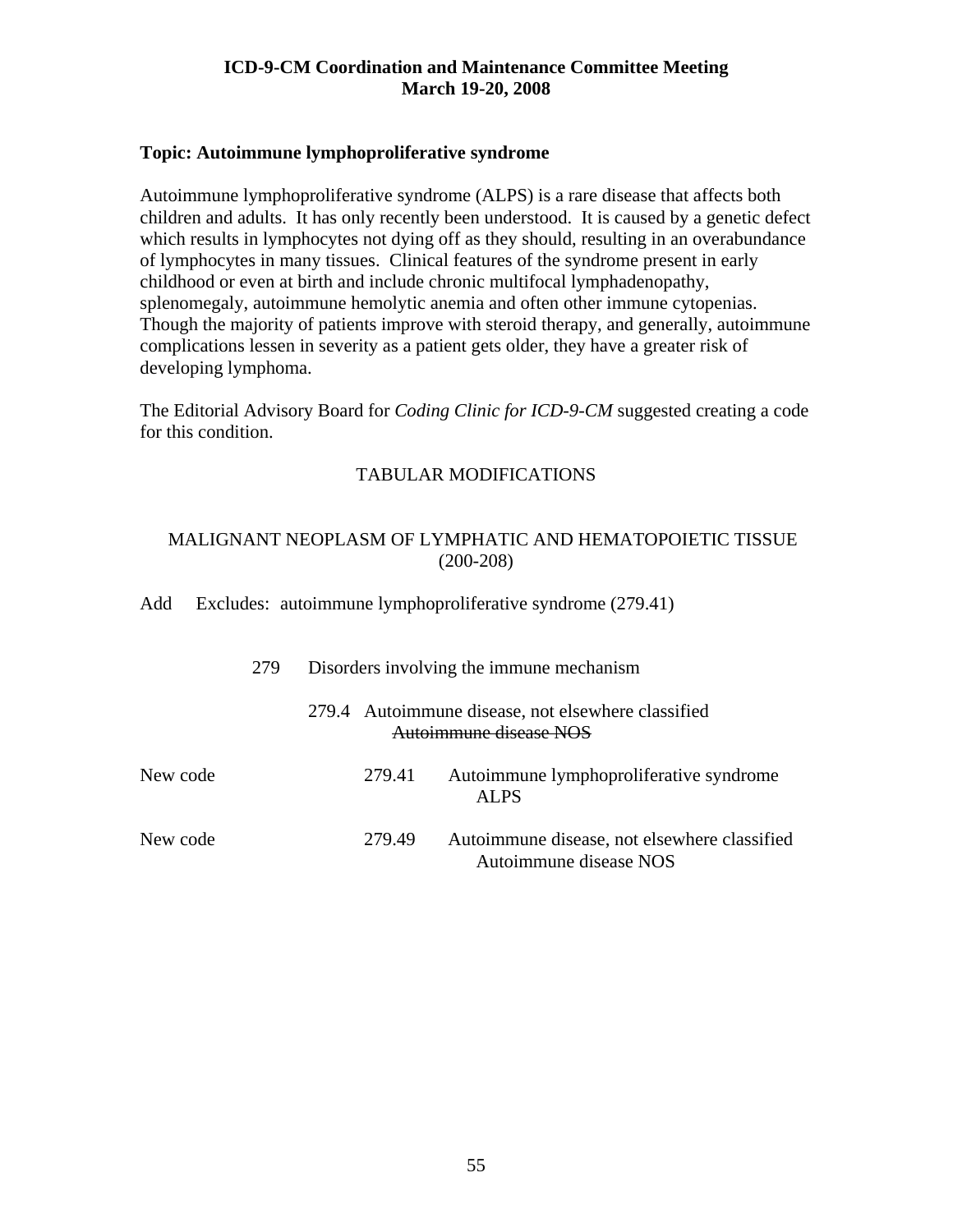## **Topic: Nursemaid's Elbow**

The American Association of Pediatricians (AAP) has requested a unique code for nursemaid's elbow. This condition is a subluxation of the radial head commonly seen in children under the age of five. Currently the index of ICD-9-CM directs you to code this to dislocation of the elbow. It was suggested that a new code be created in category 832, Dislocation of elbow, to indicate subluxation.

|                 |       | 832 Dislocation of elbow                              |
|-----------------|-------|-------------------------------------------------------|
| New subcategory | [0.9] | 832.2 Subluxation of radial head<br>Nursemaid's elbow |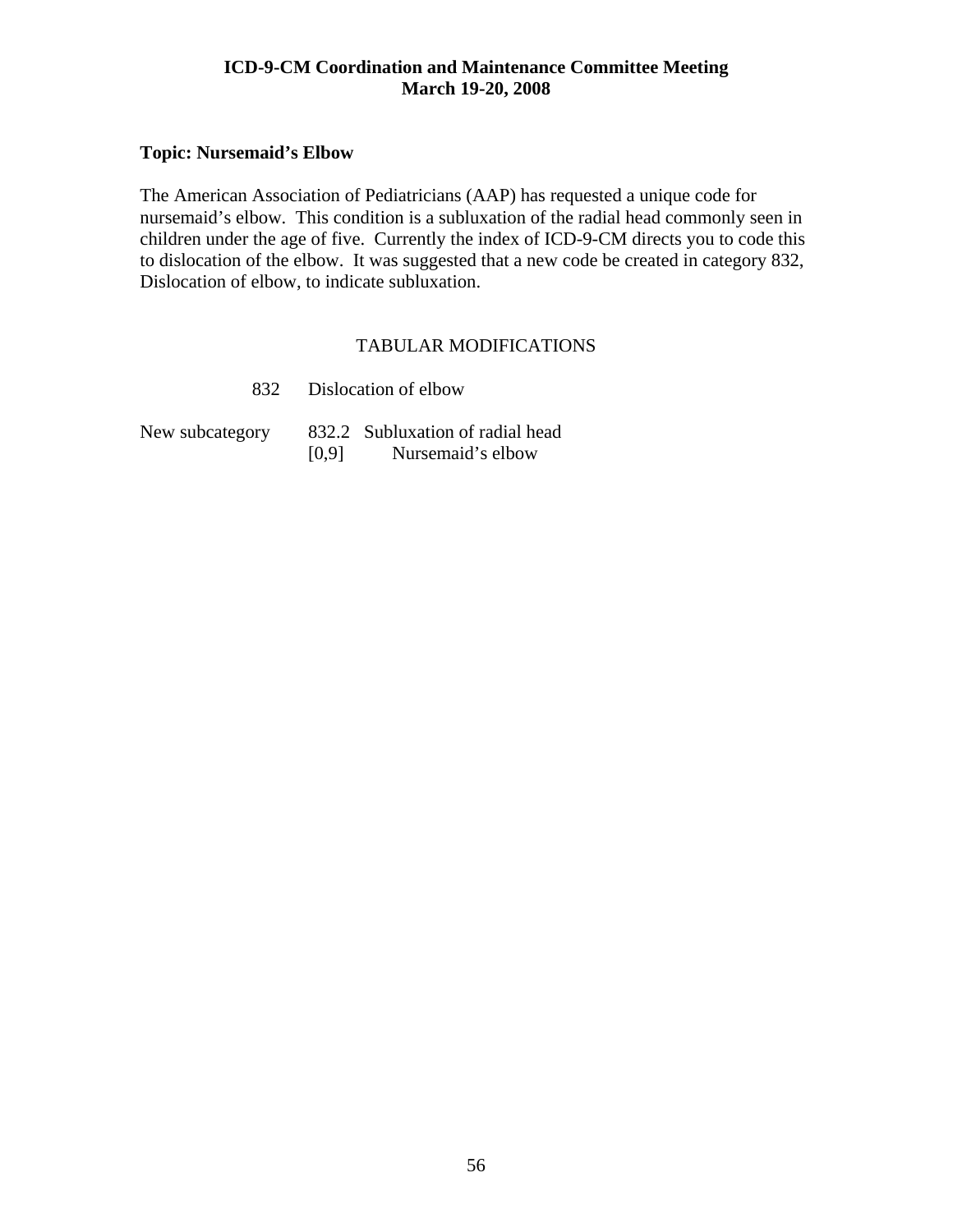## **Topic: Awaiting joint prosthesis**

Sometimes it is necessary to remove a joint prosthesis (such as for infection of that site) and have the patient readmitted at a later time, after the infection heals, before completing the joint replacement procedure. It has been requested that a unique code be created to indicate that a person is in the status of awaiting a joint prosthesis. Currently, when the patient is admitted for the new joint prosthesis, coders have been advised to assign codes for an acquired deformity of the site (such as 736.39, other acquired deformity of hip). However this code does not accurately describe the nature of the acquired deformity. A complication code (for the joint prosthesis) would not apply since the prosthesis is no longer in the patient.

The Editorial Advisory Board for *Coding Clinic for ICD-9-CM* suggested creating a code for this condition.

## TABULAR MODIFICATIONS

V54 Other orthopedic aftercare

V54.8 Other orthopedic aftercare

New code  $V54.82$  Awaiting joint prosthesis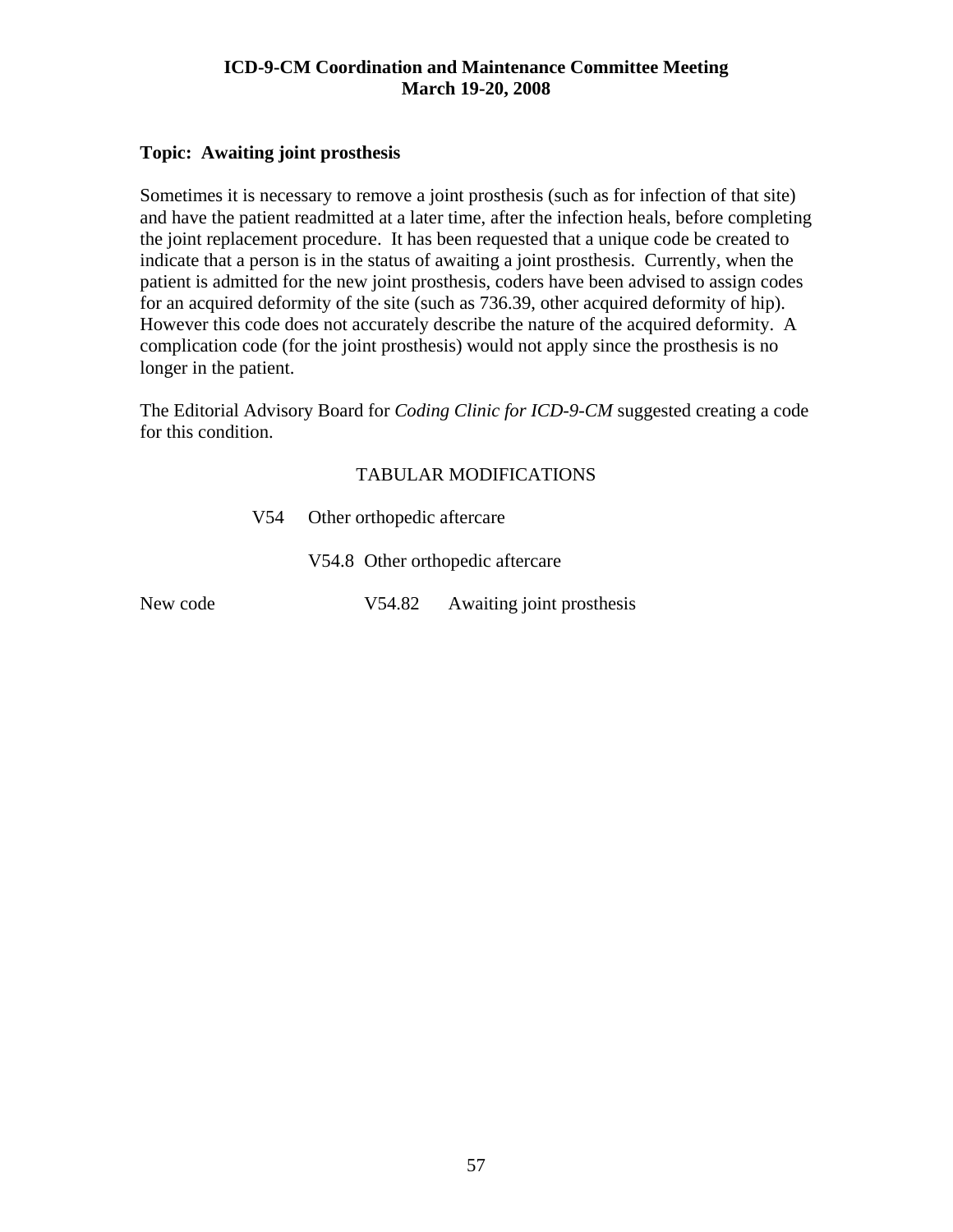## **Topic: Gastroschisis**

Gastroschisis is a congenital ventral body wall defect, adjacent and usually to the right of the umbilical cord insertion that results from the failure of the developing abdominal wall to completely close. In turn this allows the extrusion of the fetal intestines from the defect. The exposed intestines are not covered by a membranous sac which results in a prolonged exposure to amniotic fluid. This results in a thick, swollen and inflamed intestine increasing the risk of heat and fluid loss and infection after birth. The incidence of this condition has been reported at 2-5 per 10,000 births with an increasing prevalence reported in many parts of the world (higher incidence in younger mothers). There are no associated syndromes with gastroschisis but may be associated with other gastrointestinal anomalies such as intestinal atresia, stenosis and malrotation.

Omphalocele, on the other hand, is a separately distinct ventral wall defect. In this case the intestines are usually covered by a membranous sac with the intestine only being exposed if the sac ruptures. The incidence is 1-2 per 10,000 births. Unlike gastroschisis, omphalocele is frequently associated with other structural and chromosomal anomalies. More then half will have abnormalities of other organs or body parts and a third chromosomal abnormality, most commonly trisomy. This condition is more common in infants of mother 35 and older.

Currently both of these conditions are indexed and included at code 756.79, Other congenital anomalies of the abdominal wall. This makes surveillance difficult to accurately separate these distinct defects. In order to improve better epidemiologic tracking of these two distinct entities the American Academy of Pediatrics (AAP) has requested that new unique codes be established for each condition.

|          | 756 |        | Other congenital musculoskeletal anomalies |                                                                   |  |
|----------|-----|--------|--------------------------------------------|-------------------------------------------------------------------|--|
|          |     |        |                                            | 756.7 Anomalies of abdominal wall                                 |  |
| New code |     | 756.72 |                                            | Omphalocele<br>Exomphalos                                         |  |
| New code |     | 756.73 |                                            | Gastroschisis                                                     |  |
| Delete   |     | 756.79 |                                            | Other congenital anomalies of abdominal wall<br><b>Exomphalos</b> |  |
| Delete   |     |        |                                            | <del>I</del> astroschisis                                         |  |
| Delete   |     |        |                                            | <del>)mphalocele</del>                                            |  |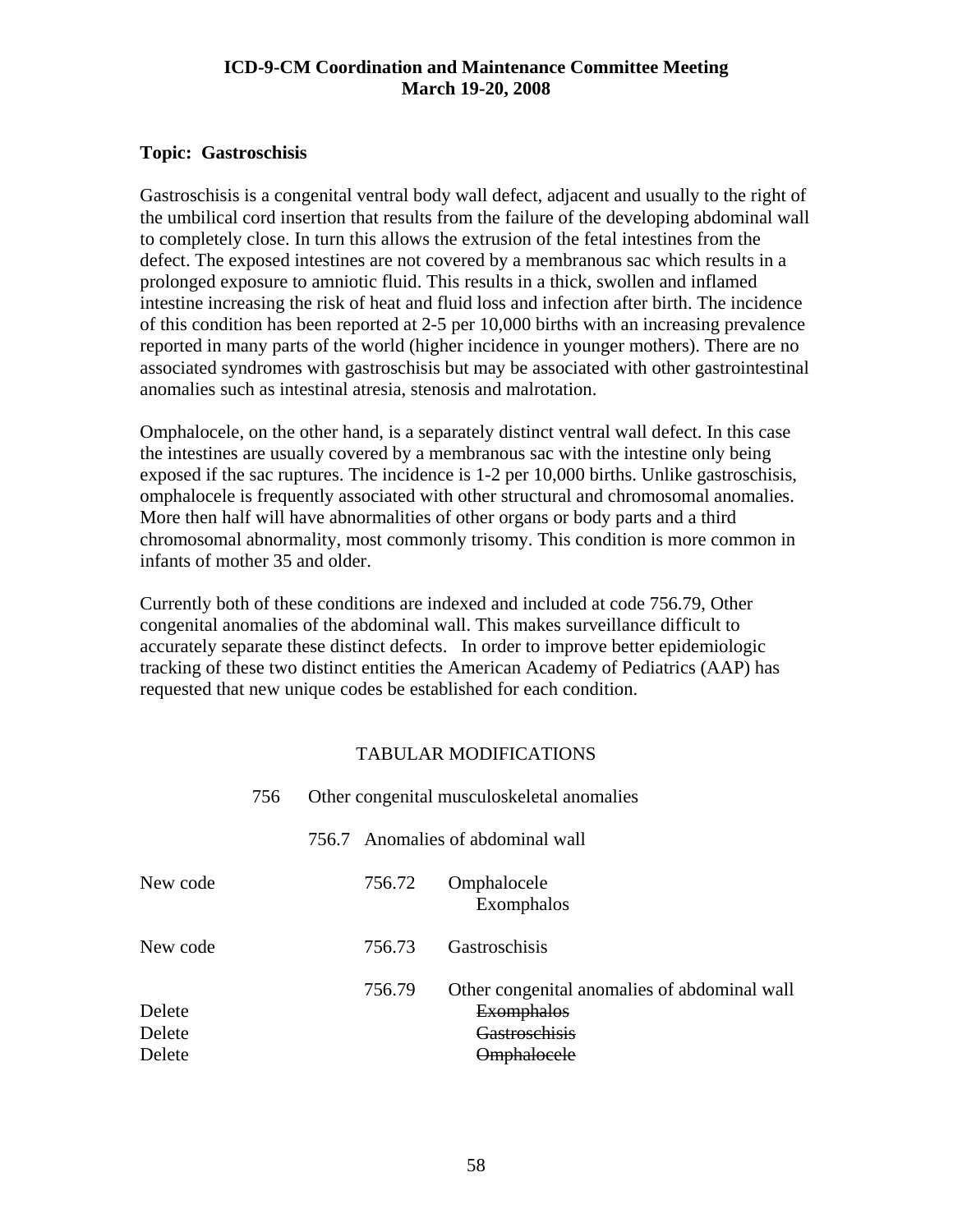#### **Topic: Underimmunized or lapsed immunization status**

Childhood immunization is a key element in the prevention of childhood illness. According to the 2006 National Immunization Survey, a significant number of children are "under immunized". They may have received none or only some of the recommended immunization schedule. Some common reasons identified for this include, persons immigrating to the United States, foreign adoptees who may not have been fully immunized according to U.S. scheduled recommendations, families moving without reestablishing with a new provider to continue the recommended vaccination schedule, as well as, persons without health insurance coverage for immunizations.

Studies show that there is a poor "catch-up" rate for delinquent immunizations in older children. While there are ICD-9-CM codes in the V64.0 sub-category to indicate why an immunization was not carried out when offered, there is no current code to indicate the status of the person who is at risk due to being behind schedule on the recommended immunization schedule. These people place themselves and others at risk of contracting and spreading a given disease for which they are not immunized.

To help better track this at risk population the American Academy of Pediatrics (AAP) is requesting that a new unique status V code be established.

|          | V15 | Other personal history presenting hazards to health                                                                                    |  |  |
|----------|-----|----------------------------------------------------------------------------------------------------------------------------------------|--|--|
|          |     | V15.8 Other specified personal history presenting hazards to<br>health                                                                 |  |  |
| New code |     | V <sub>15.83</sub><br>Underimmunization status<br>Delinquent immunization status<br>Lapsed immunization schedule status                |  |  |
|          | V64 | Persons encountering health services for specific procedures, not<br>carried out                                                       |  |  |
|          |     | V64.0 Vaccination not carried out                                                                                                      |  |  |
| Add      |     | Excludes: delinquent immunization status (V15.83)<br>lapsed immunization schedule status (V15.83)<br>underimmunization status (V15.83) |  |  |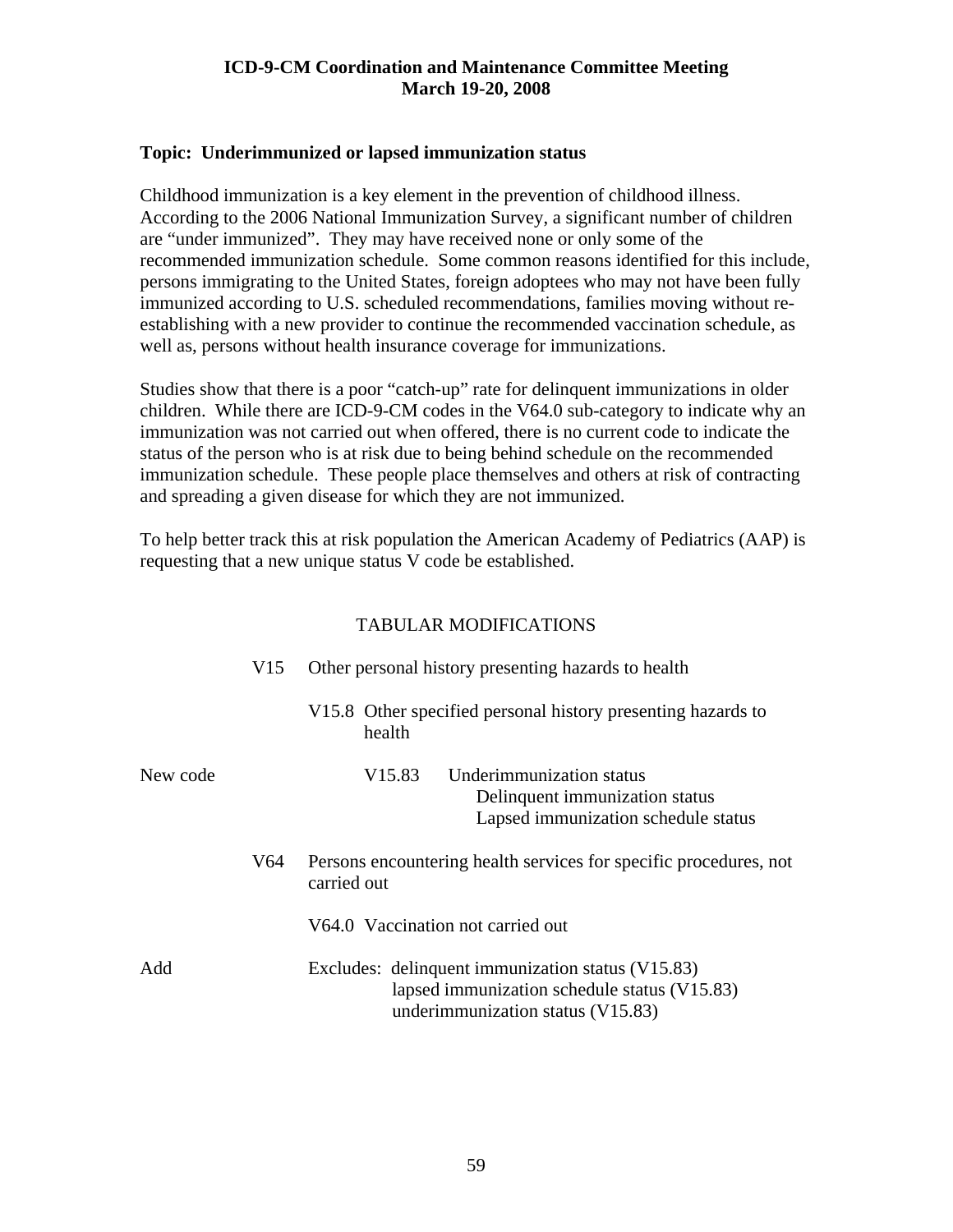#### **Topic: Encounter for serologic antibody testing**

Documentation of patient vaccinations helps ensure that persons in need of a vaccine receive it and that adequately vaccinated patients are not over immunized. However, vaccination providers frequently encounter persons who do not have adequate documentation (for example, international adoptees). Pre-vaccination serologic testing may be indicated to determine immunity as an alternative to unnecessary vaccinations for certain antigens (e.g., measles, mumps, rubella, varicella, tetanus, diphtheria, hepatitis A, hepatitis B, and poliovirus). Additionally, pre-vaccination serologic testing for susceptibility may be considered to reduce the cost of vaccinating adult populations that may have an expected high prevalence of a given disease (for example, hepatitis B infection).

Post-vaccination testing for antibody response may be needed to help determine appropriate post exposure prophylaxis. For example post-vaccination testing may be indicated for health care workers who have received the hepatitis B vaccine but have blood or patient contact and are at ongoing risk for injuries with sharp instruments or needle sticks. Their medical management will depend on knowledge of their immune status. It may also be ordered to check whether or not adequate response has been achieved.

Currently there is no code specific for encounters for serologic antibody testing. NCHS received a request to create a unique code and are proposing the following:

|          | V72 |                              | Special investigations and examinations                  |
|----------|-----|------------------------------|----------------------------------------------------------|
|          |     | V72.6 Laboratory examination |                                                          |
| New code |     | V72.60                       | Lab examination, unspecified                             |
| New code |     | V72.61                       | Antibody response examination<br>Immunity status testing |
| New code |     | V72.69                       | Other laboratory examination                             |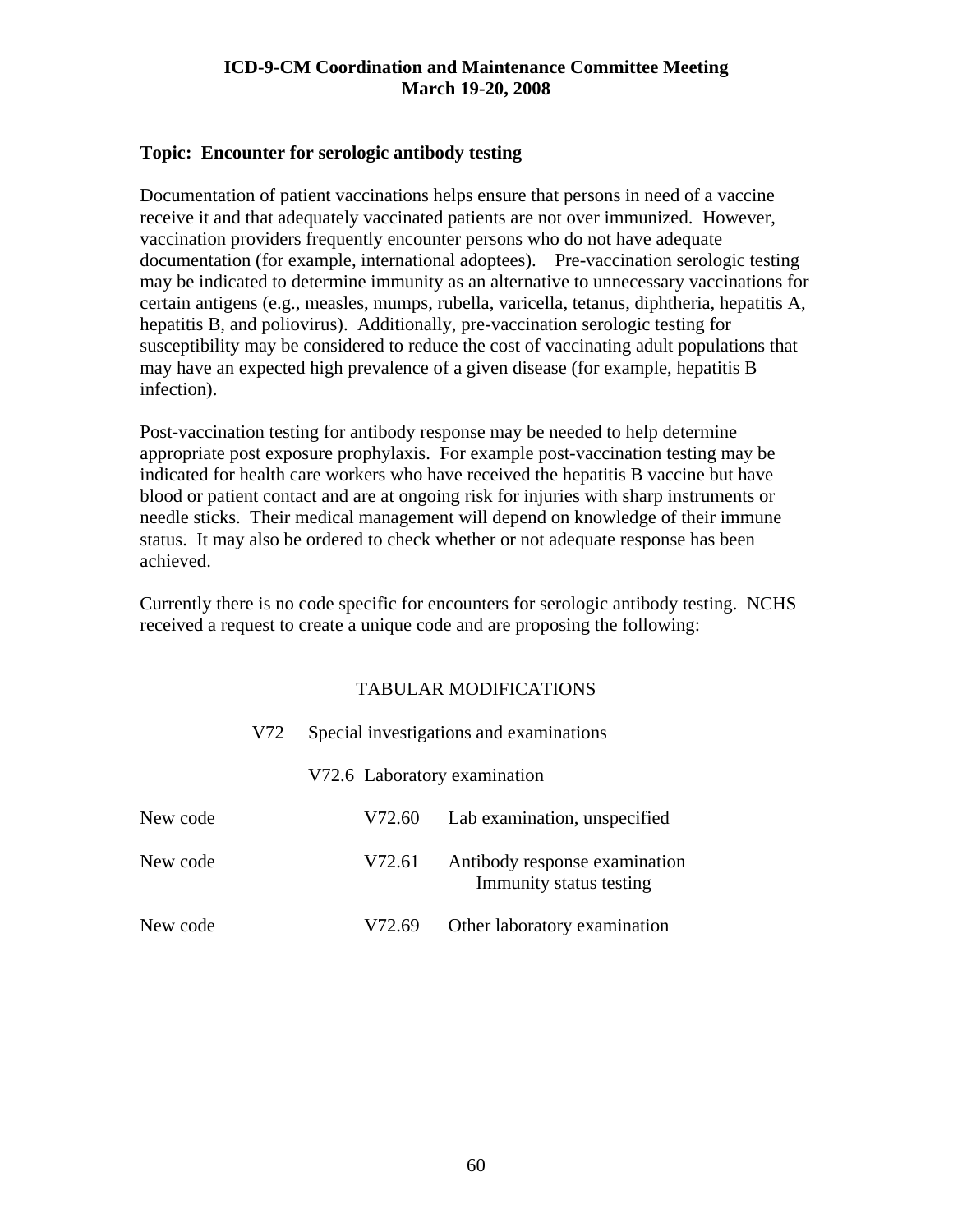#### **Topic: Pre-procedural evaluations**

It is now routine practice for patients to receive blood and radiology tests prior to certain treatments and procedures. These visits are generally done in an out-patient setting days before the treatment or procedure is scheduled. Currently, the ICD-9-CM has codes for pre-procedural cardiovascular and respiratory evaluations, as well as a code for other preprocedural examinations.

It has been requested that additional codes be created for certain types of pre-procedural exams, such as pre-chemotherapy ultrasounds. Because the V codes are reasons for encounter codes, not procedure codes, it would be inappropriate to create such codes. However, to advise coders that encounters for such exams should be assigned to code V72.83, Other specified preoperative examination, it is being proposed that an inclusion term for examination prior to chemotherapy be added.

Additionally, currently there is no way to identify encounters for laboratory tests as part of general physical exams, or for preparation for a procedure or treatment. It is being proposed that code V72.6, Laboratory examination, be expanded to provide codes for these different encounters.

An excludes note is also being proposed to exclude the pre-procedural codes from code V72.5 Radiological examination, not elsewhere classified. Expanding V72.5 similarly to what is being proposed for V72.6 could also be considered. It is also being proposed that the existing excludes notes under codes V72.5 and V72.6 be deleted as they are no longer applicable based on previous changes to the classification.

|               | V70 | General medical examination                                                                                                              |  |  |
|---------------|-----|------------------------------------------------------------------------------------------------------------------------------------------|--|--|
|               |     | V70.0 Routine general medical examination at a health care<br>facility                                                                   |  |  |
| Add           |     | Use additional code, if applicable, for blood testing associated with<br>routine general medical (V72.62)                                |  |  |
|               | V72 | Special investigations and examinations                                                                                                  |  |  |
|               |     | V72.5 Radiological examination, not elsewhere classified                                                                                 |  |  |
| Delete<br>Add |     | Excludes: examination for suspected tuberculosis (V71.2)<br>radiologic examinations as part of pre-procedural<br>testing (V72.81-V72.84) |  |  |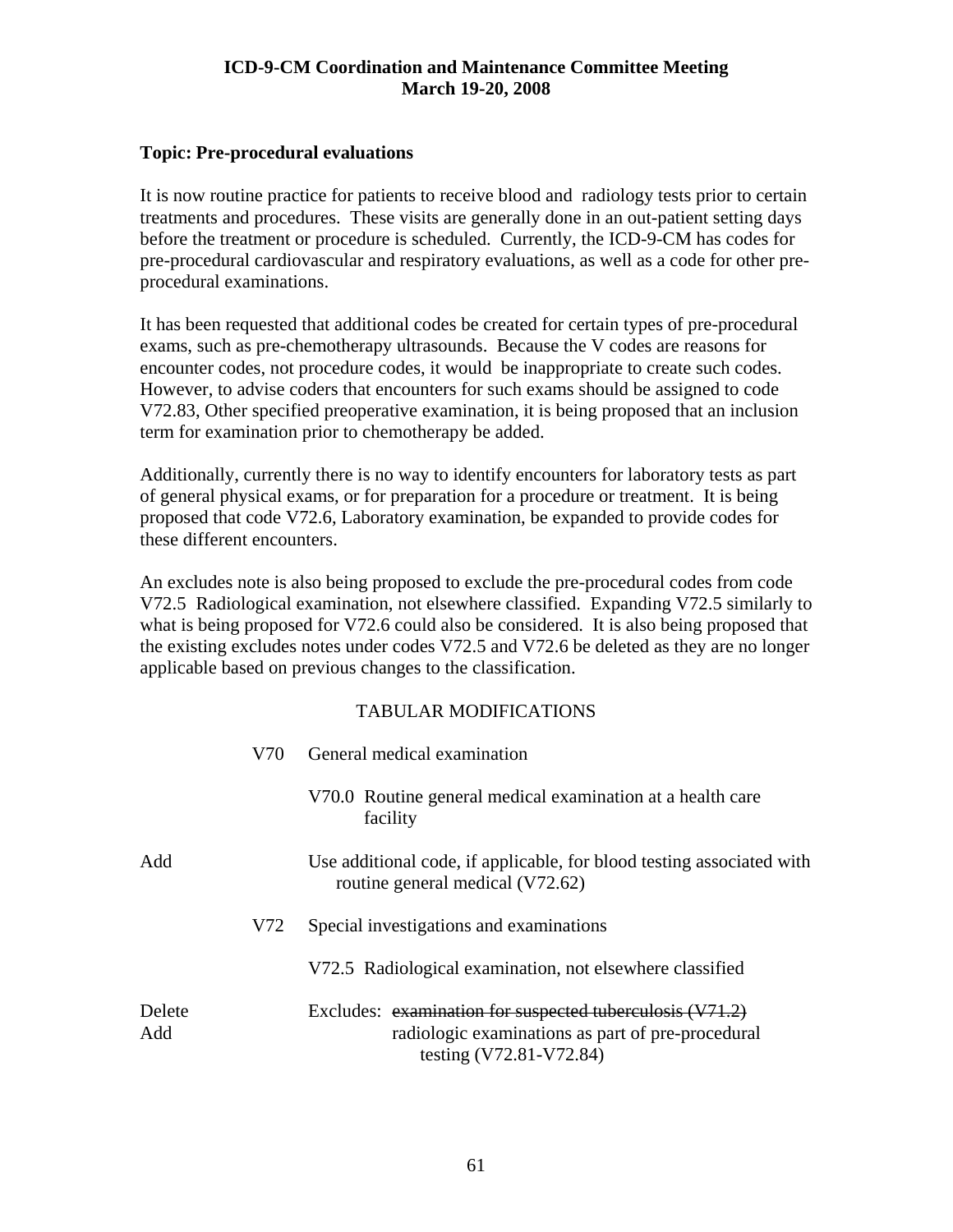| Add      | V72.6 Laboratory examination<br>Encounters for blood and urine testing |                                                                                                                    |  |
|----------|------------------------------------------------------------------------|--------------------------------------------------------------------------------------------------------------------|--|
| Delete   |                                                                        | Excludes: that for suspected disorder (V71.0 V71.9)                                                                |  |
| New code | V72.62                                                                 | Laboratory examination as part of a general<br>medical examination<br>Blood tests for general physical examination |  |
| New code | V72.63                                                                 | Pre-procedural laboratory examination<br>Blood tests prior to treatment or procedure                               |  |
| New code | V72.69                                                                 | Other laboratory examination                                                                                       |  |
|          |                                                                        | V72.8 Other specified examinations                                                                                 |  |
| Add      |                                                                        | Excludes: pre-procedural laboratory examinations (V72.63)                                                          |  |
| Add      | V72.83                                                                 | Other specified preoperative examination<br>Examination prior to chemotherapy                                      |  |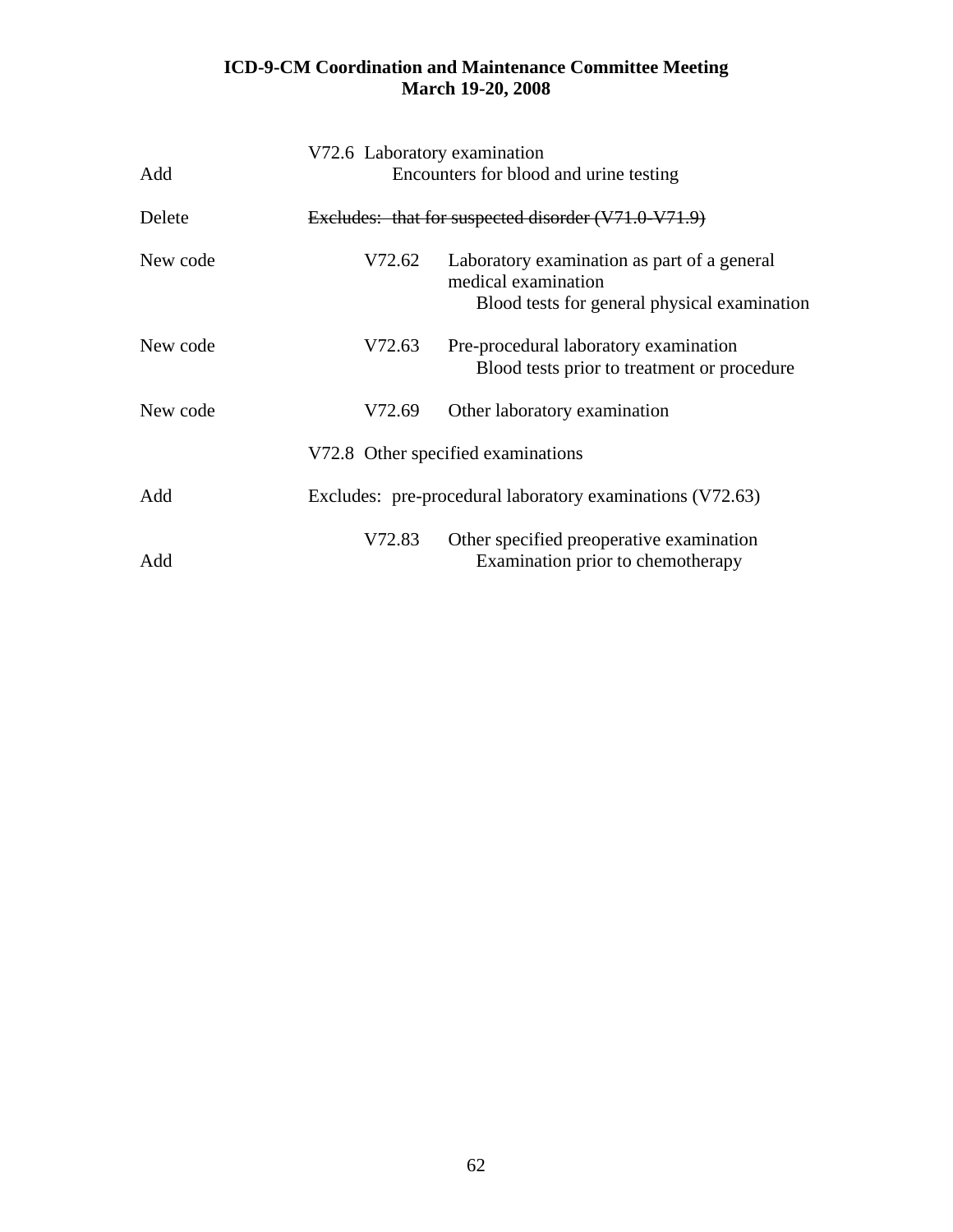#### **Topic: Poisoning by antidepressants and psychostimulants**

Currently, poisoning by antidepressants has a single code, 969.0. All classes of antidepressants are grouped together at this code. This limits the utility of hospital discharge data to identify the substance responsible for the overdose. The Poison Workgroup of the State and Territorial Injury Prevention Directors Association has requested that code 969.0 be expanded to provide a code for each of the 7 current classes of antidepressants.

This group has also requested similar expansions to the external cause codes for adverse effects and self-harm. The external cause codes cannot be expanded. NCHS would like to request comments on whether or not new external cause codes categories should be created for therapeutic use and self harm external cause codes.

Also, currently caffeine and amphetamines are grouped together under code 969.7, Poisoning by psychostimulants. It is being proposed that code 969.7 be expanded to allow for the separation of caffeine from the other psychostimulants.

|          | 969 |                                                      | Poisoning by psychotropic agents                                                              |
|----------|-----|------------------------------------------------------|-----------------------------------------------------------------------------------------------|
| Delete   |     | 969.0 Antidepressants<br>Amitriptyline<br>Imipramine | Monoamine oxidase [MAO] inhibitors                                                            |
| New code |     | 969.00                                               | Antidepressant, unspecified                                                                   |
| New code |     | 969.01                                               | Monoamine oxidase inhibitors<br><b>MAOI</b>                                                   |
| New code |     | 969.02                                               | Selective serotonin and norepinephrine reuptake<br>inhibitors<br><b>SSNRI</b> antidepressants |
| New code |     | 969.03                                               | Selective serotonin reuptake inhibitors<br><b>SSRI</b> antidepressants                        |
| New code |     | 969.04                                               | Tetracyclic antidepressants                                                                   |
| New code |     | 969.05                                               | Tricyclic antidepressants                                                                     |
| New code |     | 969.09                                               | Other antidepressants                                                                         |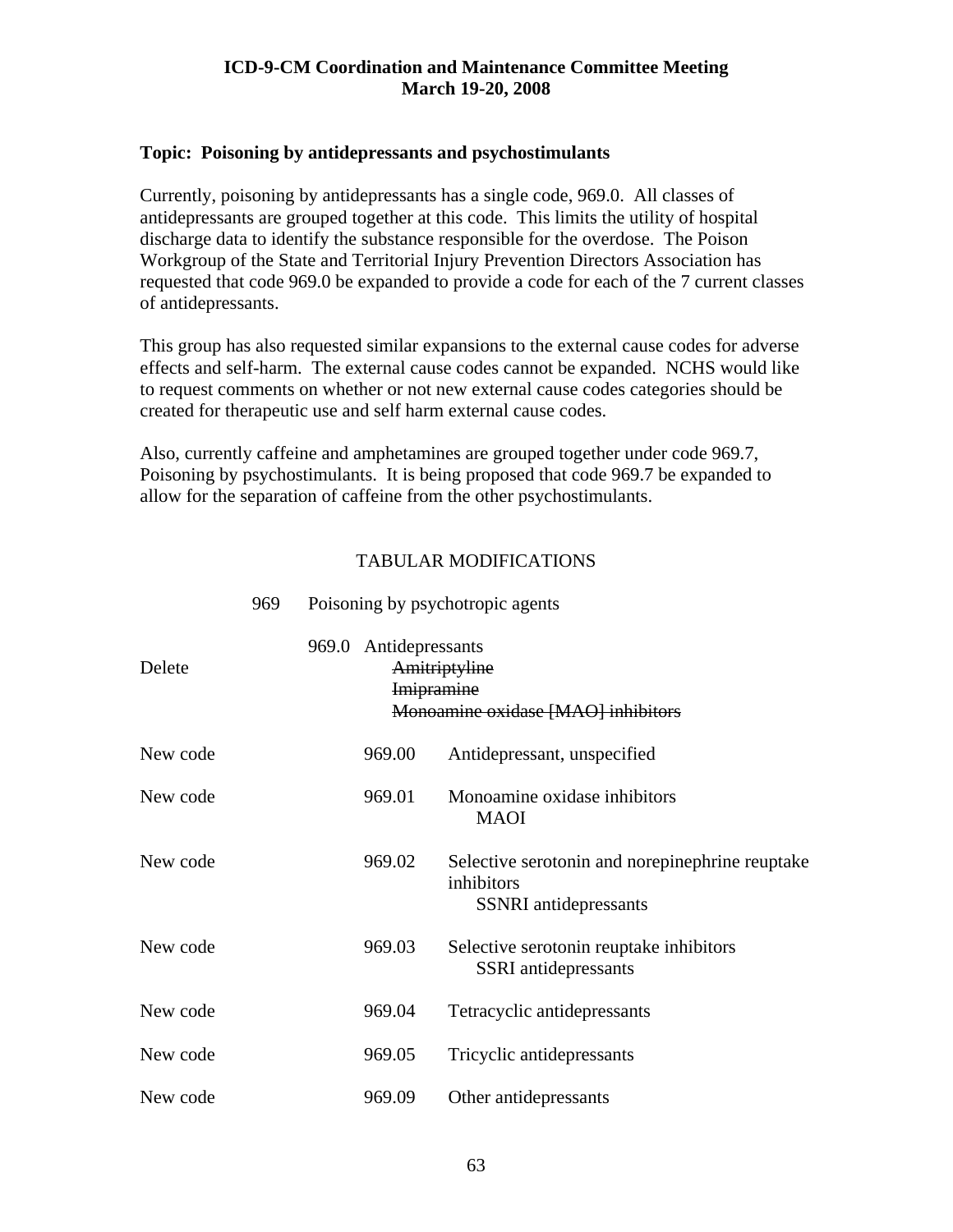| Delete   | 969.7 Psychostimulants<br>'affeine | Amphetamine                  |
|----------|------------------------------------|------------------------------|
| New code | 969.70                             | Psychostimulant, unspecified |
| New code | 996.71                             | Caffeine                     |
| New code | 969.72                             | Amphetamines                 |
| New code | 969.73                             | Methamphetamines             |
| New code | 969.79                             | Other psychostimulants       |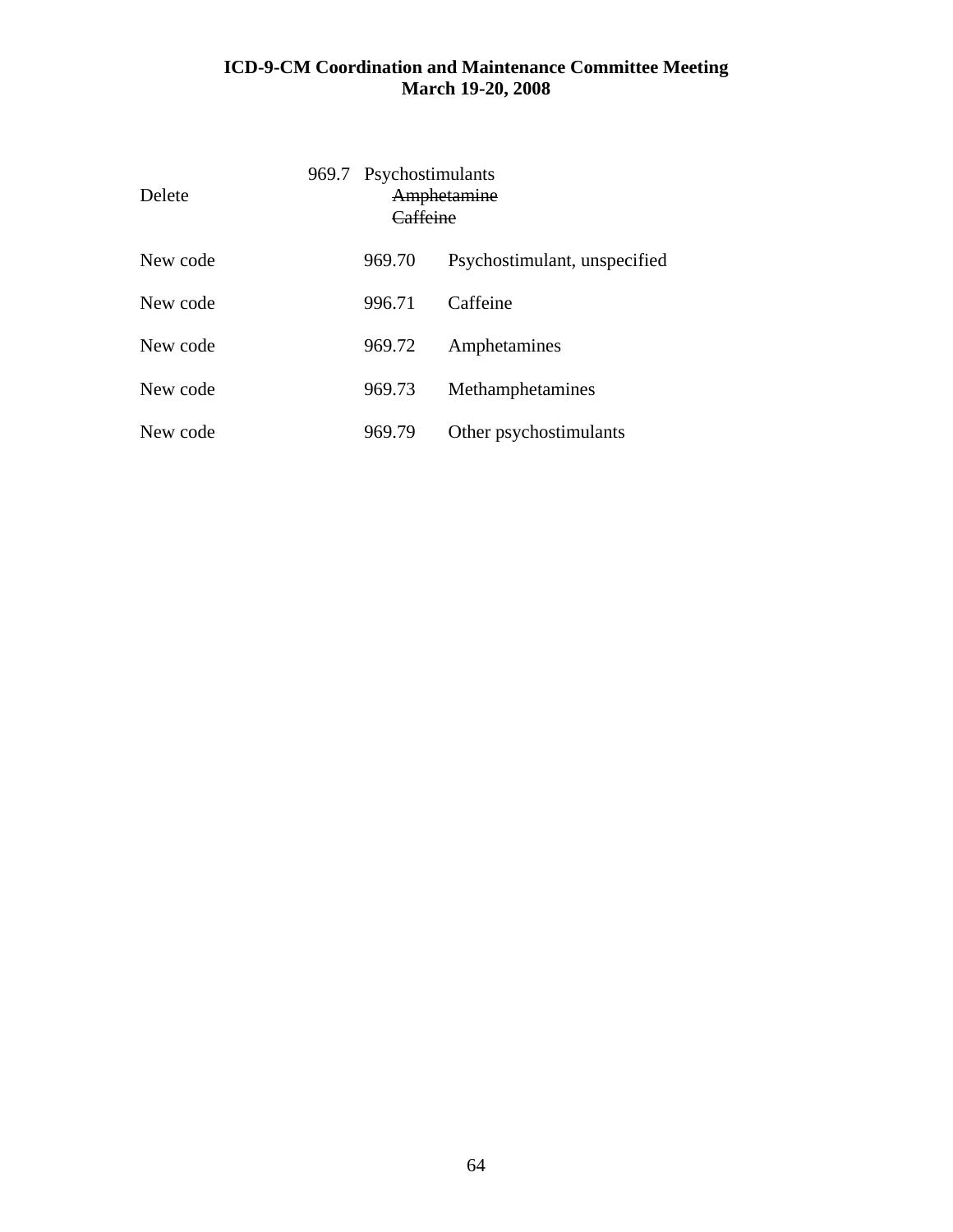#### **Topic: Retinal and choroidal neoplasms of uncertain behavior**

Not uncommonly, an eye examination will reveal a black or dark area or spot within the retina. Ophthalmologists must continue to evaluate these areas as they are suspicious of a retinal melanoma. Currently there is no unique code that allows for the identification of these suspicious areas on the retina. Bruce Hyman, M.D., an ophthalmologist from New York, has requested a new code for this condition to be able to follow these patients over time.

Assignment of codes from Chapter 2, Neoplasms, generally requires histologic confirmation. Though these dark areas are correctly referred to as neoplasms or "suspected melanoma", a biopsy of the retina is difficult and poses a risk to the eye, and done only after such an area or spot grows, so there is generally no tissue sample to confirm the diagnosis.

To allow for the identification of this condition within the structure of the classification a new code in Chapter 2, under category 239, Neoplasms of unspecified nature, is being proposed. Histologic confirmation is not required for codes in this category. Inclusion terms are also being proposed to validate for opthalmologists and coders that this is the correct code for this condition since users may not realize to look for the code in the Neoplasm table or in the index.

|          | 239 | Neoplasms of unspecified nature |        |                                                              |  |
|----------|-----|---------------------------------|--------|--------------------------------------------------------------|--|
|          |     |                                 |        | 239.8 Other specified sites                                  |  |
| New code |     |                                 | 239.81 | Retina and choroid<br>Dark area on retina<br>Retinal freckle |  |
| New code |     |                                 | 239.89 | Other specified sites                                        |  |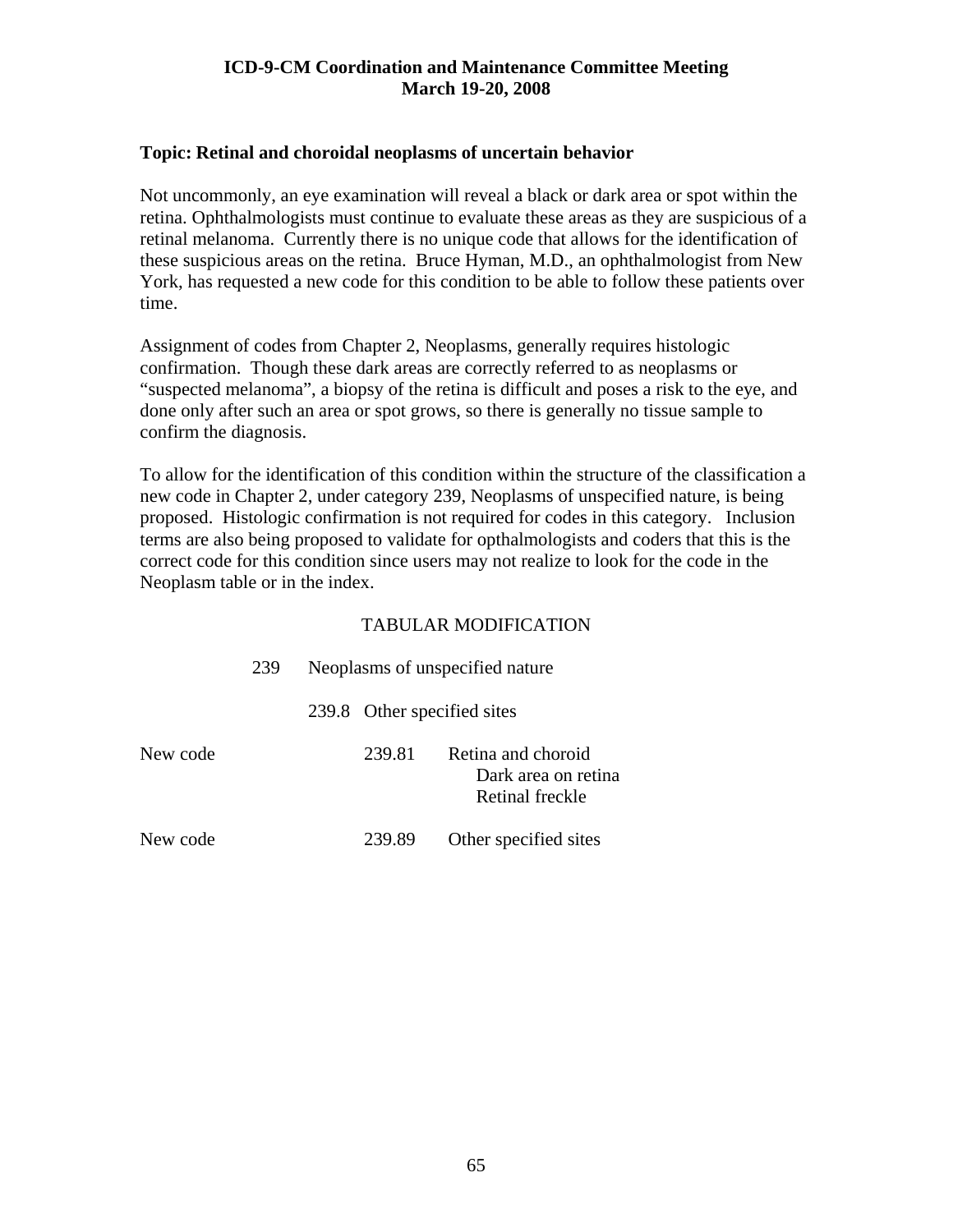## **Topic: Inclusion body myositis (IBM)**

The American Academy of Neurology (AAN) has requested a new code for inclusion body myositis (IBM). IBM is an inflammatory myopathy which is not due to some other identifiable disease.

| 359             |        | Muscular dystrophies and other myopathies                                            |
|-----------------|--------|--------------------------------------------------------------------------------------|
| New subcategory |        | 359.7 Inflammatory and immune myopathies, NEC                                        |
| New code        | 359.71 | Inclusion body myositis<br><b>IBM</b>                                                |
| New code        | 359.79 | Other inflammatory and immune myopathies,<br><b>NEC</b><br>Inflammatory myopathy NOS |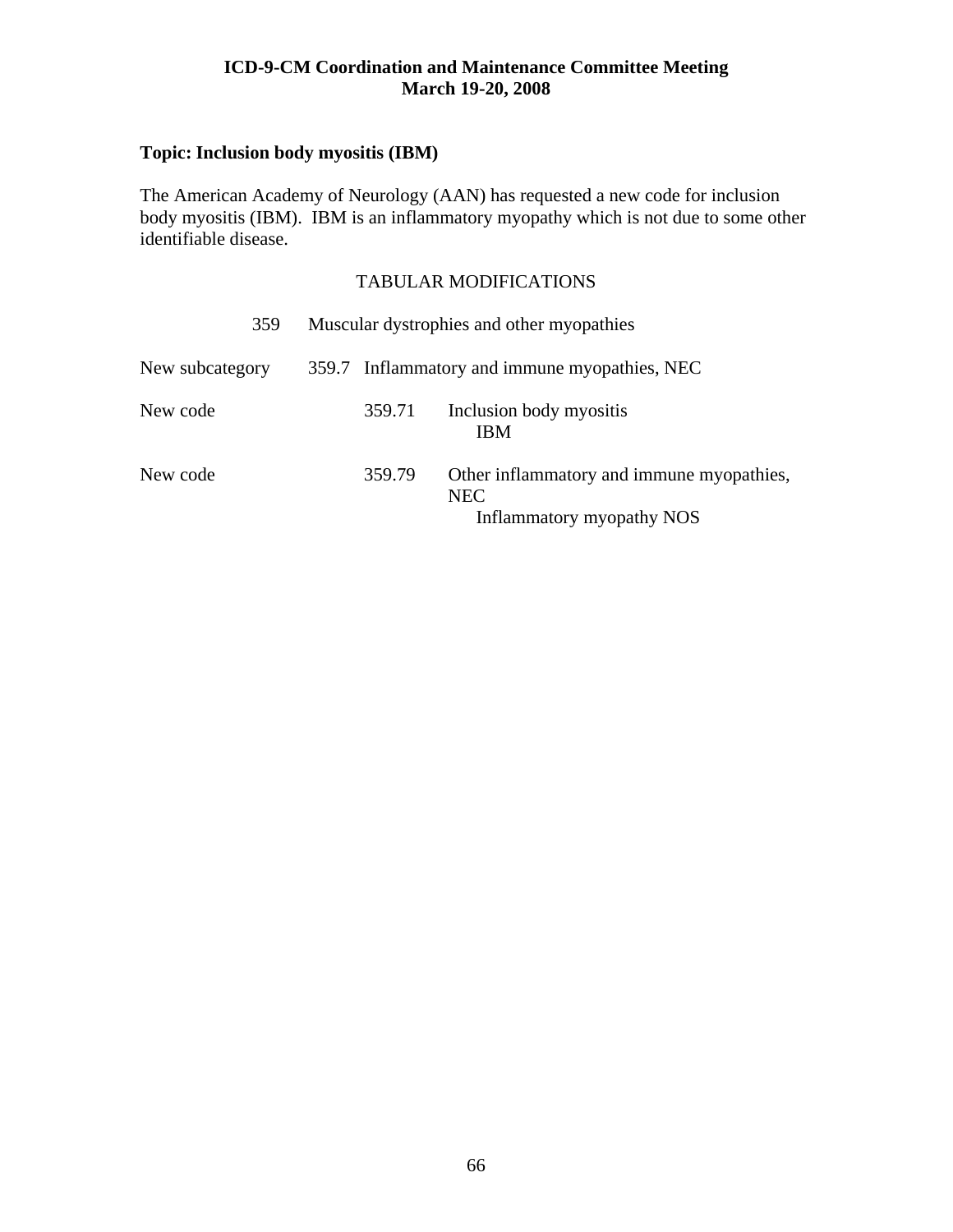## **Topic: Mesial temporal sclerosis**

Localization related epilepsy can be an acquired condition, and by far the largest numbers of focal seizures arise from the temporal lobes. These, in turn, are often found due to structural changes in the brain, including, but not limited to, tumors, vascular malformations, developmental cortical malformations, and scarring. There are structures in this region which are particularly prone to both traumatic injury and hypoxic injury, resulting in sclerosis. The most common of these is mesial temporal sclerosis (or hippocampal sclerosis). Both of these are frequent discharge diagnoses from epilepsy units, particularly because both are potentially amenable to surgical removal to reduce the frequency of or eliminate seizures.

Currently, the default for sclerosis of the brain is to code 341.9, Demyelinating disease of central nervous system, unspecified. Neither of these conditions is a demylenating disease. The American Academy of Neurology (AAN) has requested the addition of a new code to identify these forms of temporal sclerosis.

|          | 345                                                                                                           |  |                                | Epilepsy and recurrent seizures                                          |  |
|----------|---------------------------------------------------------------------------------------------------------------|--|--------------------------------|--------------------------------------------------------------------------|--|
| Add      | Excludes: hippocampal sclerosis (348.81)<br>mesial temporal sclerosis (348.81)<br>temporal sclerosis (348.81) |  |                                |                                                                          |  |
|          | 348                                                                                                           |  | Other conditions of brain      |                                                                          |  |
| Delete   |                                                                                                               |  | Cerebral:<br><del>fungus</del> | 348.8 Other conditions of brain<br>ealeification                         |  |
| New code |                                                                                                               |  | 348.81                         | Temporal sclerosis<br>Hippocampal sclerosis<br>Mesial temporal sclerosis |  |
| New code |                                                                                                               |  | 348.89                         | Other conditions of brain<br>Cerebral:<br>calcification<br>fungus        |  |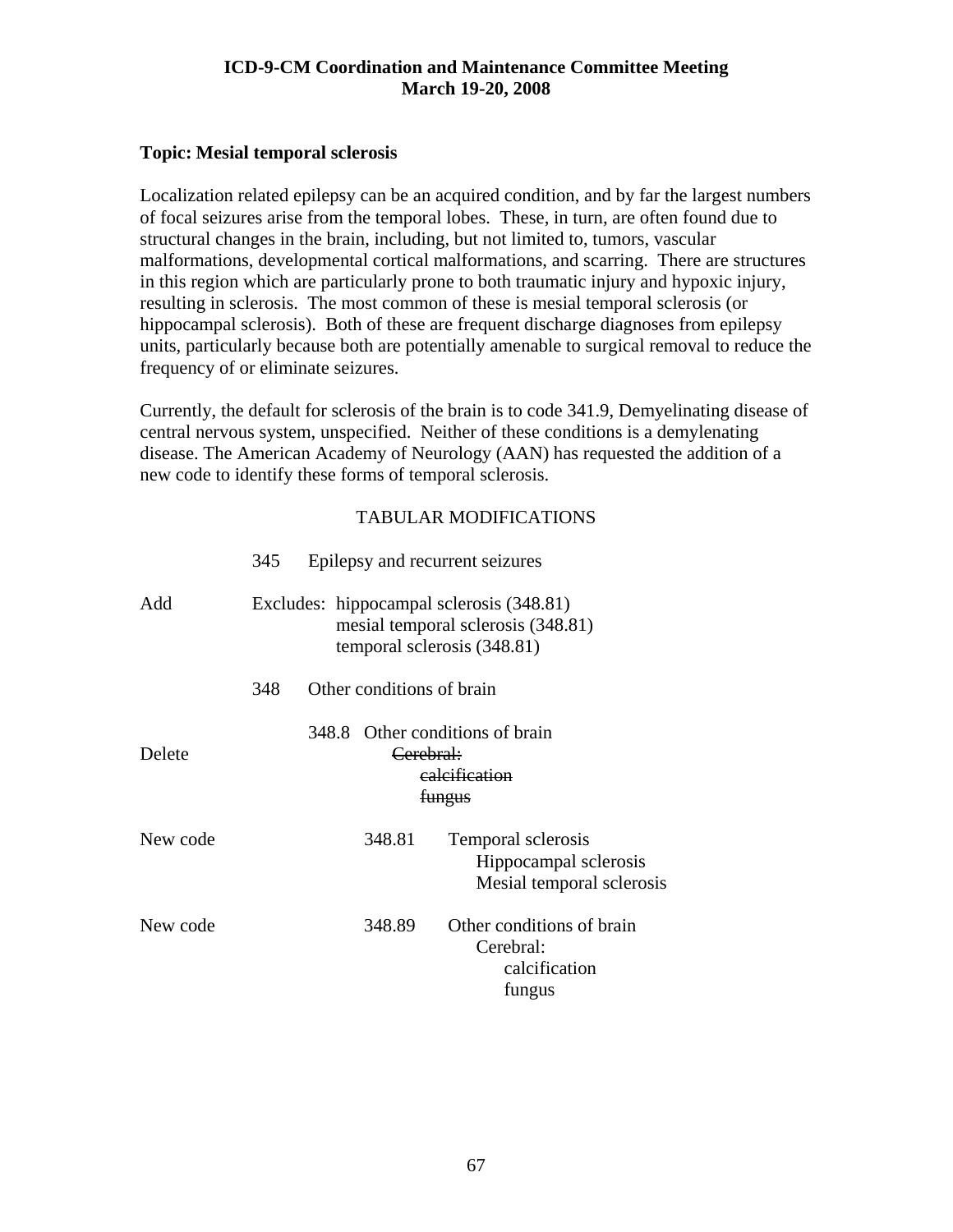## **Topic: Exposure to algae**

On October 1, 2007 a new external cause code E928.6, Environmental exposure to harmful algae and toxins, was implemented. This code is now available for use to identify the external cause of the symptoms and conditions associated with algae blooms.

A parallel V code is also necessary to identify the possible contact and exposure to an algae bloom for a person who may have been in the vicinity of the bloom and has not yet developed symptoms, or for a person who may have symptoms suspicious of being in the vicinity of an algae bloom, but a definitive cause has not been confirmed.

A new subcategory, V87.3, Contact with and (suspected ) exposure to other potentially hazardous substances, will become effective on October 1, 2008. A new code under this subcategory is being proposed at this time for contact with and suspected exposure to an algae bloom.

## TABULAR MODIFICATION\*

|          | V87 | Other specified personal exposures and history presenting hazards<br>to health |                                                                                          |  |  |
|----------|-----|--------------------------------------------------------------------------------|------------------------------------------------------------------------------------------|--|--|
|          |     |                                                                                | V87.3 Contact with and (suspected) exposure to other potentially<br>hazardous substances |  |  |
| New code |     | V87.32                                                                         | Contact with and (suspected) exposure to algae<br>bloom                                  |  |  |

\*This category and subcategory are on the addenda for 10/1/2008.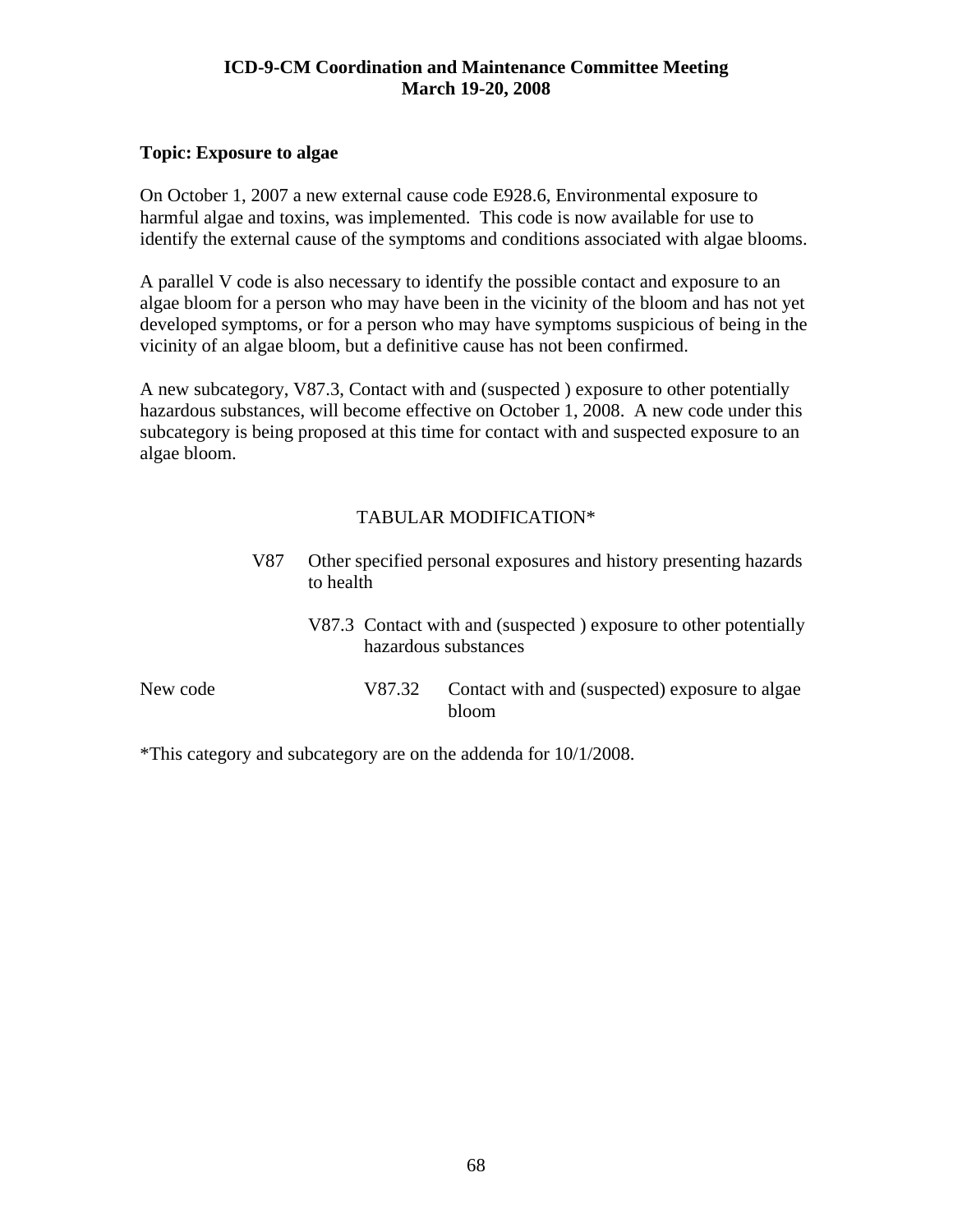# **Addenda**

## **For October 1, 2008 addenda**

# **TABULAR**

|               | 172              | Malignant melanoma of skin                                                                                                                                                                                 |
|---------------|------------------|------------------------------------------------------------------------------------------------------------------------------------------------------------------------------------------------------------|
| Add           |                  | Includes: melanoma in situ                                                                                                                                                                                 |
|               | 368              | Visual disturbances                                                                                                                                                                                        |
|               |                  | 368.1 Subjective visual disturbances                                                                                                                                                                       |
| Add<br>Add    |                  | 368.16<br>Psychophysical visual disturbances<br>Prosopagnosia<br>Visual:<br>object agnosia                                                                                                                 |
|               | 391              | Rheumatic fever with heart involvement                                                                                                                                                                     |
| Revise        |                  | Excludes: chronic heart diseases of rheumatic origin (393.0 398.9)<br>(393-398.99) unless rheumatic fever is also present or there<br>is evidence of recrudescence or activity of the rheumatic<br>process |
| Revise        | 403<br>Includes: | Hypertensive chronic kidney disease<br>any condition classifiable to 585, 586, or 587 with any<br>condition classifiable to 401                                                                            |
|               | 411              | Other acute and subacute forms of ischemic heart disease                                                                                                                                                   |
|               |                  | 411.1 Intermediate coronary syndrome<br>Excludes: angina (pectoris) (413.9)                                                                                                                                |
| Delete<br>Add |                  | decubitus (413.0)<br>decubitus (413.0)                                                                                                                                                                     |
|               | 530              | Diseases of esophagus                                                                                                                                                                                      |
| Delete        |                  | 530.1<br>Esophagitis<br>Abscess of esophagus<br>Esophagitis:                                                                                                                                               |
| Delete        |                  | <b>NOS</b>                                                                                                                                                                                                 |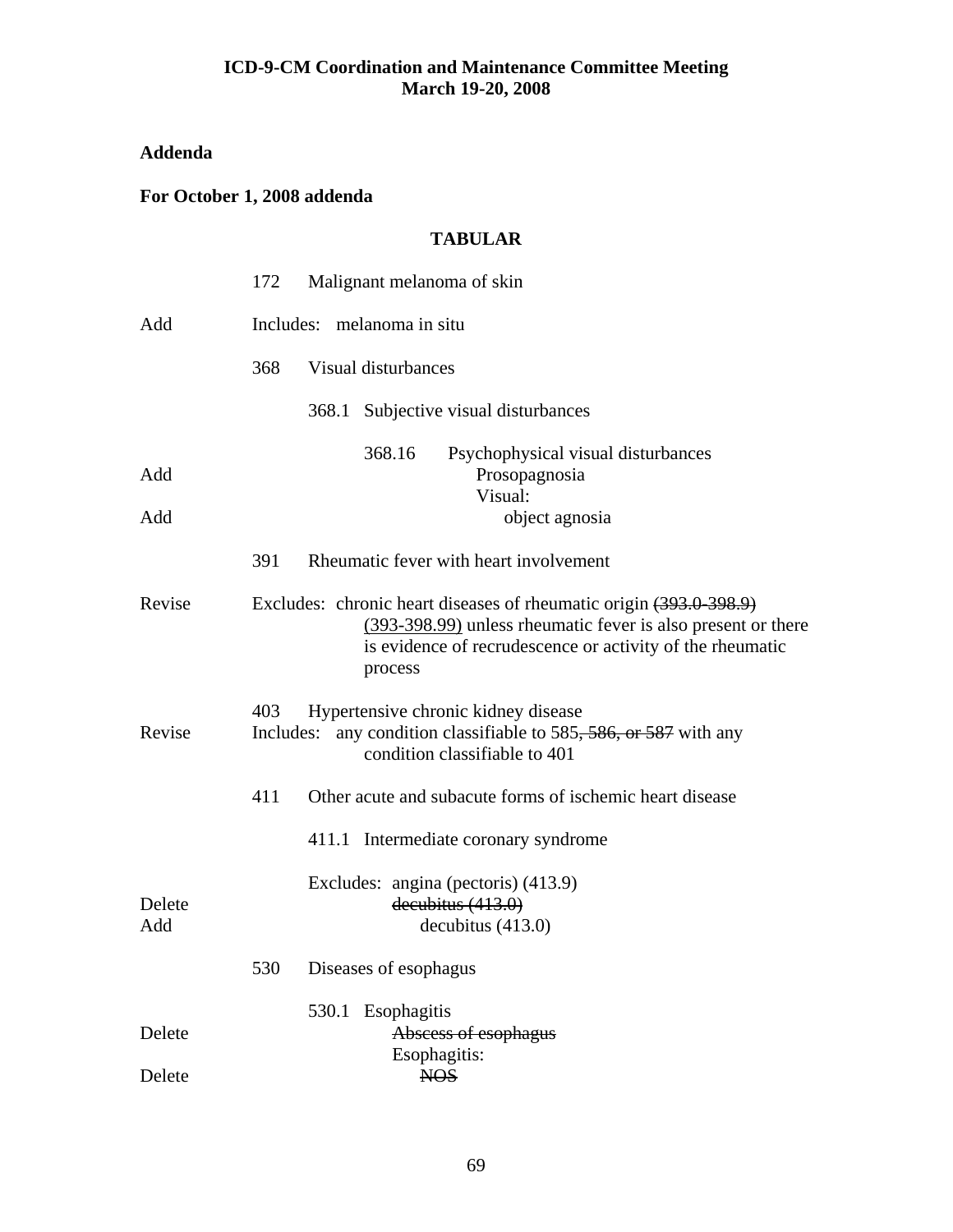| Add    |     | 530.10                       |          | Esophagitis, unspecified<br><b>Esophagitis NOS</b>                                                                          |
|--------|-----|------------------------------|----------|-----------------------------------------------------------------------------------------------------------------------------|
| Add    |     | 530.19                       |          | Other esophagitis<br>Abscess of esophagus                                                                                   |
|        | 584 | Acute renal failure          |          |                                                                                                                             |
| Add    |     |                              |          | 584.9 Acute renal failure, unspecified<br>Acute kidney injury (nontraumatic)                                                |
| Add    |     |                              |          | Excludes: traumatic kidney injury (866.00)                                                                                  |
|        | 586 | Renal failure, unspecified   |          |                                                                                                                             |
| Delete |     |                              | digit 1) | Excludes: with any condition classifiable to 401 (403.0-403.9 with fifth-                                                   |
|        | 587 | Renal sclerosis, unspecified |          |                                                                                                                             |
| Delete |     |                              |          | Excludes: nephroselerosis (arteriolar) (arterioselerotic) (403.00-403.92)<br>with hypertension $(403.00-403.92)$            |
|        | 648 |                              |          | Other current conditions in the mother classifiable elsewhere, but<br>complicating pregnancy, childbirth, or the puerperium |
| Revise |     |                              |          | Excludes: those conditions in the mother known or suspected to have<br>affected the fetus $(655.0 - 655.9)$                 |
|        | 733 |                              |          | Other disorders of bone and cartilage                                                                                       |
|        |     |                              |          | 733.8 Malunion and nonunion of fracture                                                                                     |
| Revise |     |                              | 733.82   | Nonunion of fracture<br>Pseudoarthrosis (bone)                                                                              |
|        | 780 | General symptoms             |          |                                                                                                                             |
|        |     |                              |          | 780.9 Other general symptoms                                                                                                |
| Delete |     | Excludes: hypothermia:       |          | memory disturbance as part of a pattern of mental<br>disorder                                                               |
| Add    |     |                              |          | memory disturbance as part of a pattern of mental<br>disorder                                                               |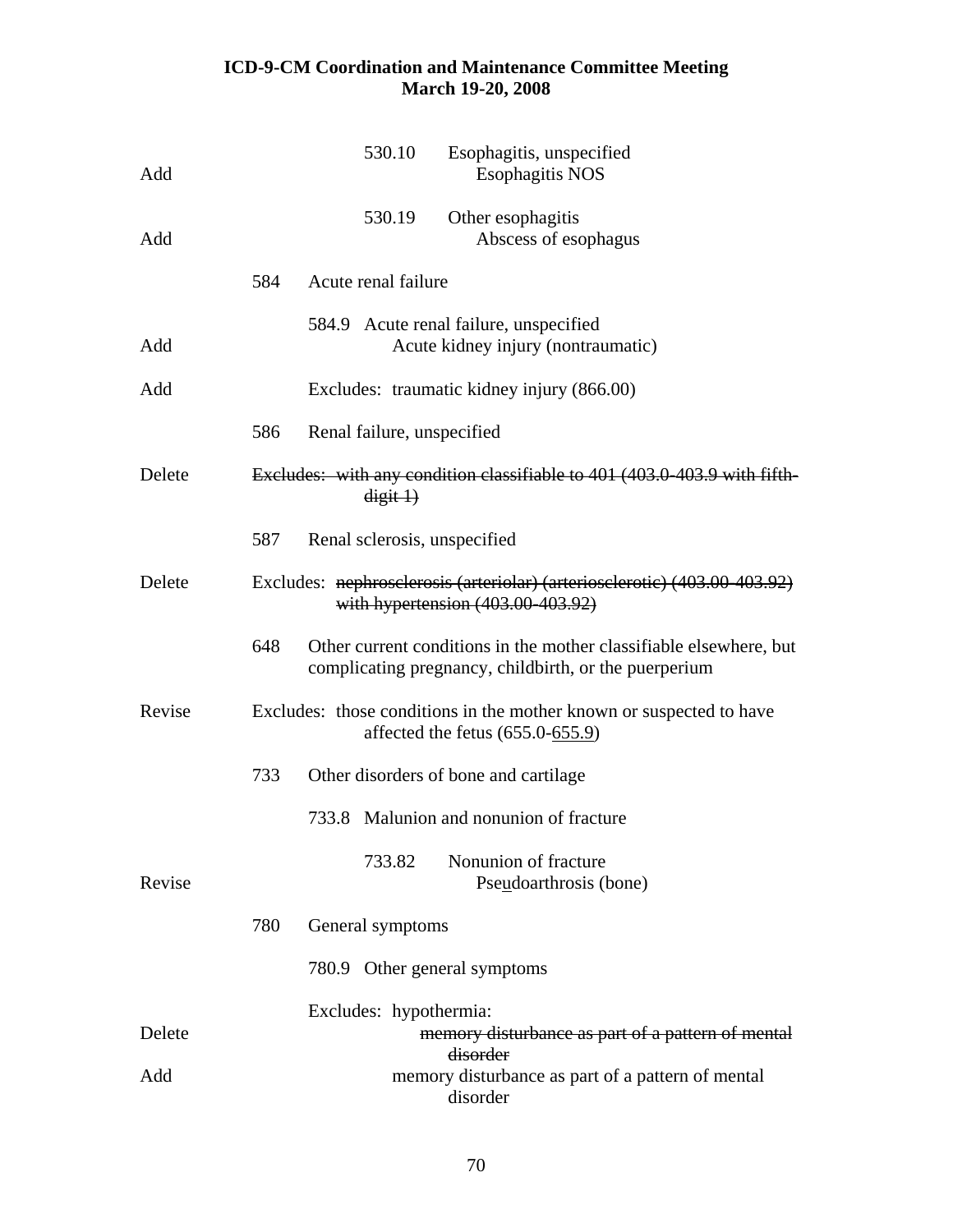|        | 850 | Concussion |                                          |                                                                                                    |
|--------|-----|------------|------------------------------------------|----------------------------------------------------------------------------------------------------|
| Revise |     |            |                                          | 850.4 With prolonged loss of consciousness, without return to<br>pre-existing conscious level      |
|        | 866 |            | Injury to kidney                         |                                                                                                    |
| Add    |     |            |                                          | Excludes: acute kidney injury (nontraumatic) (584.9)                                               |
|        | 996 |            |                                          | Complications peculiar to certain specified procedures                                             |
|        |     |            |                                          | 996.6 Infection and inflammatory reaction due to internal<br>prosthetic device, implant, and graft |
|        |     |            | 996.62                                   | Due to vascular device, implant and graft                                                          |
| Add    |     |            |                                          | Excludes: infection due to:<br>portacath (port-a-cath) (999.31)                                    |
|        | 999 |            |                                          | Complications of medical care, not elsewhere classified                                            |
|        |     |            | 999.0 Generalized vaccinia               |                                                                                                    |
| Add    |     |            |                                          | Excludes: vaccinia not from vaccine (051.02)                                                       |
|        |     |            | 999.3 Other infection                    |                                                                                                    |
| Revise |     |            | 999.31                                   | Infection due to central venous catheter<br>Catheter-related bloodstream infection<br>(CRBSI) NOS  |
| Add    |     |            |                                          | Infection due to:<br>Portacath (Port-a-cath)                                                       |
|        |     |            |                                          | E919 Accidents caused by machinery                                                                 |
| Revise |     |            | Excludes: injury caused by:<br>$-E848.9$ | transport vehicle accidents involving machinery (E800.0)                                           |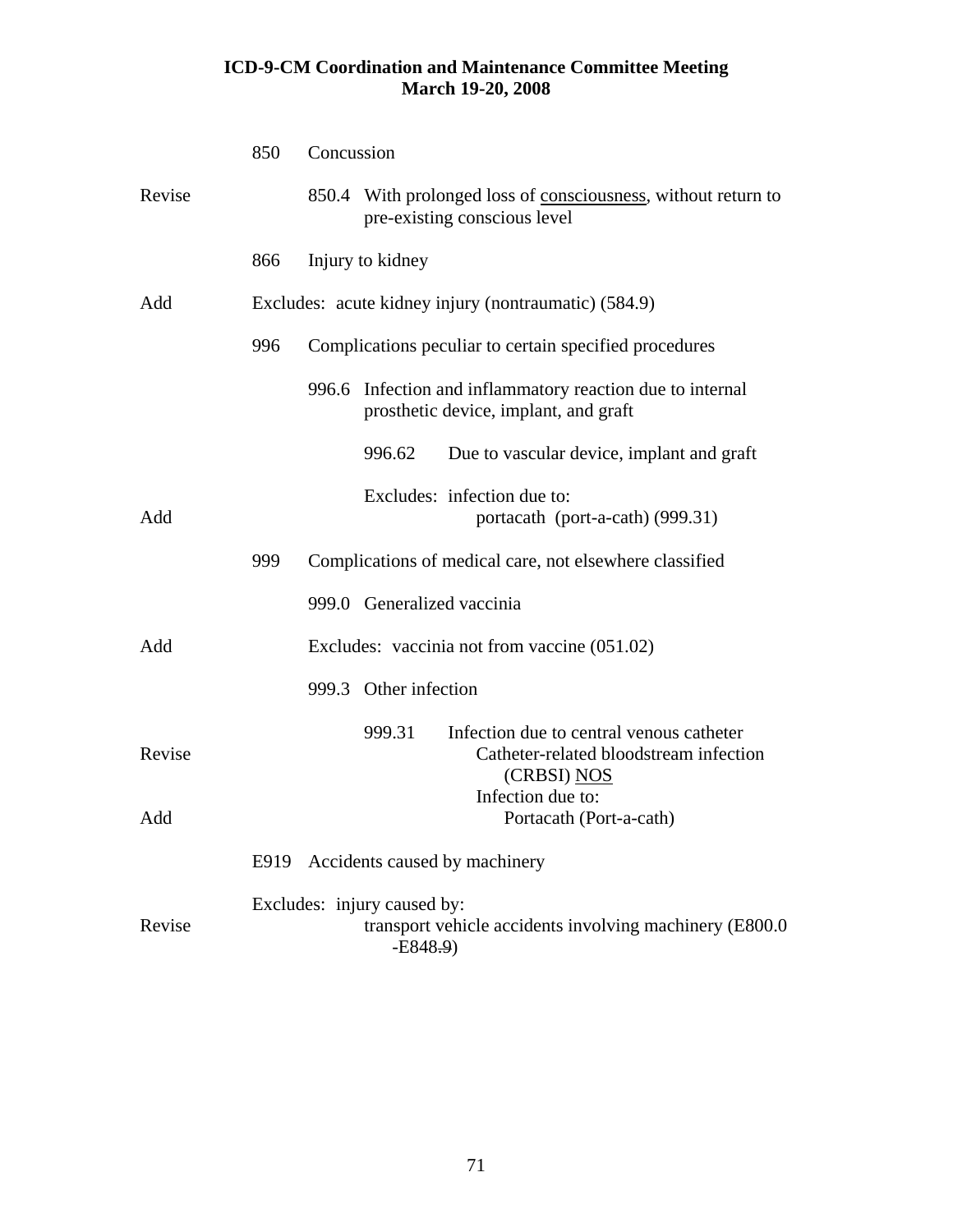# **For October 1, 2008 addenda**

# **INDEX**

|        | Agnosia (body image) (tactile) 784.69<br>verbal 784.69                                                  |
|--------|---------------------------------------------------------------------------------------------------------|
| Delete | visual 784.69                                                                                           |
|        | developmental 315.8                                                                                     |
|        | secondary to organic lesion 784.69                                                                      |
|        | visual 368.16                                                                                           |
| Delete | developmental 315.31                                                                                    |
|        | Diabetes                                                                                                |
|        | with                                                                                                    |
| Add    | hyperglycemia – code to Diabetes, by type, with $5th$ digit for not<br>stated as uncontrolled           |
| Add    | inadequately controlled – code to Diabetes, by type, with $5th$ digit for<br>not stated as uncontrolled |
| Add    | out of control – code to Diabetes, by type, with $5th$ digit for<br>uncontrolled                        |
| Add    | poorly controlled – code to Diabetes, by type, with $5th$ digit for not<br>stated as uncontrolled       |
| Add    | End of life                                                                                             |
| Add    | joint prosthesis (see also Complications, mechanical, devices NEC,<br>prosthetic NEC, joint) 996.47     |
|        | Melanoma (malignant) (M8720/3) 172.9                                                                    |
| Add    | in situ - see Melanoma, by site                                                                         |
| Add    | Methadone use 304.00                                                                                    |
|        | Papanicolaou smear                                                                                      |
|        | other specified site                                                                                    |
| Revise | nonspecific abnormal finding 796.9                                                                      |
| Revise | vagina V76.47                                                                                           |
|        | Status (post)                                                                                           |
| Add    | breast correction V43.82                                                                                |
| Add    | breast reconstruction V43.82                                                                            |
|        | Use of                                                                                                  |
| Add    | Methadone 304.00                                                                                        |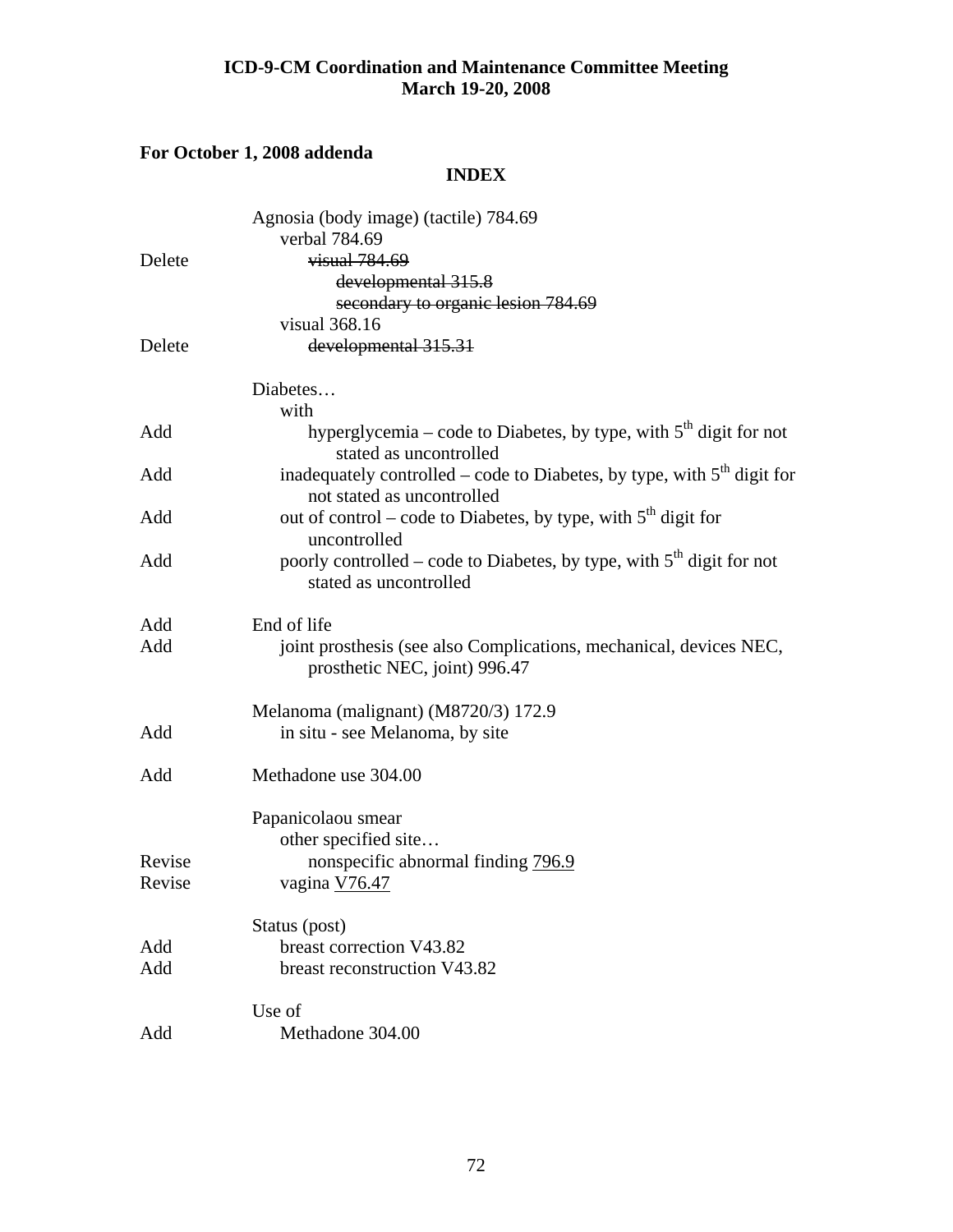|     | Worn out $\dots$                                                   |
|-----|--------------------------------------------------------------------|
| Add | joint prosthesis (see also Complications, mechanical, devices NEC, |
|     | prosthetic NEC, joint) 996.47                                      |

# **For October 1, 2009 consideration:**

## **TABULAR**

|                  | 008 | Intestinal infections due to other organisms                                                         |  |
|------------------|-----|------------------------------------------------------------------------------------------------------|--|
|                  |     | 008.6 Enteritis due to specified virus                                                               |  |
| Add              |     | 008.63<br>Norwalk virus<br>Norovirus                                                                 |  |
| Revise           |     | 008.65<br>Calicivirus                                                                                |  |
|                  | 041 | Bacterial infection in conditions classified elsewhere and of<br>unspecified site                    |  |
| Revise<br>Delete |     | 041.3 Friedländer's bacillus Klebsiella pneumoniae<br>Infection by Klebsiella pneumoniae             |  |
|                  |     | 041.8 Other specified bacterial infections                                                           |  |
| Revise           |     | 041.86<br>Helicobacter pylori (H. pylori) [H. pylori]                                                |  |
|                  | 202 | Other malignant neoplasms of lymphoid and histiocytic tissue                                         |  |
|                  |     | 202.1 Mycosis fungoides                                                                              |  |
| Add              |     | Excludes: peripheral T-cell lymphoma (202.7)                                                         |  |
|                  | 286 | Coagulation defects                                                                                  |  |
| Add              |     | Excludes: hemorrhage due to long term use of anticoagulant – code to<br>condition                    |  |
|                  |     | Hemorrhagic disorder due to intrinsic circulating<br>286.5<br>anticoagulants                         |  |
| Add              |     | Excludes: hemorrhagic disorder due to extrinsic anticoagulants –<br>see Table of Drugs and Chemicals |  |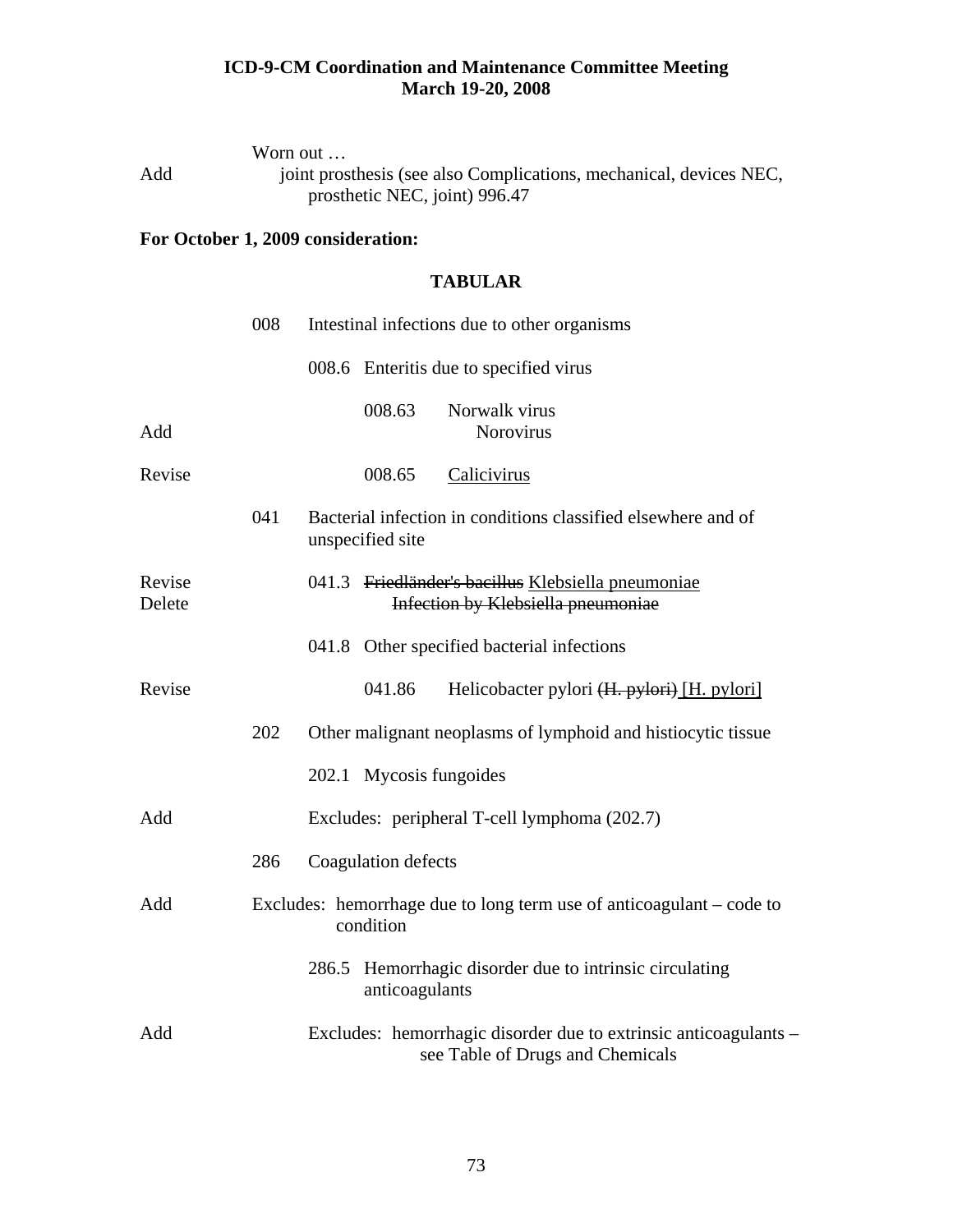|                         |     |                          | 286.7 Acquired coagulation factor deficiency                                                                       |
|-------------------------|-----|--------------------------|--------------------------------------------------------------------------------------------------------------------|
| Delete                  |     |                          | Use additional E-code to identify cause, if drug-induced                                                           |
|                         | 293 |                          | Transient mental disorders due to conditions classified elsewhere                                                  |
| Revise                  |     |                          | Code first, if applicable, the associated physical or neurological condition                                       |
|                         | 310 |                          | Specific nonpsychotic mental disorders due to brain damage                                                         |
|                         |     |                          | 310.1 Personality change due to conditions classified elsewhere                                                    |
| Delete                  |     |                          | Excludes: memory loss of unknown cause (780.93)                                                                    |
|                         |     |                          | 310.8 Other specified nonpsychotic mental disorders following<br>organic brain damage                              |
| Add                     |     |                          | Excludes: memory loss of unknown cause (780.93)                                                                    |
|                         | 333 |                          | Other extrapyramidal disease and abnormal movement disorders                                                       |
| Add<br>Delete<br>Delete |     | 333.2 Myoclonus          | Familial essential myoclonus<br>Palatal myoclonus<br>Progressive myoclonic epilepsy<br>Unverricht-Lundborg disease |
|                         | 345 |                          | Epilepsy and recurrent seizures                                                                                    |
| Add<br>Add              |     |                          | 345.1 Generalized convulsive epilepsy<br>Progressive myoclonic epilepsy<br>Unverricht-Lundborg disease             |
|                         | 359 |                          | Muscular dystrophies and other myopathies                                                                          |
|                         |     | 359.2 Myotonic disorders |                                                                                                                    |
| Add                     |     | 359.22                   | Myotonia congenita<br>Myotonia levior                                                                              |
| Delete                  |     | 359.29                   | Other specified myotonic disorder<br>Myotonia levior                                                               |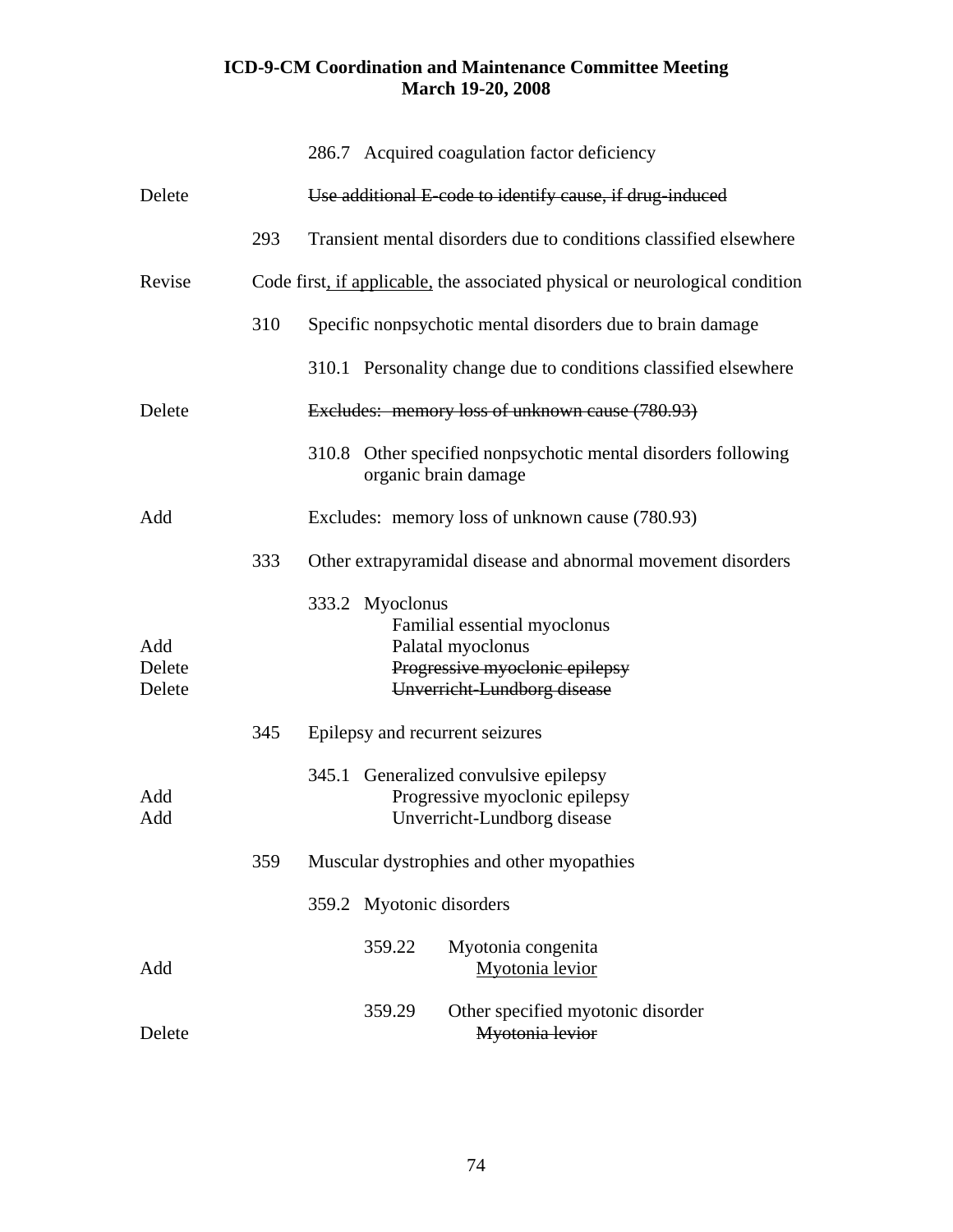|        | 649                 |         |                         | Other conditions or status of the mother complicating pregnancy,<br>childbirth, or the puerperium                                                       |
|--------|---------------------|---------|-------------------------|---------------------------------------------------------------------------------------------------------------------------------------------------------|
| Revise |                     | $[0-4]$ | the puerperium          | 649.3 Coagulation defects complicating pregnancy, childbirth, or<br>Conditions classifiable to 286 and 287                                              |
| Revise |                     |         |                         | Use additional code to identify the specific coagulation defect<br>$(286.0 - 286.9, 287.0 - 287.9)$                                                     |
|        | 780                 |         | General symptoms        |                                                                                                                                                         |
|        |                     |         |                         | 780.9 Other general symptoms                                                                                                                            |
|        |                     |         | 780.93                  | Memory loss                                                                                                                                             |
| Revise |                     |         |                         | Excludes: mild memory disturbance due to organic brain<br>damage $(310.8)$                                                                              |
|        | 790                 |         |                         | Nonspecific findings on examination of blood                                                                                                            |
| Add    |                     | 790.01  |                         | Precipitous drop in hematocrit<br>Drop in hemoglobin                                                                                                    |
|        |                     |         |                         | OPEN WOUNDS (870-897)                                                                                                                                   |
|        | body, or infection. |         |                         | Note: The description "complicated" used in the fourth-digit subdivisions<br>includes those with mention of delayed healing, delayed treatment, foreign |
| Add    |                     |         |                         | Code first associated systemic infection, such as:                                                                                                      |
| Revise |                     |         | wound botulism (040.42) | Use additional code to identify localized or superficial infection                                                                                      |
|        | 996                 |         |                         | Complications peculiar to certain specified procedures                                                                                                  |
|        |                     |         | implant, and graft      | 996.4 Mechanical complication of internal orthopedic device,                                                                                            |
| Revise |                     |         | 996.43                  | Breakage (fracture) of prosthetic joint Prosthetic<br>joint implant failure                                                                             |
| Delete |                     |         |                         | Breakage (fracture) of prosthetic joint                                                                                                                 |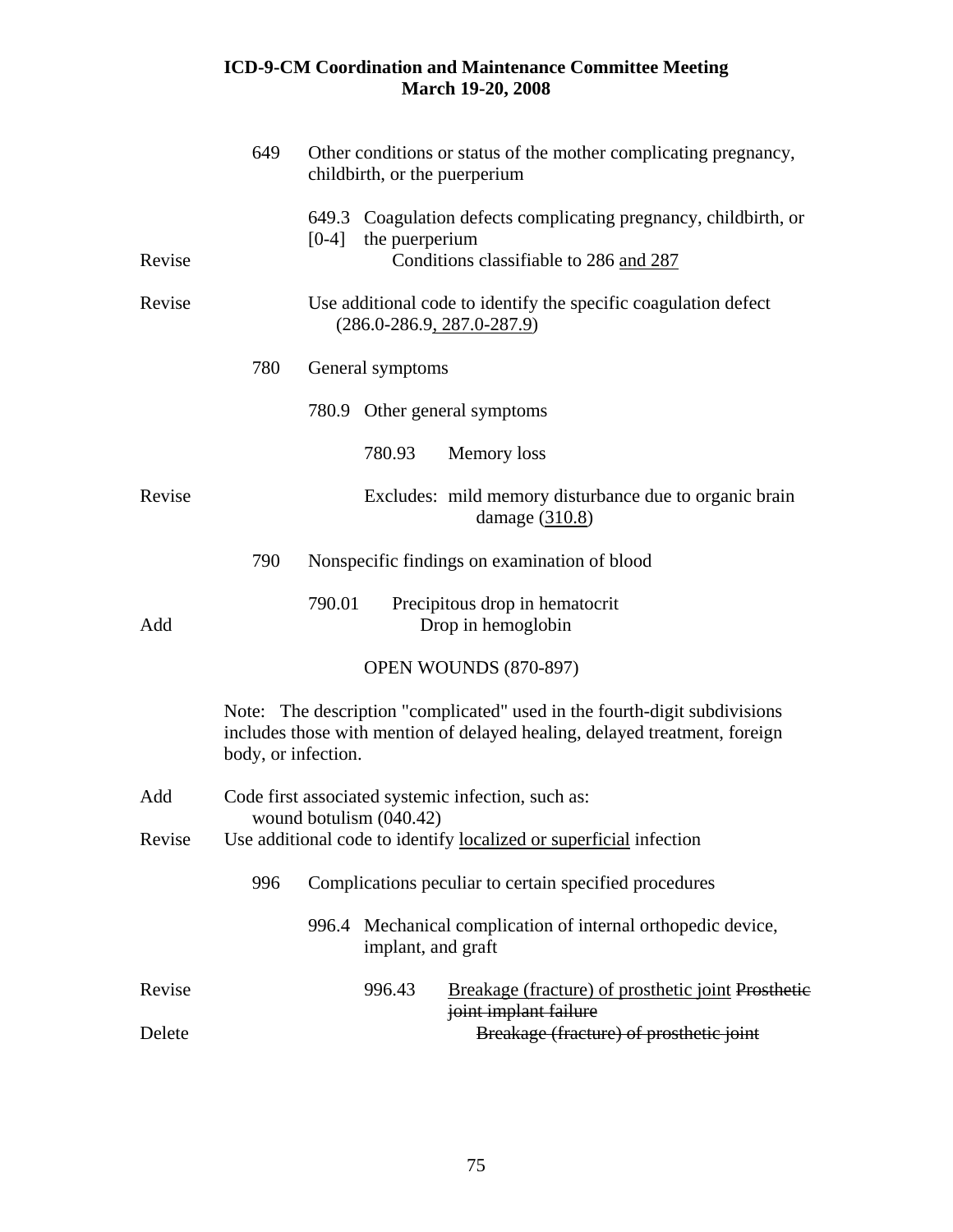| Add    |     | 996.47                | Other mechanical complication of prosthetic<br>joint implant<br>Prosthetic joint implant failure NOS                                                                     |
|--------|-----|-----------------------|--------------------------------------------------------------------------------------------------------------------------------------------------------------------------|
|        | 999 |                       | Complications of medical care, not elsewhere classified                                                                                                                  |
|        |     | 999.3 Other infection |                                                                                                                                                                          |
| Add    |     | 999.31                | Infection due to central venous catheter<br>Infection due to:<br>Portacath                                                                                               |
|        | V15 |                       | Other personal history presenting hazards to health                                                                                                                      |
|        |     |                       | V15.0 Allergy, other than to medicinal agents                                                                                                                            |
| Revise |     | V <sub>15.06</sub>    | Allergy to insects and arachnids                                                                                                                                         |
|        |     |                       | DRUGS, MEDICINAL AND BIOLOGICAL SUBSTANCES CAUSING<br>ADVERSE EFFECTS IN THERAPEUTIC USE (E930-E949)                                                                     |
| Revise |     |                       | Excludes: administration with suicidal or homicidal intent or intent to<br>harm, or in circumstances classifiable to E980 E989<br>(E950.0-E950.5, E962.0, E980.0-E980.5) |

# **INDEX**

| Add           | Abstinence symptoms or syndrome<br>neonatal 779.5                                           |
|---------------|---------------------------------------------------------------------------------------------|
|               | Admission (encounter)                                                                       |
|               | for                                                                                         |
|               | aftercare (see also Aftercare) V58.9                                                        |
| Revise        | chemotherapy (oral) (intravenous) V58.11                                                    |
|               | antineoplastic                                                                              |
| Revise        | chemotherapy (oral) (intravenous) V58.11                                                    |
| Revise        | chemotherapy, (oral) (intravenous), antineoplastic V58.11                                   |
| Revise        | Aftercare<br>chemotherapy (oral) (intravenous) session (adjunctive) (maintenance)<br>V58.11 |
| Revise<br>Add | Agranulocytosis (angina) (see also Neutropenia) 288.09<br>due to infection 288.04           |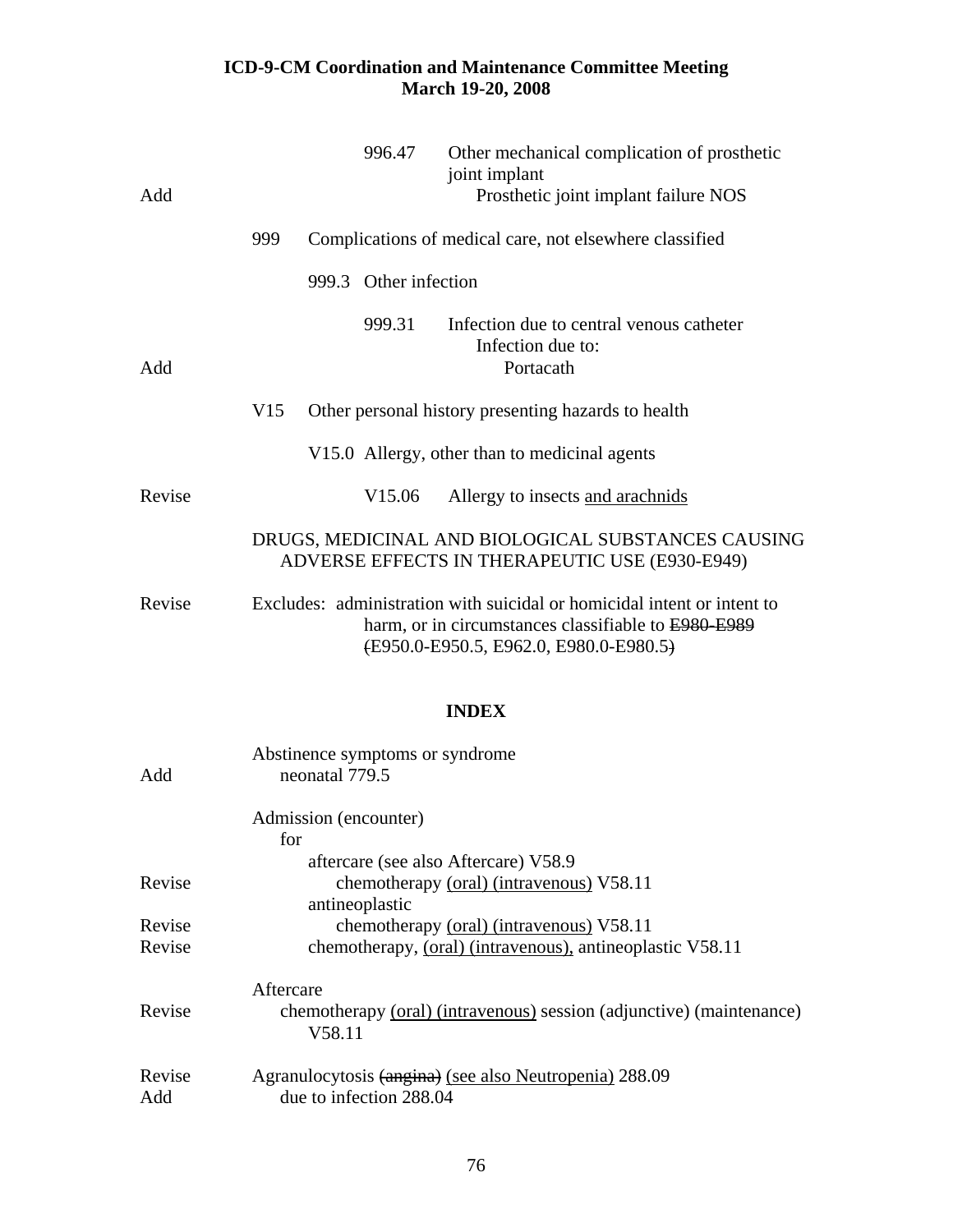| Revise           | Anticoagulant, <i>intrinsic</i> , <i>circulating</i> , <i>causing hemorrhagic disorder</i> 286.5                                                                                                                    |
|------------------|---------------------------------------------------------------------------------------------------------------------------------------------------------------------------------------------------------------------|
| Add              | Bradykinesia 781.0                                                                                                                                                                                                  |
| Revise<br>Revise | Chemotherapy<br>encounter (for) (oral) (intravenous) V58.11<br>maintenance (oral) (intravenous) V58.11                                                                                                              |
| Revise           | Circulating, <i>intrinsic</i> anticoagulants causing hemorrhagic disorder 286.5                                                                                                                                     |
| Revise           | Complications<br>mechanical<br>devices NEC<br>prosthetic NEC 996.59<br>joint (see also Complications, prosthetic joint) 996.47                                                                                      |
| Add<br>Add       | Elevated - see Elevation<br>findings on laboratory examination – see Findings, abnormal, without<br>diagnosis (examination) (laboratory test)<br>GFR (glomerular filtration rate) – see Findings, abnormal, without |
|                  | diagnosis (examination) (laboratory test)                                                                                                                                                                           |
| Add              | Elevation<br>GFR (glomerular filtration rate) – see Findings, abnormal, without<br>diagnosis (examination) (laboratory test)                                                                                        |
| Revise           | Encounter for - see also Admission for<br>chemotherapy, (oral) (intravenous), antineoplastic V58.11                                                                                                                 |
| Revise           | Enteritis<br>due to<br>calicivirus 008.65                                                                                                                                                                           |
| Add<br>Add       | Injury<br>deep tissue – see Contusion<br>meaning pressure ulcer 707.25                                                                                                                                              |
| Add              | Leukoariosis – see Leukoaraiosis                                                                                                                                                                                    |
| Add              | Leukoaraiosis (hypertensive) 437.1                                                                                                                                                                                  |
| Add              | Leukoencephalopathy (see also Encephalitis) 323.9<br>Binswanger's 290.12                                                                                                                                            |